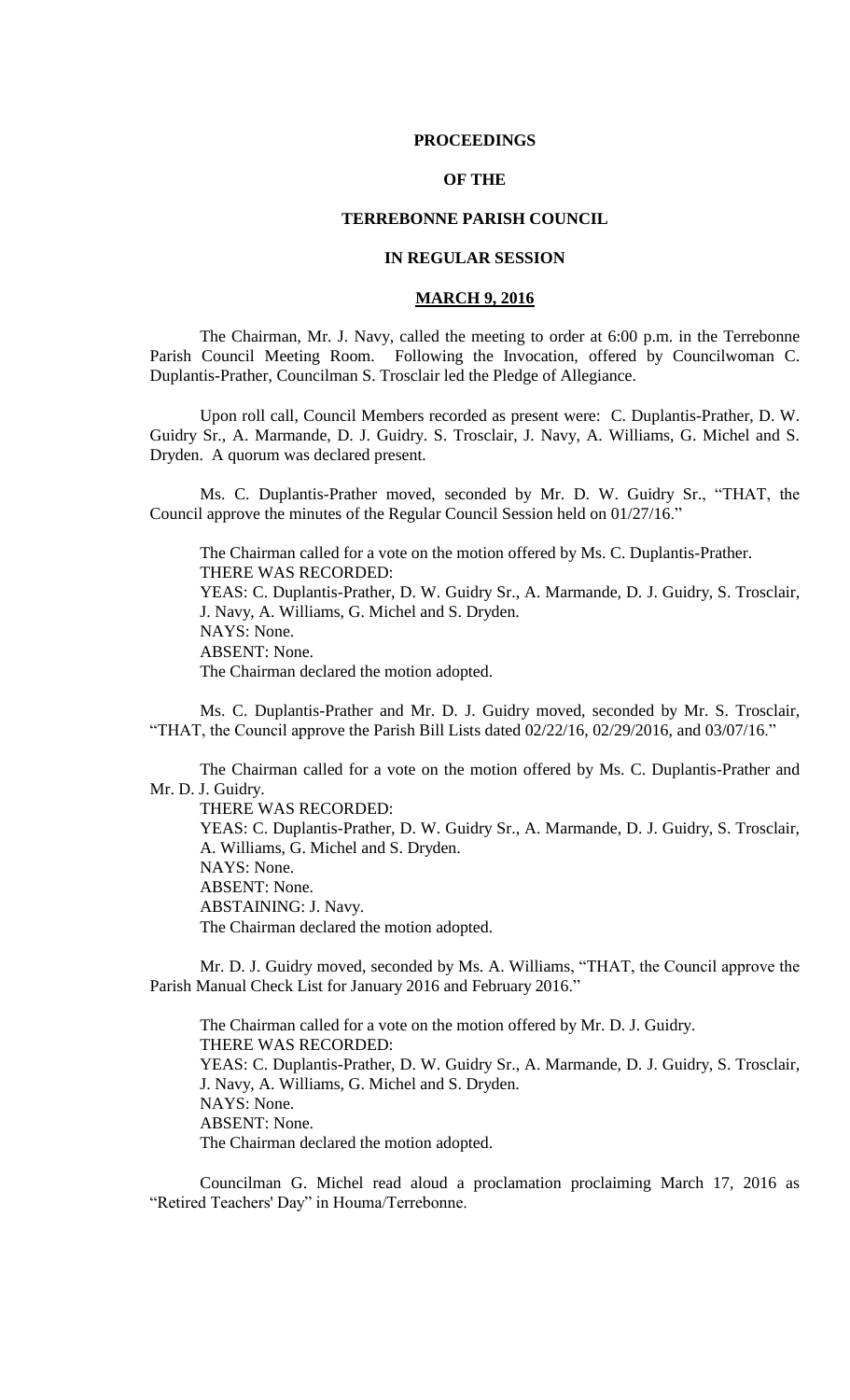Members of the Terrebonne Retired Teachers Association, President Ms. Lynn Ellzey, Vice President Ms. Karen Dusenbery, Retired Teachers Association for Terrebonne President Ms. Brenda T. Washington and Treasurer Ms. Joyce T. Harris thanked the Council and Administration for the proclamation.

Councilman G. Michel thanked the members of the Terrebonne Retired Teachers Associations for their service to the Parish at large.

The Chairman recognized former Council members David LeBouef, Alvin Tillman, and Wayne Thibodaux; School Board member Greg Harding and Justice of the Peace Horace Johnson who were in attendance at tonight's proceedings.

Ms. A. Williams moved, seconded by Mr. S. Trosclair and Mr. A. Marmande, "THAT, the Council introduce an ordinance that will authorize the issuance by the Parish of Terrebonne, State of Louisiana of its Taxable Limited Tax Bond, Series 2016, in an amount not to exceed Eight Million Dollars (\$8,000,000), prescribing the form, terms and conditions of said Bond; providing for the payment thereof; entering into certain other covenants and agreements in connection with the security and payment of said Bonds; selling said Bonds to the Clean Water State Revolving Fund; authorizing the execution of a Loan and Pledge Agreement and other loan documents with the Louisiana Department of Environmental Quality; providing for the delivery of the Bonds to said Department; call a public hearing on March 23, 2016 at 6:30 p.m., and provide for other matters in connection therewith."

Upon questioning from Vice-Chairman D. J. Guidry, Parish Manager Al Levron explained that the Parish has applied for a low interest loan from the Department of Environmental Quality which will allow the Parish to improve the sewerage system. He added that the repayment of this debt would be repaid through two mills of the solid and liquid waste millage.

The Chairman called for a vote on the motion offered by Ms. A. Williams. THERE WAS RECORDED: YEAS: C. Duplantis-Prather, D. W. Guidry Sr., A. Marmande, D. J. Guidry, S. Trosclair, J. Navy, A. Williams, G. Michel and S. Dryden. NAYS: None. ABSENT: None. The Chairman declared the motion adopted.

Steve Pavlovich, an Anthropologist with Mosquito Control, gave a PowerPoint presentation regarding the Zika virus. He stated that the Zika virus is an exotic disease that is mainly occurring in South and Central America and was originally found in 1947. Mr. Pavlovich explained that the Zika virus is a very mild disease and is caused by two container breeding mosquito's which are the Yellow Fever Mosquito and the Asian Tiger Mosquito. He stated that there have been no transmission by mosquitoes in the United States; and noted that people who have developed the Zika virus have traveled to an infected area or have received it through sexual transmission from someone who has traveled to an infected area. He explained the symptoms of Zika virus include muscle or joint pain, rash, vomiting, headache and conjunctivitis; and noted that not all persons infected will become ill. Mr. Pavlovich continued and explained that Mosquito Control Services is making every effort to raise awareness about mosquitoes which will include a door to door campaign. Mr. Pavlovich urged the public to control mosquitoes around their home by empting anything that holds water so that mosquitoes cannot lay eggs; and encouraged everyone to visit the Mosquito Control Services website for more information or to submit any concerns.

Councilwoman A. Williams requested Mosquito Control Services to distribute handouts to the Council on Aging to help spread awareness to the senior citizens in Terrebonne Parish.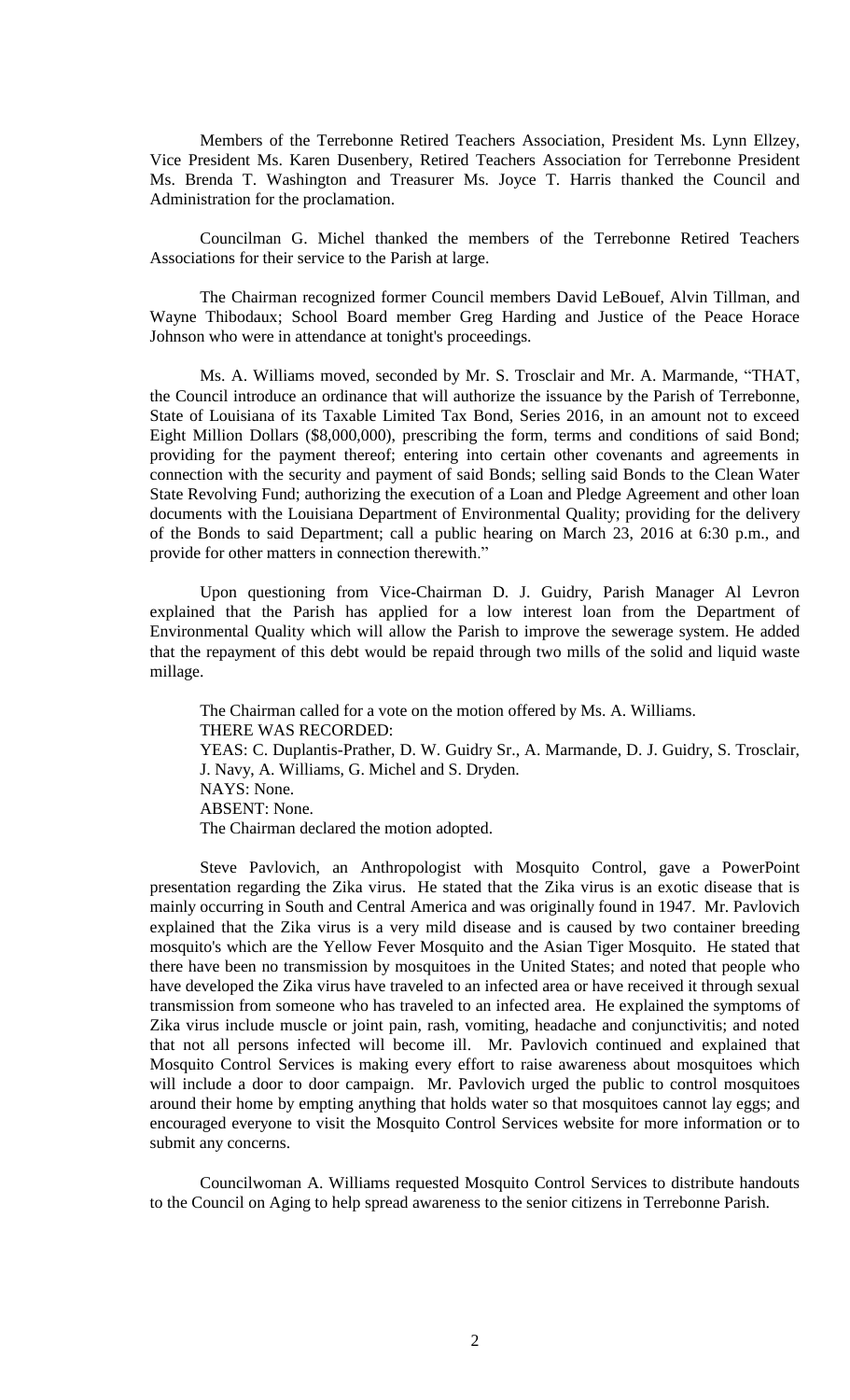Upon questioning from Councilwoman C. Duplantis-Prather, Mr. Parlovich stated that animals are not involved with the transmission of the Zika virus; and noted that it is mosquito to human to mosquito transmission.

Mr. D. J. Guidry moved, seconded by Ms. A. Williams., "THAT, it now being 6:30 p.m., the Council open public hearings."

The Chairman called for a vote on the motion offered by Mr. D. J. Guidry. THERE WAS RECORDED: YEAS: C. Duplantis-Prather, D. W. Guidry Sr., A. Marmande, D. J. Guidry, S. Trosclair, J. Navy, A. Williams, G. Michel and S. Dryden. NAYS: None. ABSENT: None. The Chairman declared the motion adopted.

The Chairman recognized the public for comments on the following:

A. A proposed ordinance to amend the zoning map of the Parish of Terrebonne so as to rezone from O-L (Open Land District) and C-3 (Neighborhood Commercial District) to C-2 (General Commercial District); 6290 West Main Street, Terrebonne Parish Louisiana; Westside Lands, L.L.C. and Barker Holdings Company, L.L.C., applicants.

There were no comments from the public on the aforementioned proposed ordinance.

Mr. D. J. Guidry moved, seconded by Mr. G. Michel, "THAT, the Council close the aforementioned public hearing."

The Chairman called for a vote on the motion offered by Mr. D. J. Guidry. THERE WAS RECORDED: YEAS: C. Duplantis-Prather, D. W. Guidry Sr., A. Marmande, D. J. Guidry, S. Trosclair, J. Navy, A. Williams, G. Michel and S. Dryden. NAYS: None. ABSENT: None. The Chairman declared the motion adopted.

OFFERED BY: Mr. G. Michel SECONDED BY: Mr. D. J. Guidry

# ORDINANCE NO. 8681

AN ORDINANCE TO AMEND THE ZONING MAP OF THE PARISH OF TERREBONNE SO AS TO REZONE FROM O-L (OPEN LAND DISTRICT) AND C-3 (NEIGHBORHOOD COMMERCIAL DISTRICT) TO C-2 (GENERAL COMMERCIAL DISTRICT); 6290 WEST MAIN STREET, TERREBONNE PARISH, LOUISIANA; WESTSIDE LANDS, L.L.C. AND BARKER HOLDINGS COMPANY, L.L.C., APPLICANTS.

# SECTION I

WHEREAS, the Terrebonne Parish Council, on behalf of the Terrebonne Parish Consolidated Government, hereby declares that it has adopted a resolution giving notice of intent to adopt the following ordinance hereto; and

WHEREAS, the Terrebonne Parish Council, on behalf of the Terrebonne Parish Consolidated Government, has conducted a public hearing on Wednesday, March 9, 2016; and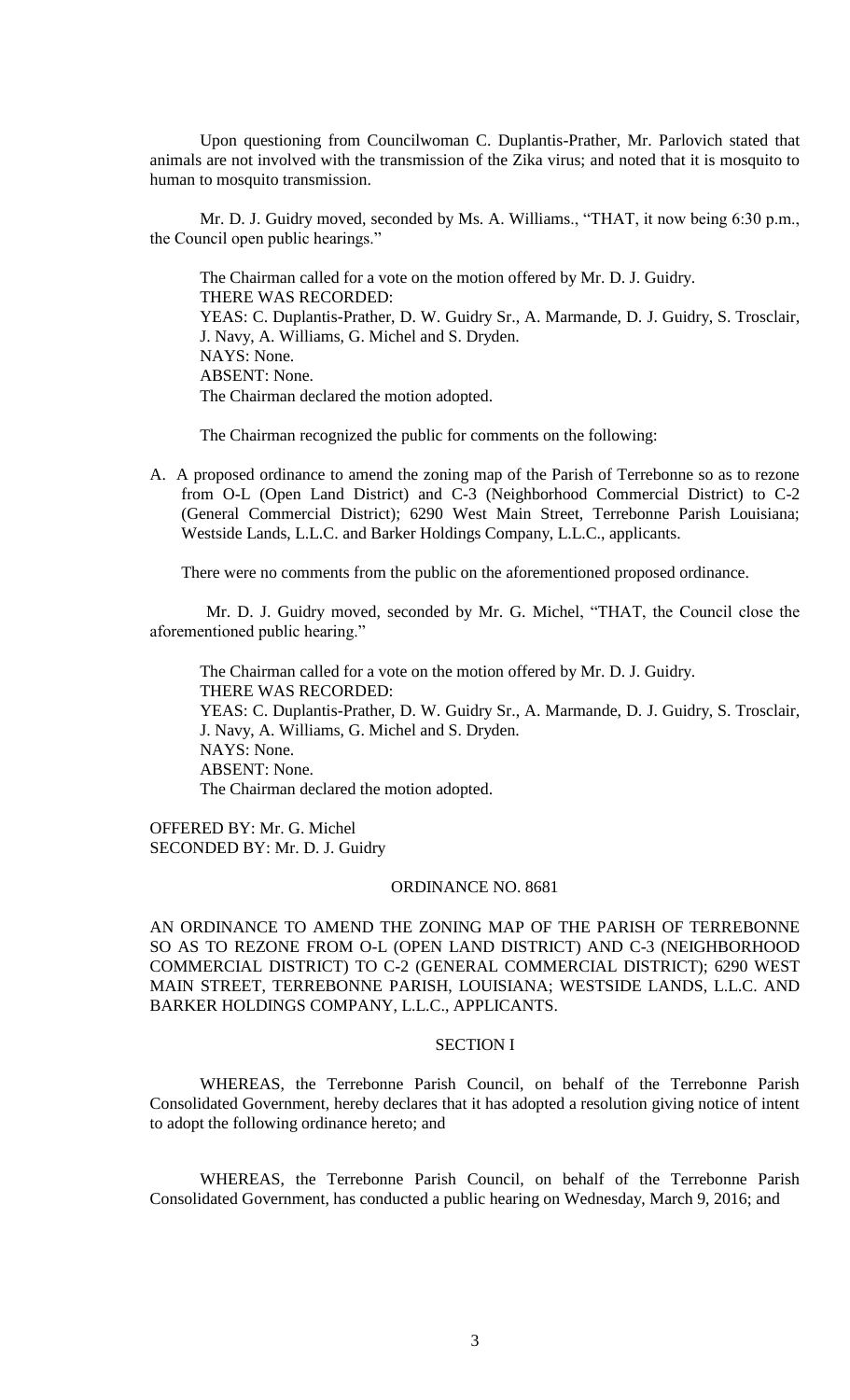WHEREAS, after considering all comments received, if any, the following action is hereby taken.

NOW, THEREFORE, BE IT ORDAINED by the Terrebonne Parish Council, on behalf of the Terrebonne Parish Consolidated Government, that the Zoning Map of the Parish of Terrebonne be hereby amended so as to rezone from O-L (Open Land District) and C-3 (Neighborhood Commercial District) to C-2 (General Commercial District), 6290 West Main Street, Terrebonne Parish, Louisiana.

# SECTION II

If any word, clause, phrase, section or other portion of this ordinance shall be declared null, void, invalid, illegal, or unconstitutional, the remaining words, clauses, phrases, sections and other portions of this ordinance shall remain in full force and effect, the provisions of this ordinance hereby being declared to be severable.

## SECTION III

This ordinance shall become effective upon approval by the Parish President or as otherwise provided in Section 2-13(b) of the Home Rule Charter for a Consolidated Government for Terrebonne Parish, whichever occurs sooner.

This ordinance, having been introduced and laid on the table for at least two weeks, was voted upon as follows:

THERE WAS RECORDED: YEAS: C. Duplantis-Prather, D. W. Guidry, Sr., A. Marmande, D. J. Guidry, S. Trosclair, J. Navy, A. Williams, G. Michel and S. Dryden. NAYS: None. NOT VOTING: None. ABSTAINING: None. ABSENT: None. The Chairman declared the ordinance adopted on this the 9th day of March 2016.

The Chairman recognized the public for comments on the following:

B. A proposed ordinance to amend the zoning map of the Parish of Terrebonne so as to rezone from R-1 (Single-Family Residential District) to R-3 (Multi-Family Residential District); Revised Lot 5, Block 1, Catherine Subdivision, 8958 Norman Street, Terrebonne Parish, Louisiana; David W. Henthorn, Norman Street, LL.C. applicant.

There were no comments from the public on the aforementioned proposed ordinance.

Ms. A. Williams moved, seconded by Ms. C. Duplantis-Prather, "THAT, the Council close the aforementioned public hearing."

The Chairman called for a vote on the motion offered by Ms. A. Williams. THERE WAS RECORDED: YEAS: C. Duplantis-Prather, D. W. Guidry Sr., A. Marmande, D. J. Guidry, S. Trosclair, J. Navy, A. Williams, G. Michel and S. Dryden. NAYS: None. ABSENT: None. The Chairman declared the motion adopted.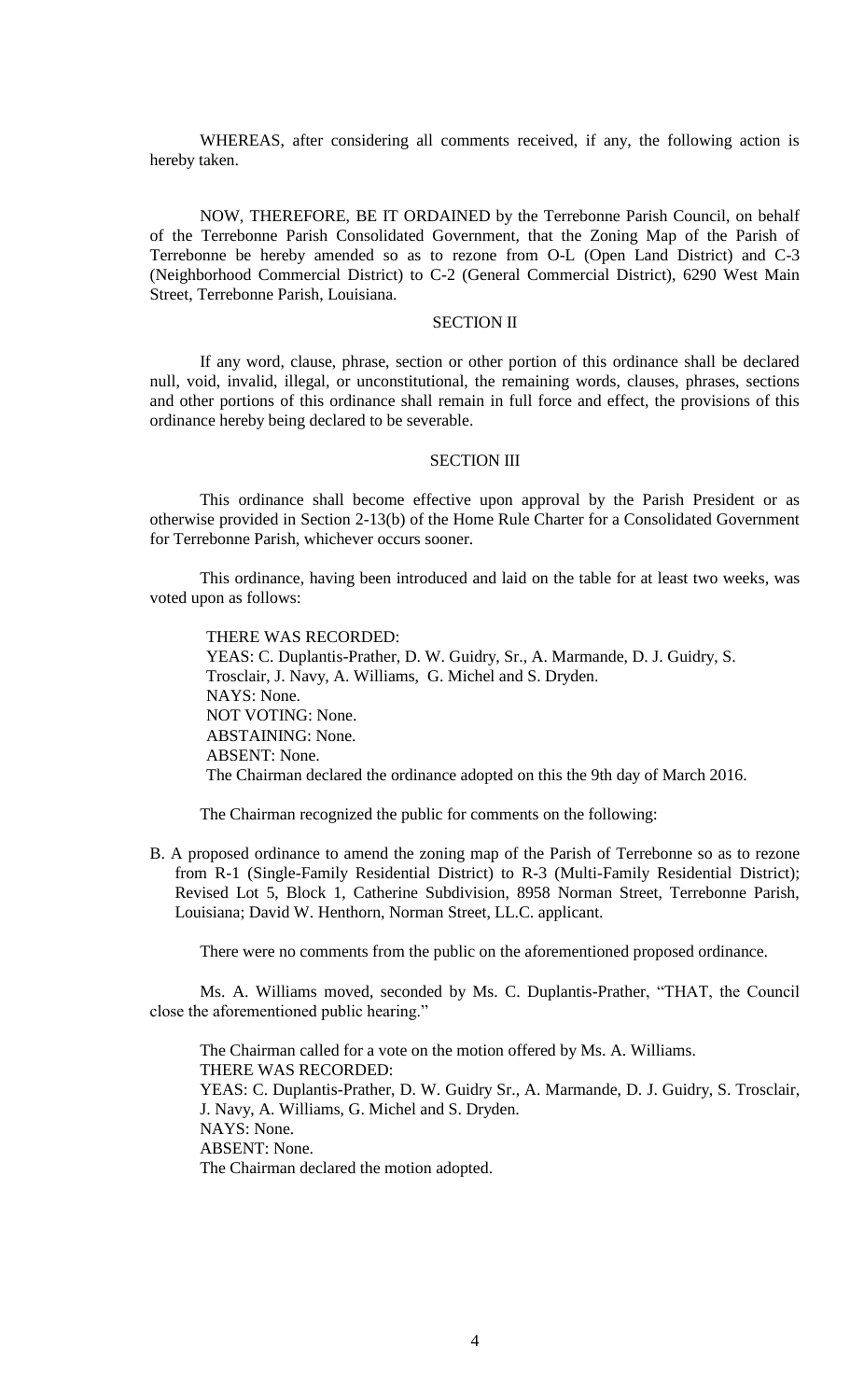## ORDINANCE NO. 8682

AN ORDINANCE TO AMEND THE ZONING MAP OF THE PARISH OF TERREBONNE SO AS TO REZONE FROM R-1 (SINGLE-FAMILY RESIDENTIAL DISTRICT) TO R-3 (MULTI-FAMILY RESIDENTIAL DISTRICT); REVISED LOT 5, BLOCK 1, CATHERINE SUBDIVISION, 8958 NORMAN STREET, TERREBONNE PARISH, LOUISIANA; DAVID W. HENTHORN, NORMAN STREET, L.L.C., APPLICANT.

#### SECTION I

WHEREAS, the Terrebonne Parish Council, on behalf of the Terrebonne Parish Consolidated Government, hereby declares that it has adopted a resolution giving notice of intent to adopt the following ordinance hereto; and

WHEREAS, the Terrebonne Parish Council, on behalf of the Terrebonne Parish Consolidated Government, has conducted a public hearing on Wednesday, March 9, 2016; and

WHEREAS, after considering all comments received, if any, the following action is hereby taken.

NOW, THEREFORE, BE IT ORDAINED by the Terrebonne Parish Council, on behalf of the Terrebonne Parish Consolidated Government, that the Zoning Map of the Parish of Terrebonne be hereby amended so as to rezone from R-1 (Single-Family Residential District) to R-3 (Multi-Family Residential District), Revised Lot 5, Block 1, Catherine Subdivision, 8958 Norman Street, Terrebonne Parish, Louisiana.

## SECTION II

If any word, clause, phrase, section or other portion of this ordinance shall be declared null, void, invalid, illegal, or unconstitutional, the remaining words, clauses, phrases, sections and other portions of this ordinance shall remain in full force and effect, the provisions of this ordinance hereby being declared to be severable.

#### SECTION III

This ordinance shall become effective upon approval by the Parish President or as otherwise provided in Section 2-13(b) of the Home Rule Charter for a Consolidated Government for Terrebonne Parish, whichever occurs sooner.

This ordinance, having been introduced and laid on the table for at least two weeks, was voted upon as follows:

THERE WAS RECORDED: YEAS: C. Duplantis-Prather, D. W. Guidry, Sr., A. Marmande, D. J. Guidry, S. Trosclair, J. Navy, A. Williams, G. Michel and S. Dryden. NAYS: None. NOT VOTING: None. ABSTAINING: None. ABSENT: None. The Chairman declared the ordinance adopted on this the 9th day of March 2016.

The Chairman recognized the public for comments on the following: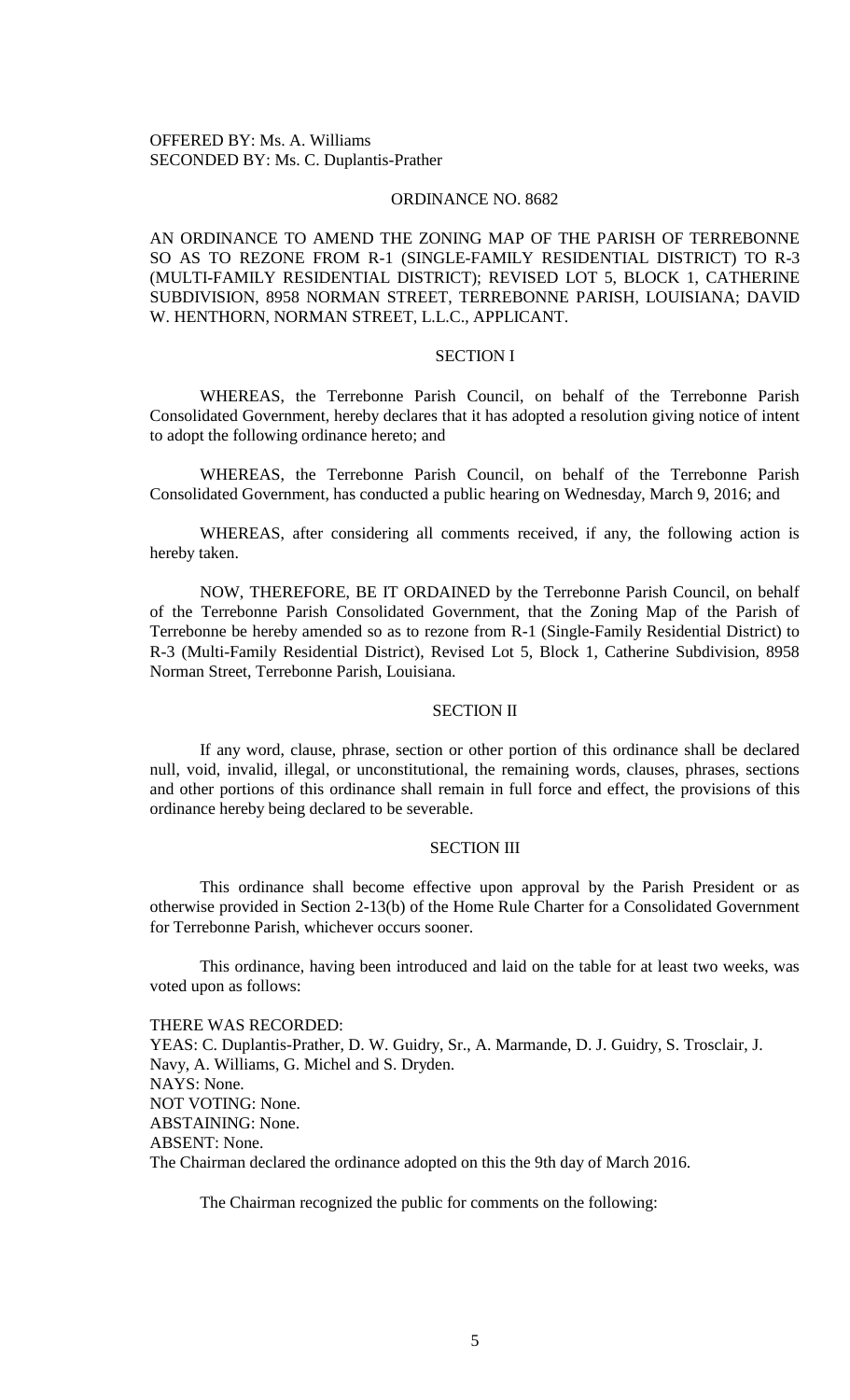C. A proposed ordinance that will rename the tract of land known as Veteran's Memorial Park, located along Highway 311 in Houma, Louisiana to "Roger Songe Veteran's Memorial Park".

Mr. Ken Royston, representing the Veteran's Memorial District, stated that the board requested the aforementioned name change and that Mr. Roger Songe is fully deserving of this honor due to his notable undertakings for all veterans.

Mr. Jo Leger, a Commander of the United Veterans League, stated that he is in support of the aforementioned proposed ordinance and thanked the past and present Council and Administration for their support.

Mr. D. J. Guidry moved, seconded unanimously, "THAT, the Council close the aforementioned public hearing."

The Chairman called for a vote on the motion offered by Mr. D. J. Guidry. THERE WAS RECORDED: YEAS: C. Duplantis-Prather, D. W. Guidry Sr., A. Marmande, D. J. Guidry, S. Trosclair, J. Navy, A. Williams, G. Michel and S. Dryden. NAYS: None. ABSENT: None. The Chairman declared the motion adopted.

OFFERED BY: Mr. D. W. Guidry, Sr. SECONDED BY: Unanimously

# ORDINANCE NO. 8683

AN ORDINANCE TO RENAME THE TRACT OF LAND KNOWN AS THE VETERAN'S MEMORIAL PARK LOCATED ALONG HIGHWAY 311 IN HOUMA, LOUISIANA TO "ROGER SONGE VETERAN'S MEMORIAL PARK"; AND TO ADDRESS OTHER MATTERS RELATIVE THERETO.

WHEREAS, Veteran's Memorial Park, situated along Louisiana Highway 311 in Houma, Louisiana between Polk Street and St. Charles Street, identified as Terrebonne Parish Tax Parcel No. A02-41782, is owned by the Terrebonne Parish Consolidated Government and maintained by the Veteran's Memorial District Board; and

WHEREAS, the Veteran's Memorial District Board has requested that the Terrebonne Parish Council rename the Veteran's Memorial Park to the "Roger Songe Veteran's Memorial Park" to honor the memory of Roger Songe and his tireless efforts in support of veterans; and

WHEREAS, the Terrebonne Parish Council desires to honor the wishes of the Veteran's Memorial District Board to have the park renamed as a tribute to Mr. Roger Songe; and

NOW, THEREFORE BE IT ORDAINED by the Terrebonne Parish Council, on the behalf of the Terrebonne Parish Consolidated Government, that:

# SECTION I

The tract of land situated along Louisiana Highway 311 in Houma, Louisiana between Polk Street and St. Charles Street, identified as Terrebonne Parish Tax Parcel No. A02-41782, and more fully described as follows: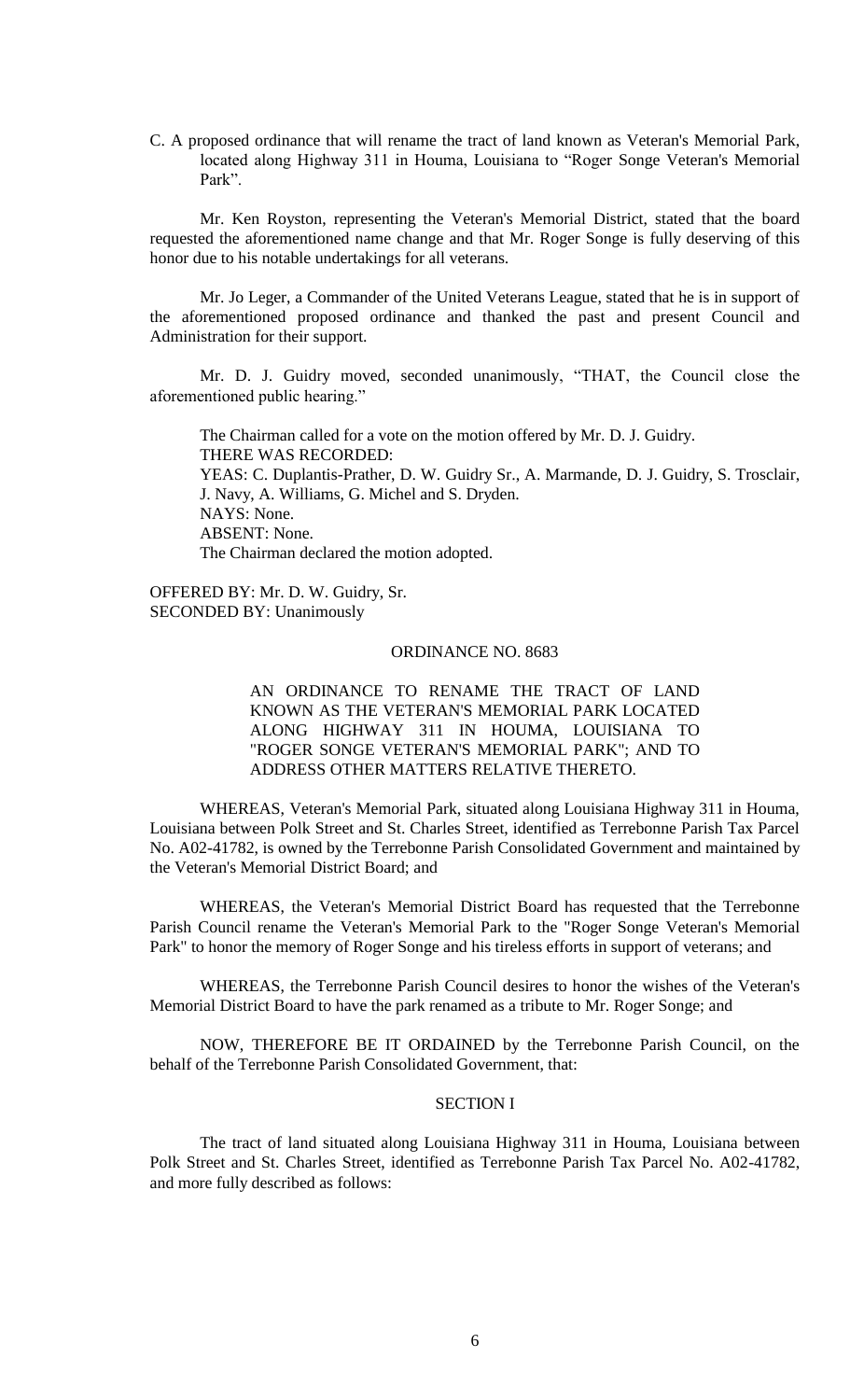(1) ALL THOSE PORTIONS OF BATTURE PROPERTY BELONGING TO CONTRAN SITUATED IN SECTION 101 T17S R17E, AND LYING BETWEEN THE SOUTHERLY RIGHT OF WAY LINE OF LA STATE HWY 311, AND THE LOW WATER MARK OF LITTLE BAYOU BLACK. SAID BATTURE BEING MORE PARTICULARLY SHOWN ON THE PLAT ENTITLED "SKETCH SHOWING PROPERTY ALONG LA STATE HWY 311, BELONGING TO CONTRAN CORP., LOCATED IN SECTION 101 T17S R17E, TERREBONNE PARISH, LA." DATED 11/22/83. SAID BATTURE BEING MORE PARTICULARLY LABELED THEREON AND BEING BOUNDED ON THE WEST, IN PART, BY PROPERTY OF DR. D. C. WALTHER AND IN APRT BY J. SAIA OR ASSIGNS, ON THE EAST, IN PART, BY POLK STREET AND IN PART BY PROERTY OF DR. ALLEN J. ELLENDER, JR. OR ASSIGNS. ON THE NORTH BY LA STATE HWY. 311 AND ON THE SOUTH BY LITTLE BAYOU BLACK.

(2) ALSO TRACT 4 ON " MAP SHOWING THE REDIVISION OF LOT J, HOUMA DEV. TRACT 1 IN SECTION 101 T17S R17E." LESS TRACT A-B-C-D-E-F-G-H-I- J-K-A CONTAINING 33.888 SQUARE FEET SOLD TO CHRISTIAN COMMUNITY FELLOWSHIP CB 1340/449. CB 952/870

be and is hereby renamed the "Roger Songe Veteran's Memorial Park".

## SECTION II

Roger Songe Veteran's Memorial Park shall honor the memory of Roger Songe and his tireless efforts in support of veterans.

# SECTION III

BE IT FURTHER ORDAINED, that a copy of this ordinance be submitted to the Terrebonne Parish Communications Board, so that the local U. S. Postal Service, fire districts, Acadian Ambulance, Terrebonne Parish Sheriff's Office, and any other appropriate agencies may be notified.

## SECTION IV

If any word, clause, phrase, section or other portion of this ordinance shall be declared null, void, invalid, illegal, or unconstitutional, the remaining words, clauses, phrases, sections, or other portions of this ordinance shall remain in full force and effect, the provisions of this section hereby being declared to be severable.

## SECTION V

This ordinance shall become effective upon approval by the Parish President.

This ordinance, having been introduced and laid on the table for at least two weeks, was voted upon as follows:

THERE WAS RECORDED:

YEAS: C. Duplantis-Prather, D. W. Guidry, Sr., A. Marmande, D. J. Guidry, S. Trosclair, J. Navy, A. Williams, G. Michel and S. Dryden. NAYS: None. NOT VOTING: None.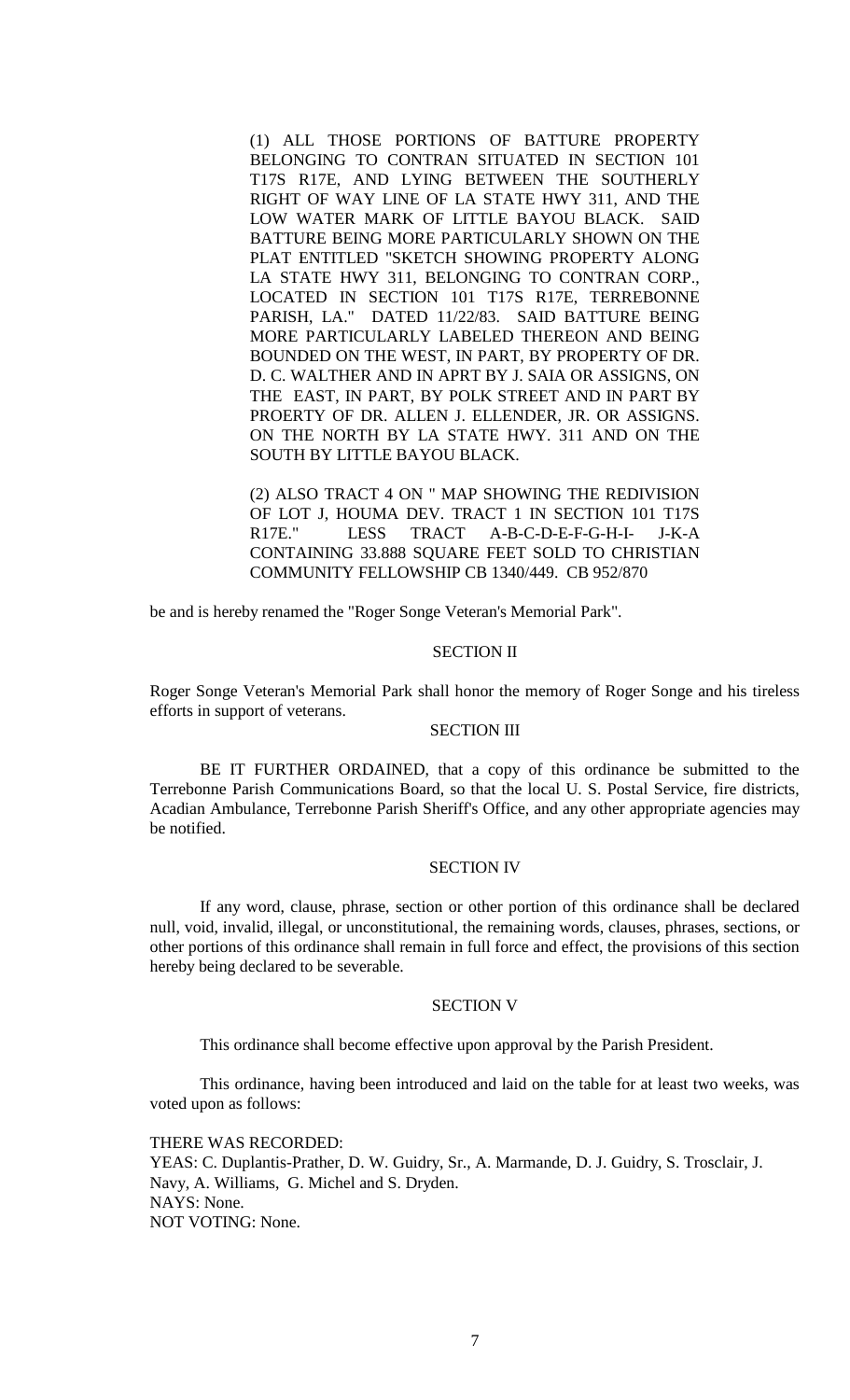ABSTAINING: None. ABSENT: None. The Chairman declared the ordinance adopted on this, the 9th day of March 2016.

The Chairman recognized the public for comments on the following:

D. A proposed ordinance that will amend the Terrebonne Parish's current Nuisance Abatement Ordinance to include verbiage as it relates to nuisance dealing with slum, crime, drugs, juvenile delinquency, etc.

Mr. Alex Ostheimer, a Houma resident who owns rental property in Terrebonne Parish, explained, in his opinion, that there are several items on the proposed code revision that are not clear and are not specific.

Ms. A. Williams moved, seconded by Mr. D.J. Guidry, "THAT, the Council extend Mr. Ostheimer's time an additional minute."

The Chairman called for a vote on the motion offered by Ms. A. Williams. THERE WAS RECORDED: YEAS: C. Duplantis-Prather, D. W. Guidry Sr., A. Marmande, D. J. Guidry, S. Trosclair, J. Navy, A. Williams, G. Michel and S. Dryden. NAYS: None. ABSENT: None. The Chairman declared the motion adopted.

Mr. Ostheimer continued and stated that he understands Councilman Navy's efforts; however, whatever is put into the law needs to be clear where people can comply with the law in order to not be cited, and if they are cited it will not be considered a "judgment" call by someone.

Ms. Lucretia McBride, a Houma resident, stated that she is concerned with landlords who are renting blighted property and feels as though it needs to be stopped. Ms. McBride asked Chairman Navy to consider holding the aforementioned proposed ordinance over so that they can vote to include a clause stating it would be unlawful for any property owner to rent blighted property.

Ms. A. Williams moved, seconded by Ms. C. Duplantis-Prather and Mr. D. J. Guidry, "THAT, the Council hold the proposed ordinance that will amend the Terrebonne Parish's current Nuisance Abatement Ordinance to include verbiage as it relates to nuisance dealing with slum, crime, drugs, juvenile delinquency, etc., until the next Council meeting."

The Chairman called for a vote on the motion offered by Ms. A. Williams. THERE WAS RECORDED: YEAS: C. Duplantis-Prather, D. W. Guidry Sr., A. Marmande, D. J. Guidry, S. Trosclair, J. Navy, A. Williams, G. Michel and S. Dryden. NAYS: None. ABSENT: None. The Chairman declared the motion adopted.

The Chairman asked that if anyone has concerns or questions regarding these matters to please contact Planning and Zoning Director Chris Pulaski within the next two weeks to address any issues.

Councilwoman C. Duplantis-Prather stated that she is in favor of holding the aforementioned proposed ordinance over until the next Council meeting and noted that some fine tuning needs to be made.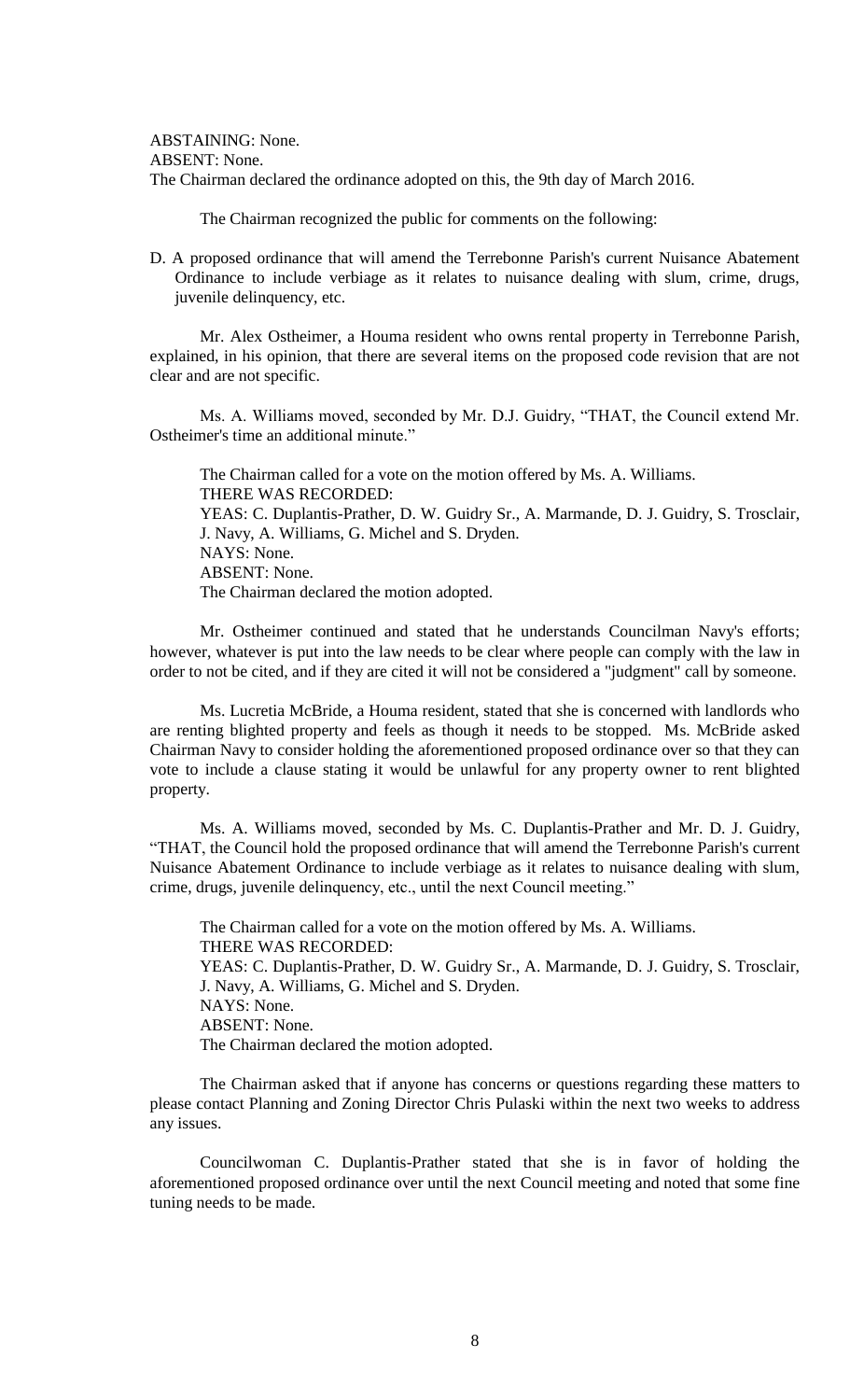The Chairman read aloud a letter from District Attorney Joseph Waitz, Jr. stating that he stands behind the revised proposed ordinance to amend Chapter 14 relative to blighted property.

The Chairman recognized the public for comments on the following:

E. A proposed ordinance that will amend the 2016 Adopted Operating Budget of the Terrebonne Parish Consolidated Government for the following items and to provide for related matters: I. General Fund - Publicity: Co-Sponsorships, \$15,000

II. General Fund - Administration: Legislative, Governmental, Consulting and Public Relations Consultant - \$42,000.

There were no comments from the public on the aforementioned proposed ordinance.

Mr. D. W. Guidry Sr. moved, seconded by Mr. D. J. Guidry, "THAT, the Council close the aforementioned public hearing."

The Chairman called for a vote on the motion offered by Mr. D.W. Guidry Sr. THERE WAS RECORDED: YEAS: C. Duplantis-Prather, D. W. Guidry Sr., A. Marmande, D. J. Guidry, S. Trosclair, J. Navy, A. Williams, G. Michel and S. Dryden. NAYS: None. ABSENT: None. The Chairman declared the motion adopted.

Councilman G. Michel stated that he feels as though a lobbyist is not needed for Terrebonne Parish and that he has faith in the elected officials to do their job.

President Dove explained areas where having a lobbyist has resulted in success for the Parish and that he is confident that said lobbyist will help with several projects for Terrebonne Parish.

Councilman G. Michel stated that he has confidence in President Dove and the delegation in Baton Rouge that Terrebonne Parish could be represented without a lobbyist.

OFFERED BY: Ms. A. Williams SECONDED BY: Mr. D. W. Guidry, Sr. and Ms. C. Duplantis-Prather

## ORDINANCE NO. 8684

# AN ORDINANCE TO AMEND THE 2016 ADOPTED OPERATING BUDGET OF THE TERREBONNE PARISH CONSOLIDATED GOVERNMENT FOR THE FOLLOWING ITEMS AND TO PROVIDE FOR RELATED MATTERS:

- I. GENERAL FUND PUBLICITY: CO-SPONSORSHIPS \$15,000
- II. GENERAL FUND ADMINISTRATION: LEGISLATIVE, GOVERNMENTAL, CONSULTING AND PUBLIC RELATIONS CONSULTANT - \$42,000

## SECTION I

WHEREAS, Administration is requesting to amend the Operating Budget to provide funding for Co-Sponsorships, and

WHEREAS, the funding source is from the General Fund for the estimated cost of \$15,000.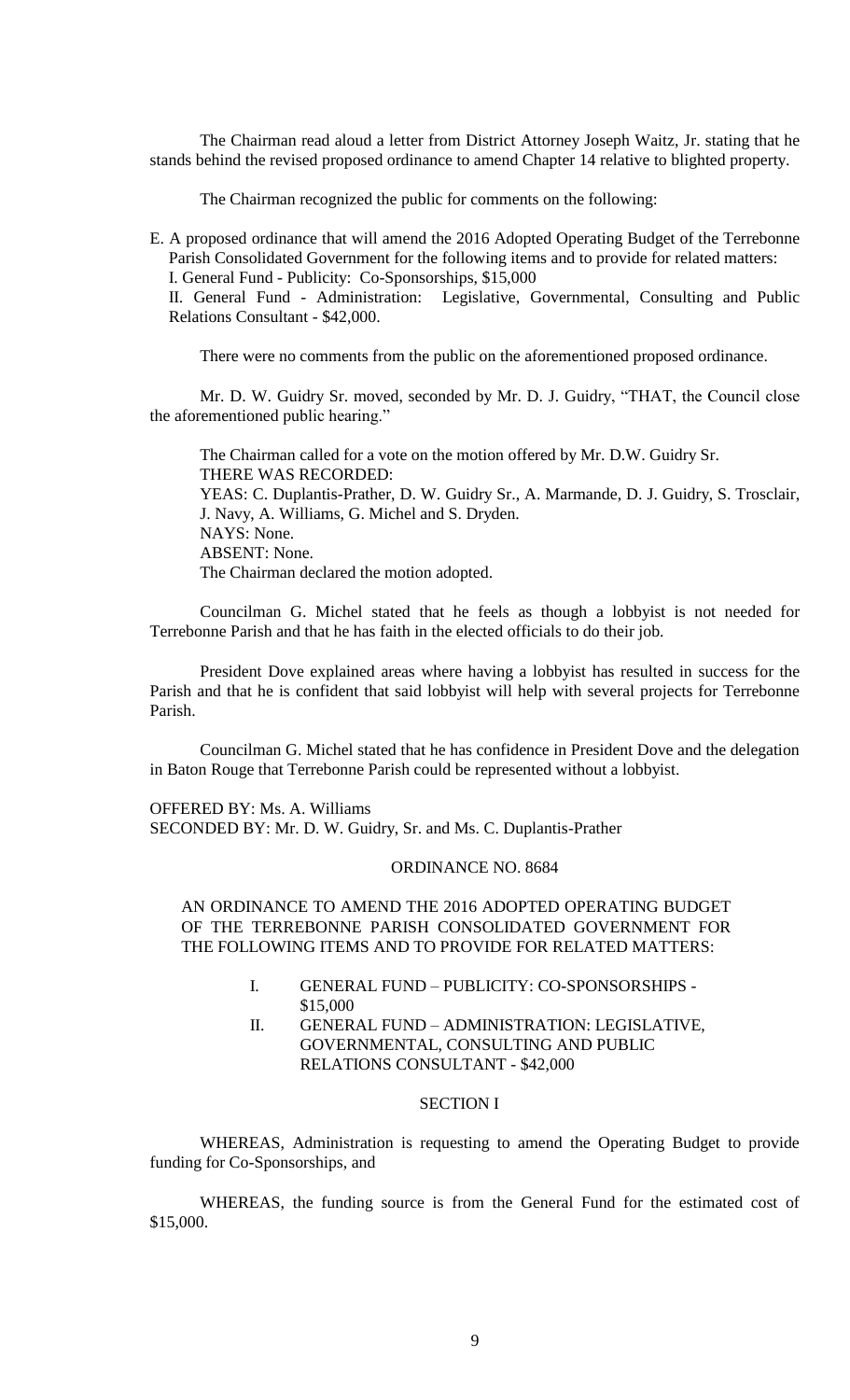NOW, THEREFORE BE IT ORDAINED, by the Terrebonne Parish Council, on behalf of the Terrebonne Parish Consolidated Government, that the 2016 Adopted Operating Budget be amended to recognize the funding of Co-Sponsorships. (Attachment A)

# SECTION II

WHEREAS, Administration is requesting to amend the Operating Budget to provide funding for a Legislative, Governmental, Consulting and Public Relations Consultant, and

WHEREAS, the consultant will assist the Parish of Terrebonne, the Parish President and the Administration staff, and

WHEREAS, the funding source is from the General Fund for the cost of \$42,000.

NOW, THEREFORE BE IT ORDAINED, by the Terrebonne Parish Council, on behalf of the Terrebonne Parish Consolidated Government, hereby authorizes Gordon Dove, Parish President, to sign a contract, as approved by the Parish Legal Department, for the Legislative, Governmental, Consulting and Public Relations Consultant

NOW, THEREFORE BE IT FURTHER ORDAINED, by the Terrebonne Parish Council, on behalf of the Terrebonne Parish Consolidated Government, that the 2016 Adopted Operating Budget be amended to recognize the funding of the Legislative, Governmental, Consulting and Public Relations Consultant. (Attachment B)

## SECTION III

If any word, clause, phrase, section or other portion of this ordinance shall be declared null, void, invalid, illegal, or unconstitutional, the remaining words, clauses, phrases, sections and other portions of this ordinance shall remain in full force and effect, the provisions of this ordinance hereby being declared to be severable.

# SECTION IV

This ordinance shall become effective upon approval by the Parish President or as otherwise provided in Section 2-13(b) of the Home Rule Charter for a Consolidated Government for Terrebonne Parish, whichever occurs sooner.

This ordinance, having been introduced and laid on the table for at least two weeks, was voted upon as follows:

THERE WAS RECORDED: YEAS: C. Duplantis-Prather, D. W. Guidry, Sr., A. Marmande, D. J. Guidry, S. Trosclair, J. Navy, A. Williams and S. Dryden. NAYS: G. Michel. NOT VOTING: None. ABSTAINING: None. ABSENT: None. The Chairman declared the ordinance adopted on this the 9th day of March 2016.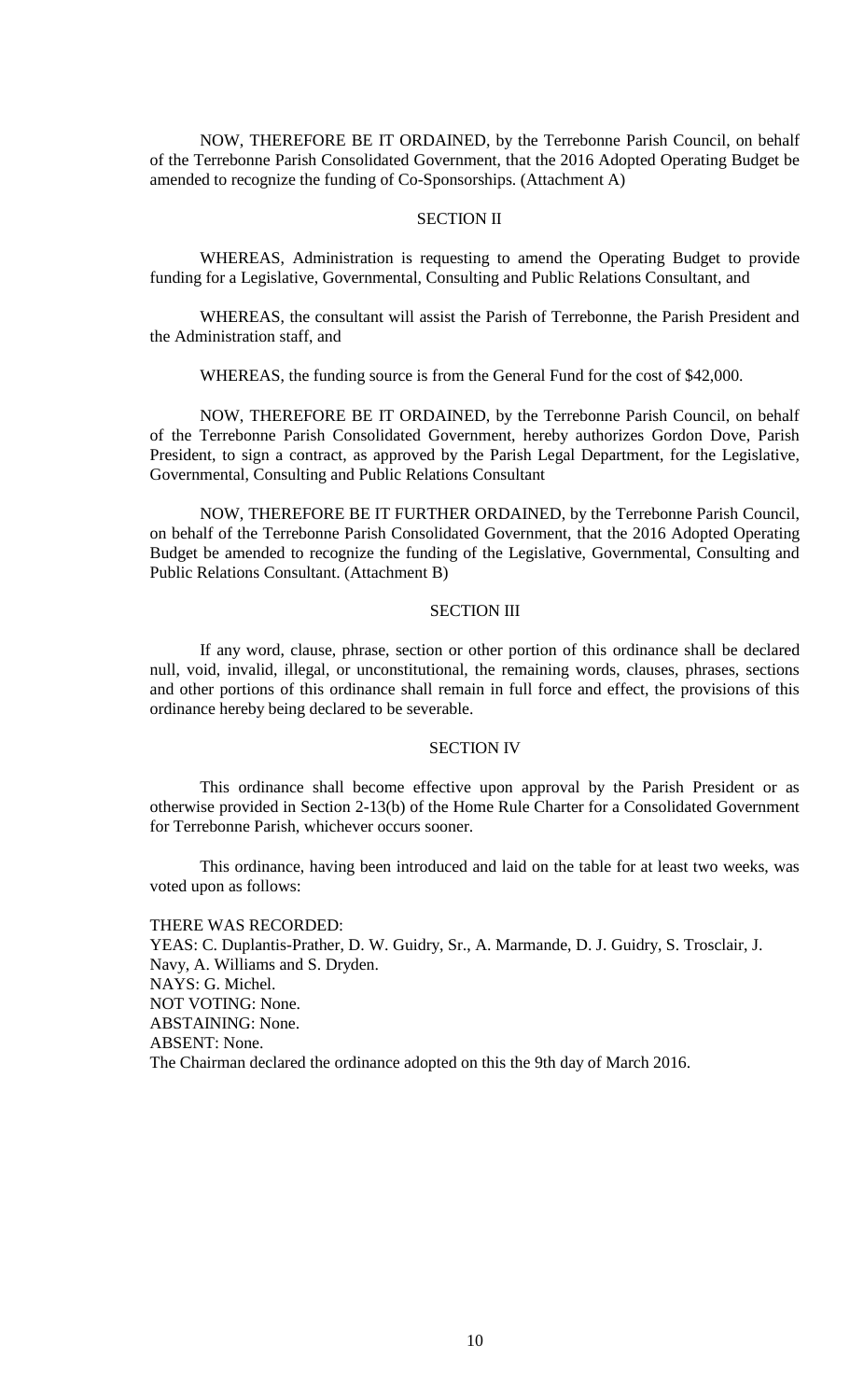# **ATTACHMENT A - Co-Sponsorships**

|                         | 2016                     |          |         |
|-------------------------|--------------------------|----------|---------|
|                         | <b>Adopted</b>           | Change   | Amended |
| Publicity               | $\overline{\phantom{a}}$ | 15,000   | 15,000  |
| Fund Balance (Decrease) | N/A                      | (15,000) | N/A     |

# **ATTACHMENT B - Consultant**

|                         |                | 2016          |         |  |
|-------------------------|----------------|---------------|---------|--|
|                         | <b>Adopted</b> | <b>Change</b> | Amended |  |
|                         |                |               |         |  |
| Other Contracs & Leases | 131.990        | 42,000        | 173.990 |  |
| Fund Balance (Decrease) | N/A            | (42,000)      | N/A     |  |

The Chairman recognized the public for comments on the following:

F. A proposed ordinance to declare as surplus one (1) 2003 Daewoo marsh buggy from the Forced Drainage Division of the Public Works Department, with a value of \$5,000 or greater, and authorizing item to be disposed of through legally approved methods.

There were no comments from the public on the aforementioned proposed ordinance.

Ms. A. Williams moved, seconded by Mr. D. J. Guidry, "THAT, the Council close the aforementioned public hearing."

The Chairman called for a vote on the motion offered by Ms. A. Williams. THERE WAS RECORDED: YEAS: C. Duplantis-Prather, D. W. Guidry Sr., A. Marmande, D. J. Guidry, S. Trosclair, J. Navy, A. Williams, G. Michel and S. Dryden. NAYS: None. ABSENT: None. The Chairman declared the motion adopted.

OFFERED BY: Ms. C. Duplantis-Prather SECONDED BY: Ms. A. Williams

# ORDINANCE NO. 8685

An Ordinance to declare equipment with a value of Five Thousand Dollars (\$5,000.00) or greater from the Road and Bridge Division of the Public Works Department as surplus as described in the attached Exhibit "A" and authorizing said item to be disposed of by public bid, negotiated sale, junked or by any other legally approved method.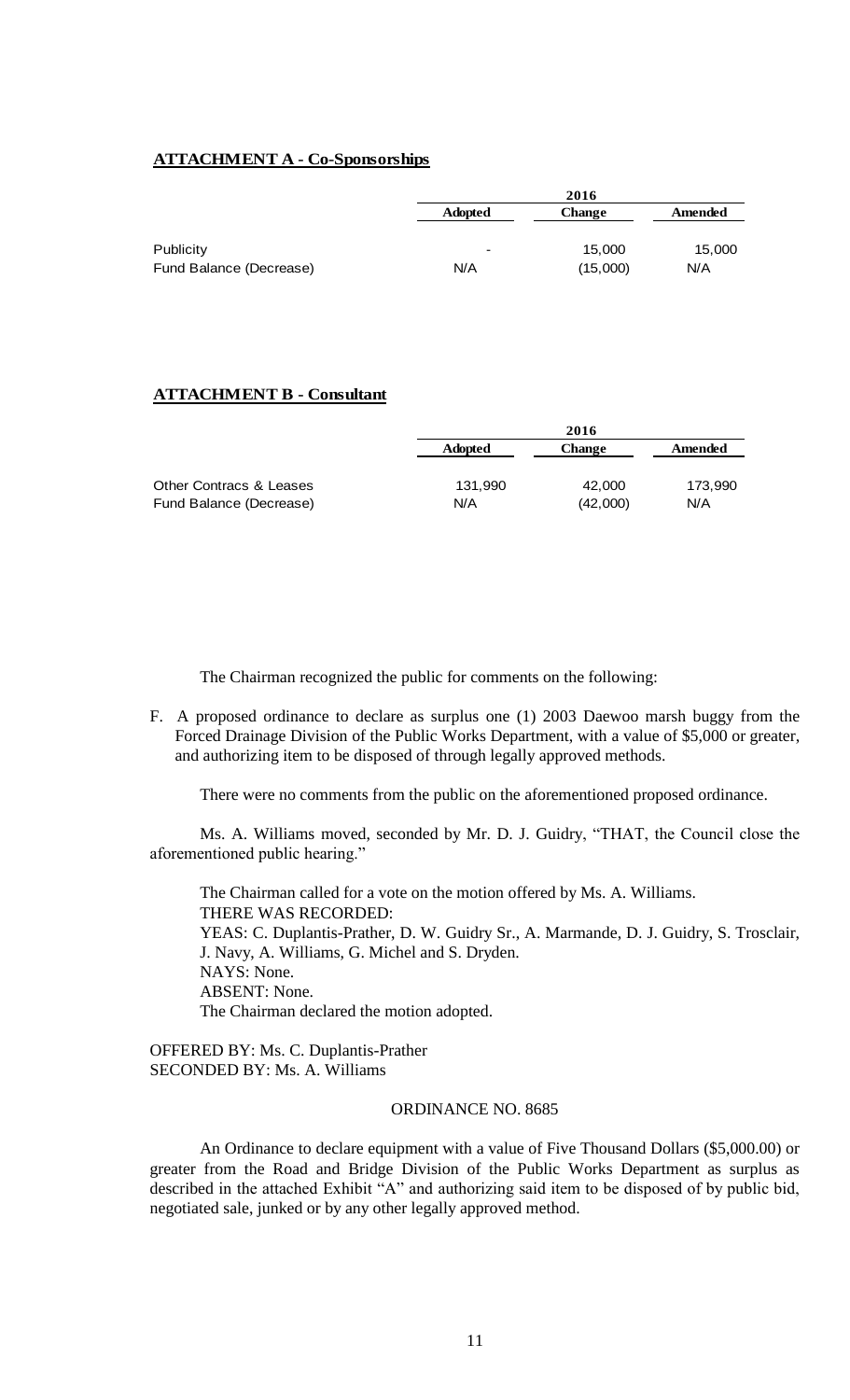## SECTION I

WHEREAS, the movable property listed in the attached Exhibit "A" has a value of \$5,000.00 or greater as indicated by the value set out next to the item on the attached Exhibit A; and

# SECTION II

NOW THEREFORE BE IT ORDAINED that the Terrebonne Parish Council, on behalf of the Terrebonne Parish Consolidated Government, does hereby declare the attached Exhibit "A" surplus and authorizes the Parish President to dispose of said item(s) by public bid, negotiated sale, junked or by any other legally approved method.

## SECTION III

If any word, clause, phrase, section or other portion of this ordinance shall be declared null, void, invalid, illegal, or unconstitutional, the remaining words, clauses, phrases, sections and other portions of this ordinance shall remain in force and effect, the provisions of this ordinance hereby being declared to be severable.

#### SECTION IV

This ordinance shall become effective upon approval by the Parish President or as otherwise provided in Section 2-13 (b) of the Home Rule Charter for a Consolidated Government for Terrebonne Parish, whichever occurs sooner.

This ordinance, having been introduced and laid on the table for two weeks, was voted upon as follows:

THERE WAS RECORDED: YEAS: C. Duplantis-Prather, D. W. Guidry, Sr., A. Marmande, D. J. Guidry, S. Trosclair, J. Navy, A. Williams, G. Michel and S. Dryden. NAYS: None. NOT VOTING: None. ABSTAINING: None. ABSENT: None. The Chairman declared the ordinance adopted on this, the 9th day of March 2016.

# Exhibit "A" Surplus February 2016 (Value of \$5,000.00 or Greater)

Forced Drainage: 1 - 2003 Daewoo Marsh Buggy (Unit# 3264) / \$75,000.00

G. A proposed ordinance to amend the 2016 Adopted Operating Budget and 5-year Capital Outlay Budget of the Terrebonne Parish Consolidated Government for the following items and to provide for related matters:

I. 2016 Atchafalaya Floodway High Water Event, \$1,714,790 II. Kings Bayou Bridge Replacement, \$200,000.

There were no comments from the public on the aforementioned proposed ordinance.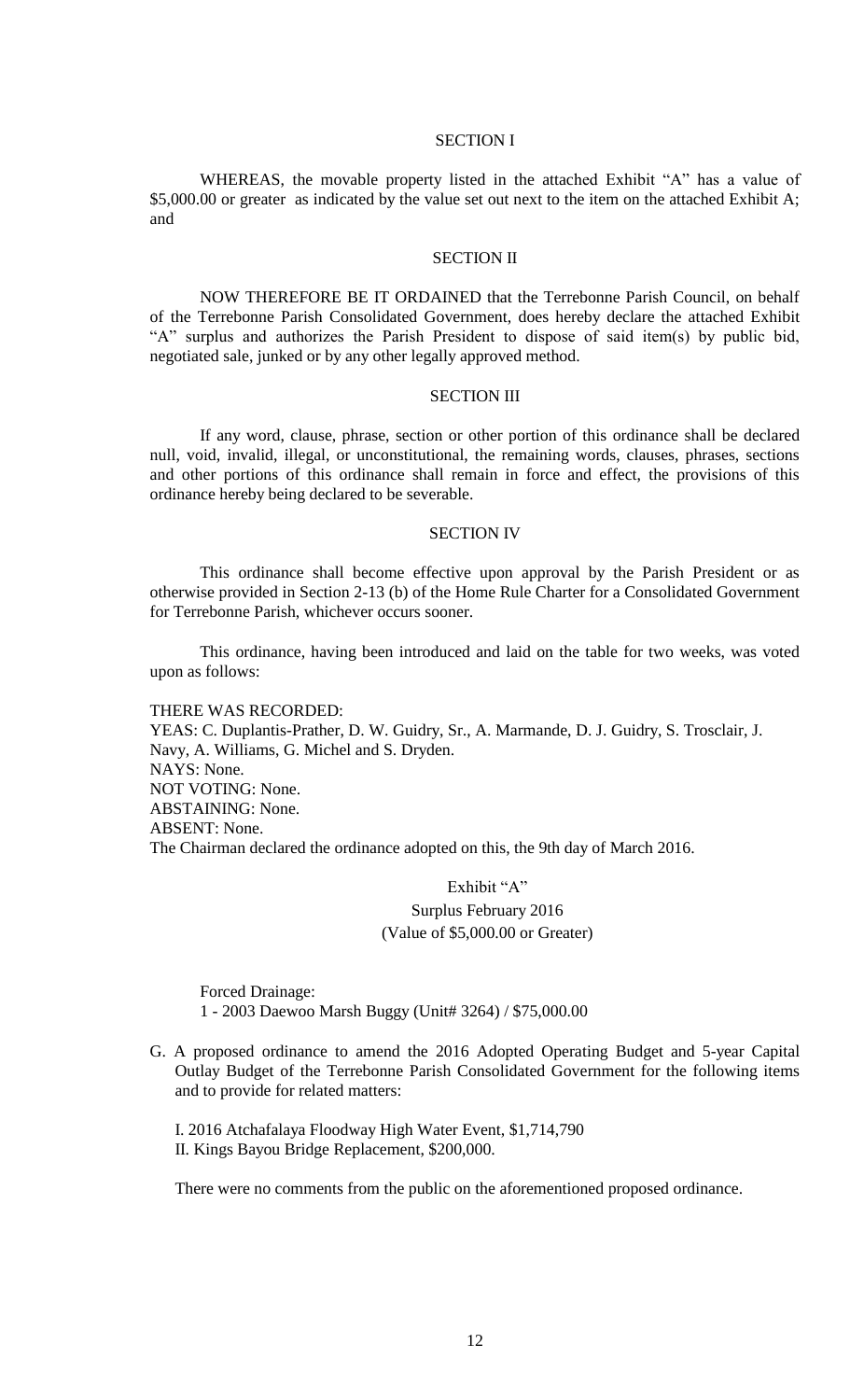Ms. A. Williams moved, seconded by Mr. S. Trosclair, "THAT, the Council close the aforementioned public hearing."

The Chairman called for a vote on the motion offered by Ms. A. Williams. THERE WAS RECORDED: YEAS: C. Duplantis-Prather, D. W. Guidry Sr., A. Marmande, D. J. Guidry, S. Trosclair, J. Navy, A. Williams, G. Michel and S. Dryden. NAYS: None. ABSENT: None. The Chairman declared the motion adopted.

Upon questioning from Councilman D. J. Guidry, Parish Manager Al Levron explained that it is anticipated that the Parish will receive 100% reimbursement for the 2016 Atchafalaya Floodway High Water Event project pursuant to an agreement the Parish has with the Levee board and in addition to anticipated reimbursements from FEMA.

OFFERED BY: Ms. A. Williams SECONDED BY: Ms. C. Duplantis-Prather

## ORDINANCE NO. 8686

AN ORDINANCE TO AMEND THE 2016 ADOPTED OPERATING BUDGET AND 5-YEAR CAPITAL OUTLAY BUDGET OF THE TERREBONNE PARISH CONSOLIDATED GOVERNMENT FOR THE FOLLOWING ITEMS AND TO PROVIDE FOR RELATED MATTERS.

> I. 2016 ATCHAFALAYA FLOODWAY HIGH WATER EVENT, \$1,714,790 II. KINGS BAYOU BRIDGE REPLACEMENT, \$200,000

# SECTION I

WHEREAS, on January 4, 2016, Parish President Michel H. Claudet declared a State of Emergency, due to the developing threat of flooding, extending along the length of the Mississippi River & Tributaries Project ("MR&T") and adjacent lands, subsequent to Governor Bobby Jindal's Executive Proclamation No. 205BJ2015 on December 30, 2015, declaring a statewide state of emergency, and

WHEREAS, Terrebonne Parish Consolidated Government entered into an Intergovernmental Agreement with Terrebonne Levee and Conservation District regarding the allocation of costs, reimbursements, and project duties concerning the flood risk with the 2016 Atchafalaya Floodway High Water Event, and

WHEREAS, funding is needed to cover the 2016 Bayou Black Barrier Levee Costs for \$1,714,790, and

WHEREAS, the funding source will be from the Emergency Event Fund for \$857,395 and Terrebonne Levee and Conservation District for \$857,395, and

WHEREAS, Terrebonne Levee and Conservation District shall reimburse Terrebonne Parish Consolidated Government up to 100% of all costs expended less any FEMA reimbursement.

NOW, THEREFORE BE IT ORDAINED, by the Terrebonne Parish Council, on behalf of the Terrebonne Parish Consolidated Government, that the 2016 Adopted Operating Budget be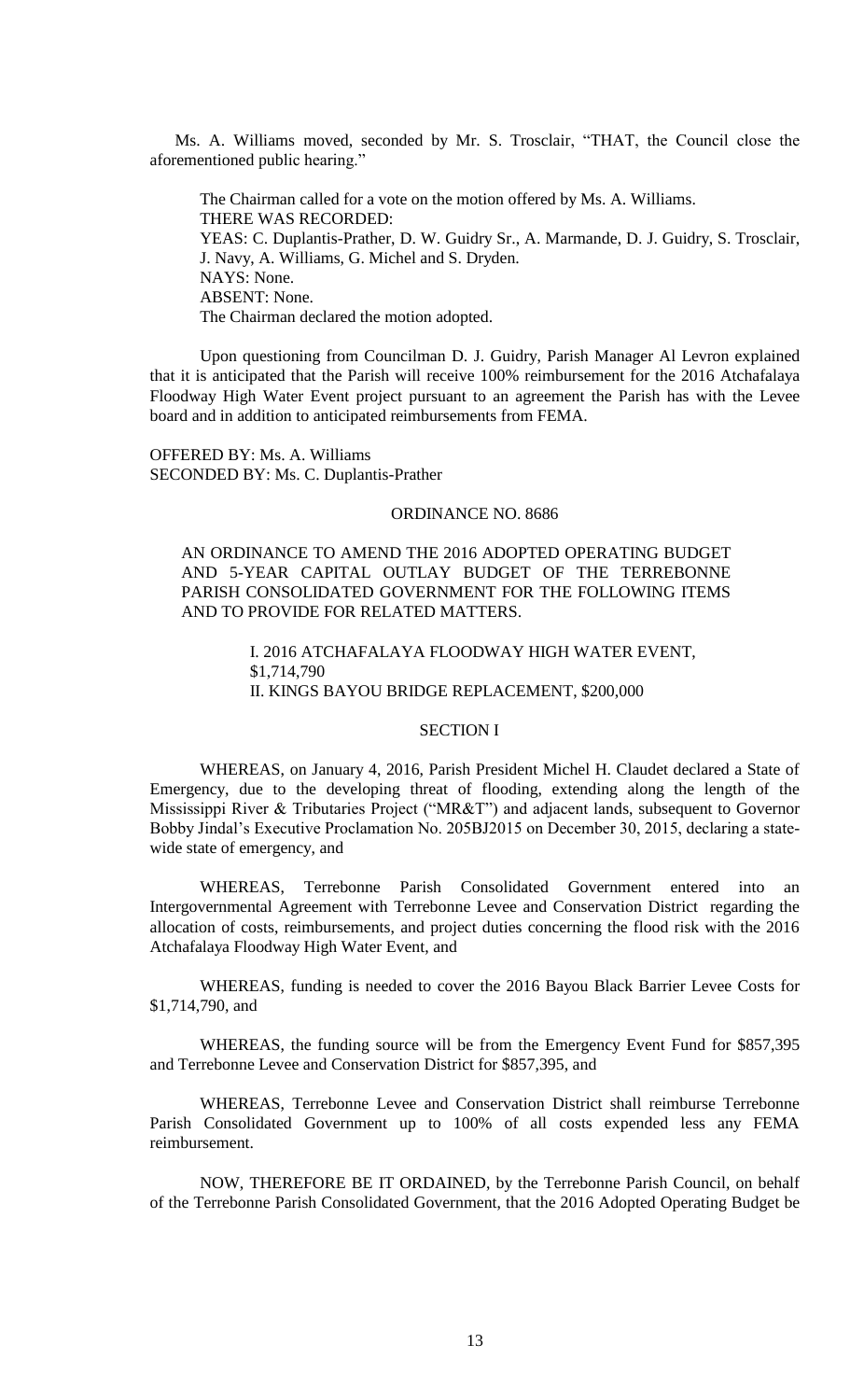amended to recognize the funding for the 2016 Atchafalaya Floodway High Water Event. (Attachment A)

# SECTION II

WHEREAS, Terrebonne Parish Consolidated Government is wanting to replace the Mayfield #1 Bridge and the Kings Bayou Bridge, and

WHEREAS, there is not enough funding to proceed with both bridges at this time, and

WHEREAS, Terrebonne Parish would like to proceed with the design and construction of the Kings Bayou Bridge Replacement, and

WHEREAS, the funding source will be from the Mayfield #1 Bridge Replacement account for \$200,000 in order to proceed with construction of the Kings Bayou Bridge Replacement.

NOW, THEREFORE BE IT FURTHER ORDAINED, by the Terrebonne Parish Council, on behalf of the Terrebonne Parish Consolidated Government, that the 2016 Adopted Operating Budget and 5 Year Capital Outlay Budget be amended to recognize the funding for the Kings Bayou Bridge Replacement. (Attachment B)

#### SECTION III

If any word, clause, phrase, section or other portion of this ordinance shall be declared null, void, invalid, illegal, or unconstitutional, the remaining words, clauses, phrases, sections and other portions of this ordinance shall remain in full force and effect, the provisions of this ordinance hereby being declared to be severable.

## SECTION IV

This ordinance shall become effective upon approval by the Parish President or as otherwise provided in Section 2-13(b) of the Home Rule Charter for a Consolidated Government for Terrebonne Parish, whichever occurs sooner.

This ordinance, having been introduced and laid on the table for at least two weeks, was voted upon as follows:

#### THERE WAS RECORDED:

YEAS: C. Duplantis-Prather, D. W. Guidry, Sr., A. Marmande, D. J. Guidry, S. Trosclair, J. Navy, A. Williams, G. Michel and S. Dryden. NAYS: None. NOT VOTING: None. ABSTAINING: None. ABSENT: None. The Chairman declared the ordinance adopted on this the 9th day of March 2016.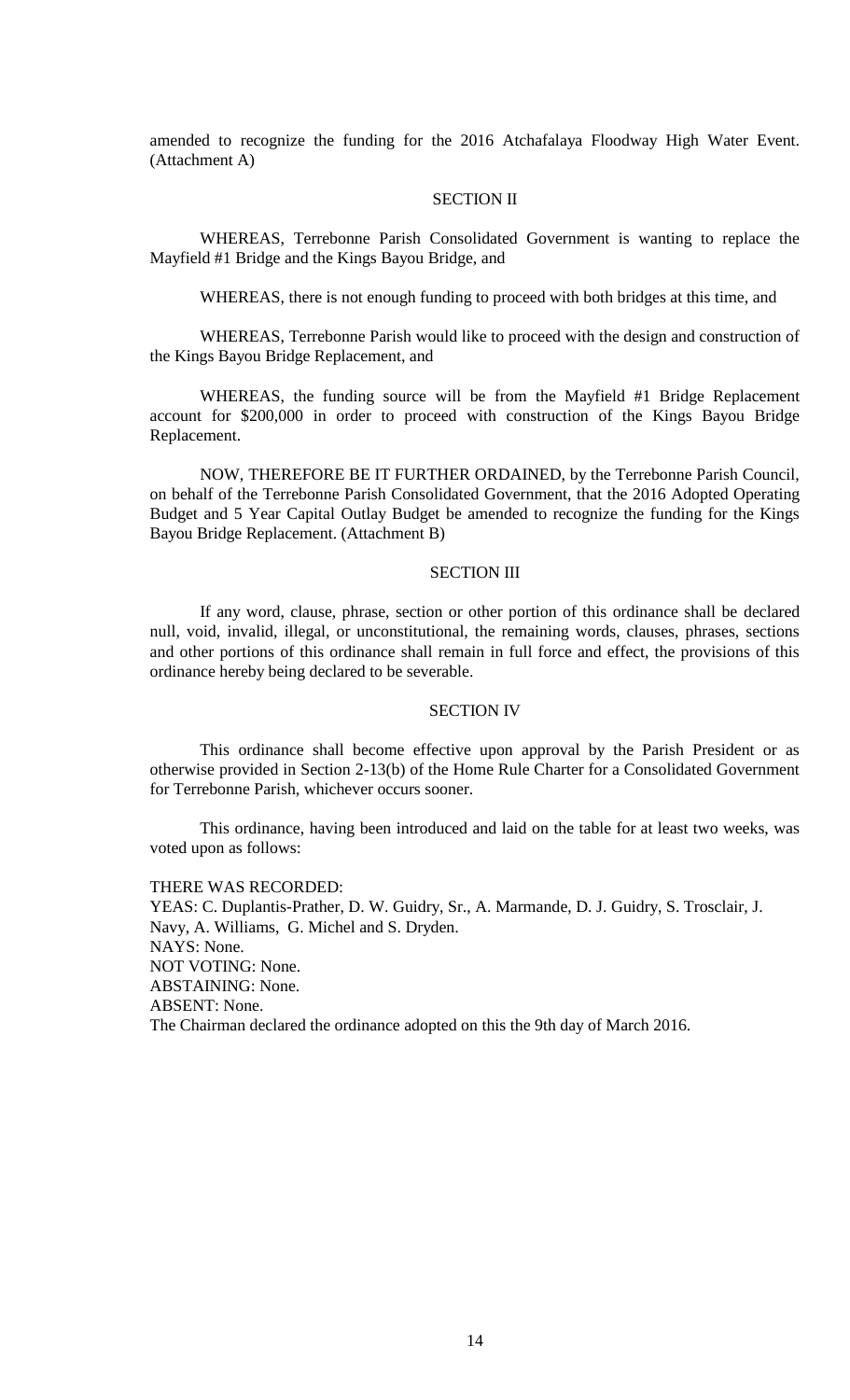# **ATTACHMENT A - Atchafalaya Floodway High Water Event**

|                         |         | 2016       |            |
|-------------------------|---------|------------|------------|
|                         | Adopted | Change     | Amended    |
|                         |         |            |            |
| TLCD-Flood 2016         |         | (857, 395) | (857, 395) |
| <b>Emergency Fund</b>   |         | (857, 395) | (857, 395) |
| <b>Flood 2016</b>       |         | 1,714,790  | 1,714,790  |
| Drainage                |         | 857,395    | 857,395    |
| Fund Balance (decrease) | N/A     | (857, 395) | N/A        |

# **ATTACHMENT B - Kings Bayou Bridge**

|                                   | 2016           |           |         |
|-----------------------------------|----------------|-----------|---------|
|                                   | <b>Adopted</b> | Change    | Amended |
| Kings Bayou Bridge Replacement    | 600,000        | 200,000   | 800,000 |
| Mayfield Bridge No. 1 Replacement | 700,000        | (200,000) | 500,000 |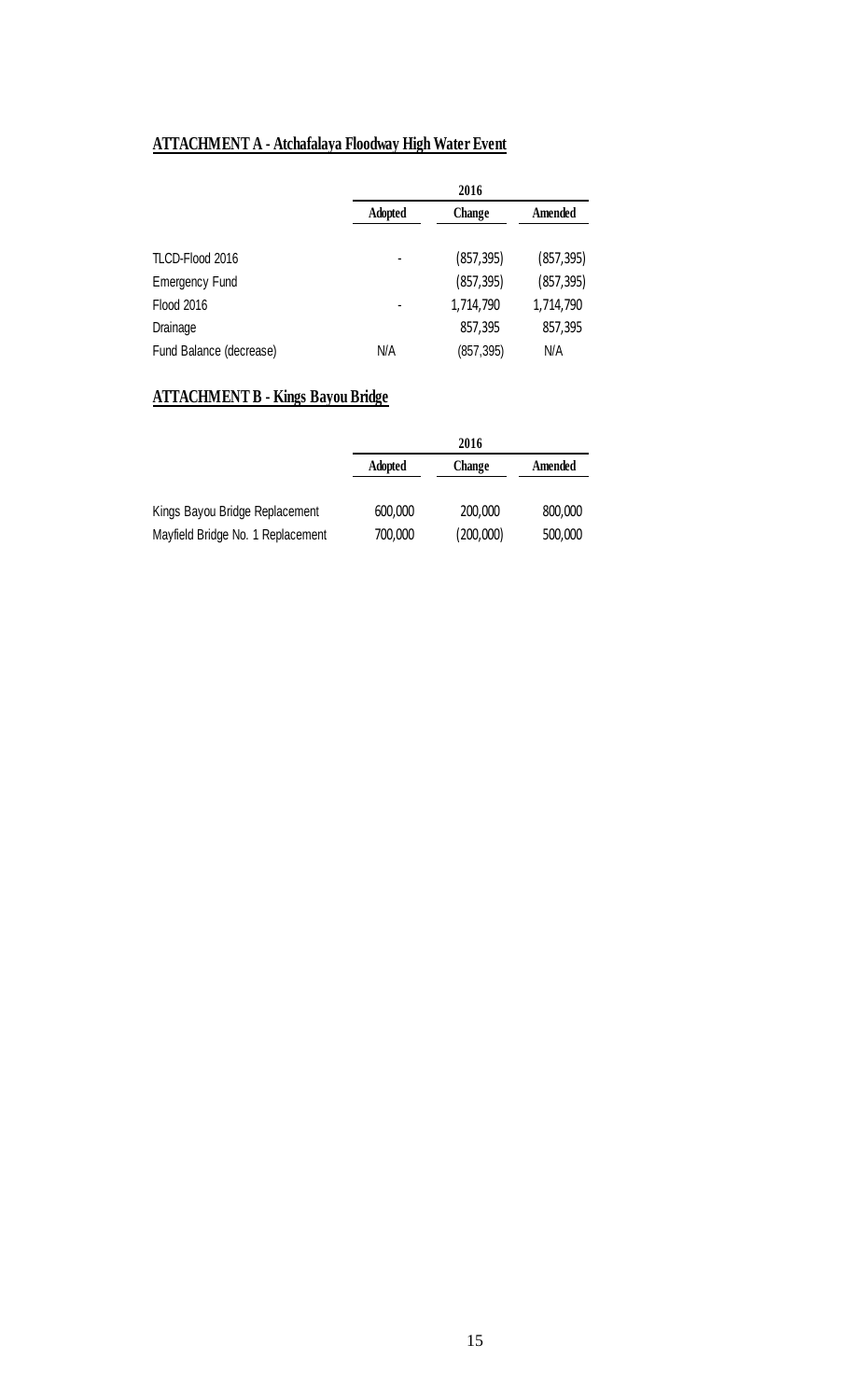Ms. C. Duplantis-Prather moved, seconded by Mr. S. Trosclair, "THAT, the Council continue with the regular order of business."

The Chairman called for a vote on the motion offered by Ms. C. Duplantis-Prather. THERE WAS RECORDED: YEAS: C. Duplantis-Prather, D. W. Guidry Sr., A. Marmande, D. J. Guidry, S. Trosclair, J. Navy, A. Williams, G. Michel and S. Dryden. NAYS: None. ABSENT: None. The Chairman declared the motion adopted.

The Chairman acknowledged Mr. Teddy Billiot, a Montegut resident, who addressed the Council relative to an upcoming community meeting in Point-aux-Chenes on March 12, 2016 regarding drugs and crime. Mr. Billiot stated that he is starting the Bayou Community Awareness Program in Point-Aux-Chenes and Montegut, which will be similar to the Neighborhood Watch programs offered in Houma.

Councilman S. Trosclair thanked Mr. Billiot for his efforts and ambitions to help solve this parish wide problem; and then invited everyone to attend the upcoming meeting that will be held at the KC hall in Point-Aux-Chenes on March 12 at 2:00 p.m.

The Chairman acknowledged Ms. Adele Fulcher and Mr. Max Acosta, Dularge residents, who addressed the Council relative to flooding on their property due to a levee built by a neighbor. Mr. Acosta explained that they have spoken to several people regarding this matter and were told that there is nothing that can be done.

Ms. C. Duplantis-Prather moved, seconded by Mr. D. J. Guidry, "THAT, the Council extend Ms. Fulcher and Mr. Acosta's time an additional minute."

The Chairman called for a vote on the motion offered by Ms. C. Duplantis-Prather. THERE WAS RECORDED: YEAS: C. Duplantis-Prather, D. W. Guidry Sr., A. Marmande, D. J. Guidry, S. Trosclair, J. Navy, A. Williams, G. Michel and S. Dryden.

NAYS: None.

ABSENT: None.

The Chairman declared the motion adopted.

Mr. Acosta continued and stated that the ground continues to stay saturated and they are unable to cut the grass He then asked the Council if there is anything they can do to help with this matter.

Upon questioning from Chairman J. Navy, President Dove stated that he along with Operations Manager Perry Blanchard and Chairman Navy will access the property to see if anything can be done to resolve this issue.

The Chairman acknowledged Mr. Robert Rembert, a Houma resident, who addressed the Council relative to the ordinance to amend Chapter 14 of the Parish Code. Mr. Rembert stated that after he read the verbiage regarding abandoned automobiles, he is concerned that "good" automobiles may get towed away; and noted that with the current economy people may not be able to afford to fix their automobiles in a timely fashion.

Ms. A. Williams moved, seconded by Ms. C. Duplantis-Prather, "THAT, the Council extend Mr. Rembert's time an additional minute."

The Chairman called for a vote on the motion offered by Ms. A. Williams. THERE WAS RECORDED: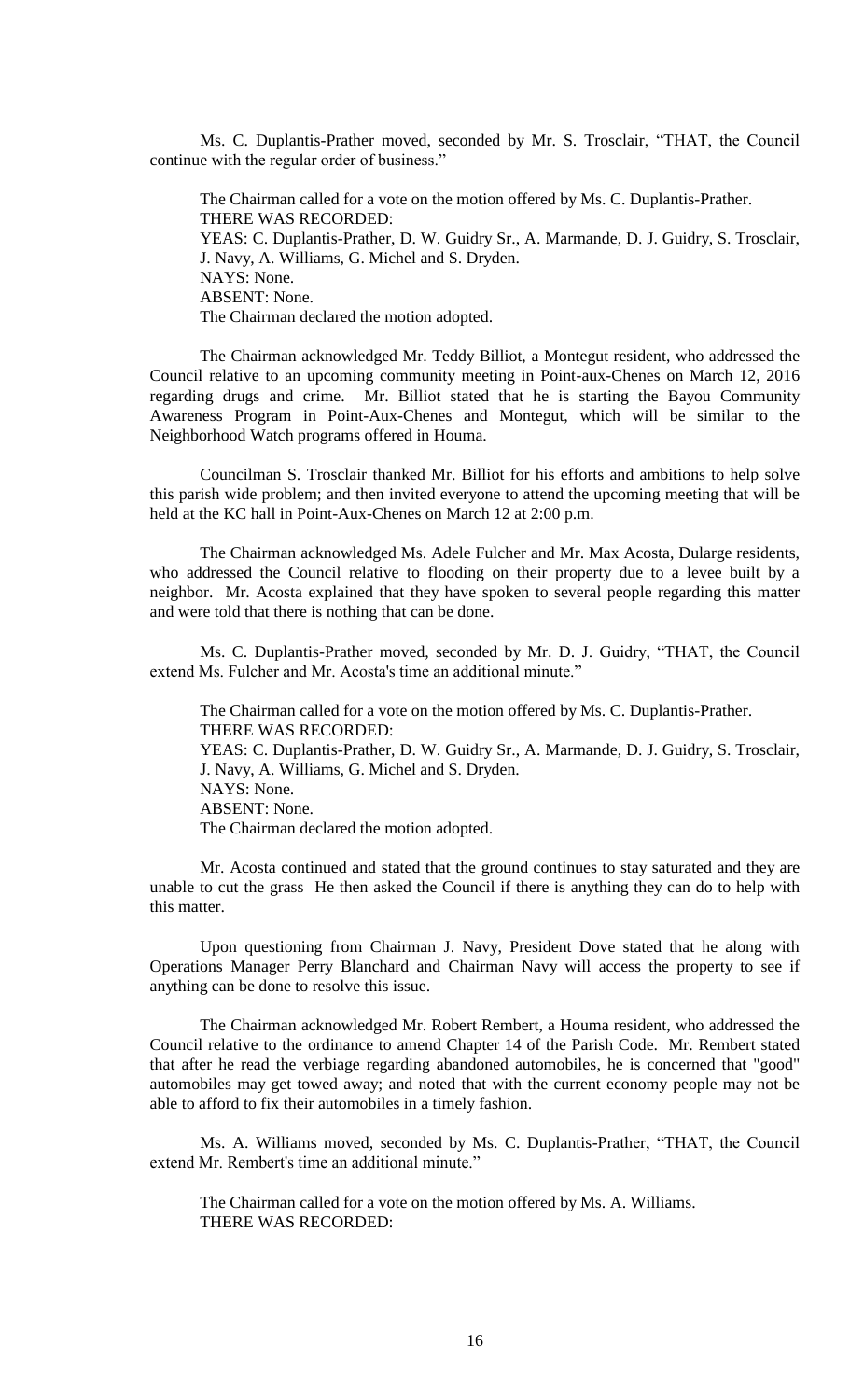YEAS: C. Duplantis-Prather, D. W. Guidry Sr., A. Marmande, D. J. Guidry, S. Trosclair, J. Navy, A. Williams, G. Michel and S. Dryden. NAYS: None. ABSENT: None. The Chairman declared the motion adopted.

Mr. Rembert continued and stated that, in his opinion, the section referring to Antique automobiles should be reworded so that owners can qualify their automobile to be antique instead of it being registered with the state.

Councilwoman C. Duplantis-Prather thanked Mr. Rembert for his opinion and stated that they will have the opportunity to discuss this matter again in two weeks.

The Chairman acknowledged Mr. Jerome Boykins, President of the NAACP, who addressed the Council relative to litigation pertaining to a minority judgeship in Terrebonne Parish. Mr. Boykins stated that he feels, in his opinion, that President Dove should not involve the Parish in said legal matter; and noted that minority judgeships are uncommon in Louisiana.

Ms. A. Williams moved, seconded by Ms. C. Duplantis-Prather and Mr. D. J. Guidry, "THAT, the Council extend Mr. Boykins time an additional minute."

Mr. Boykins continued and expressed his concerns with the Parish President having a motion filed in federal court to join the NAACP lawsuit, without informing the Council and noted that legal fees could be costly for Terrebonne Parish.

The Chairman acknowledged Rev. Raymond Brown, President of National Action Rights Association, who addressed the Council relative to litigation pertaining to a minority judgeship in Terrebonne Parish. Mr. Brown stated that he is in support of a minority judgeship in Terrebonne Parish and urged the Council to vote to create said judgeship instead of spending unnecessary money.

The Chairman called for Rev. Byron Clay, per speaker card submitted prior to the start of meeting, but Rev. Clay did not approach the podium.

The Chairman acknowledged Ms. Lucretia McBride, a Houma resident, who addressed the Council relative to the Parish's litigation with the NAACP and stated that she supports both the NAACP and President Dove's effort's; however she feels as though the government needs to be transparent in their actions.

Councilman A. Marmande expressed that he would like the legal matter to be resolved peacefully and legally.

The Chairman acknowledged Ms. Darlene Williams, a Gray resident, who addressed the Council relative to the minority district matters. Ms. Williams explained that she is disappointed that President Dove does not support a minority district in Terrebonne Parish.

Parish President Dove explained that the intervention pertains to five judgeships that is being proposed to be subdivided in Terrebonne Parish and is not about a minority judgeship. President Dove stated that he is not fighting anything; however it is his duty as Parish President to protect the judicial system of Terrebonne Parish.

The Chairman acknowledged Mr. Alvin Tillman, a Houma resident, who stated that the matter of a minority judgeship has been ongoing for more than 18 years and that he is in favor of its creation.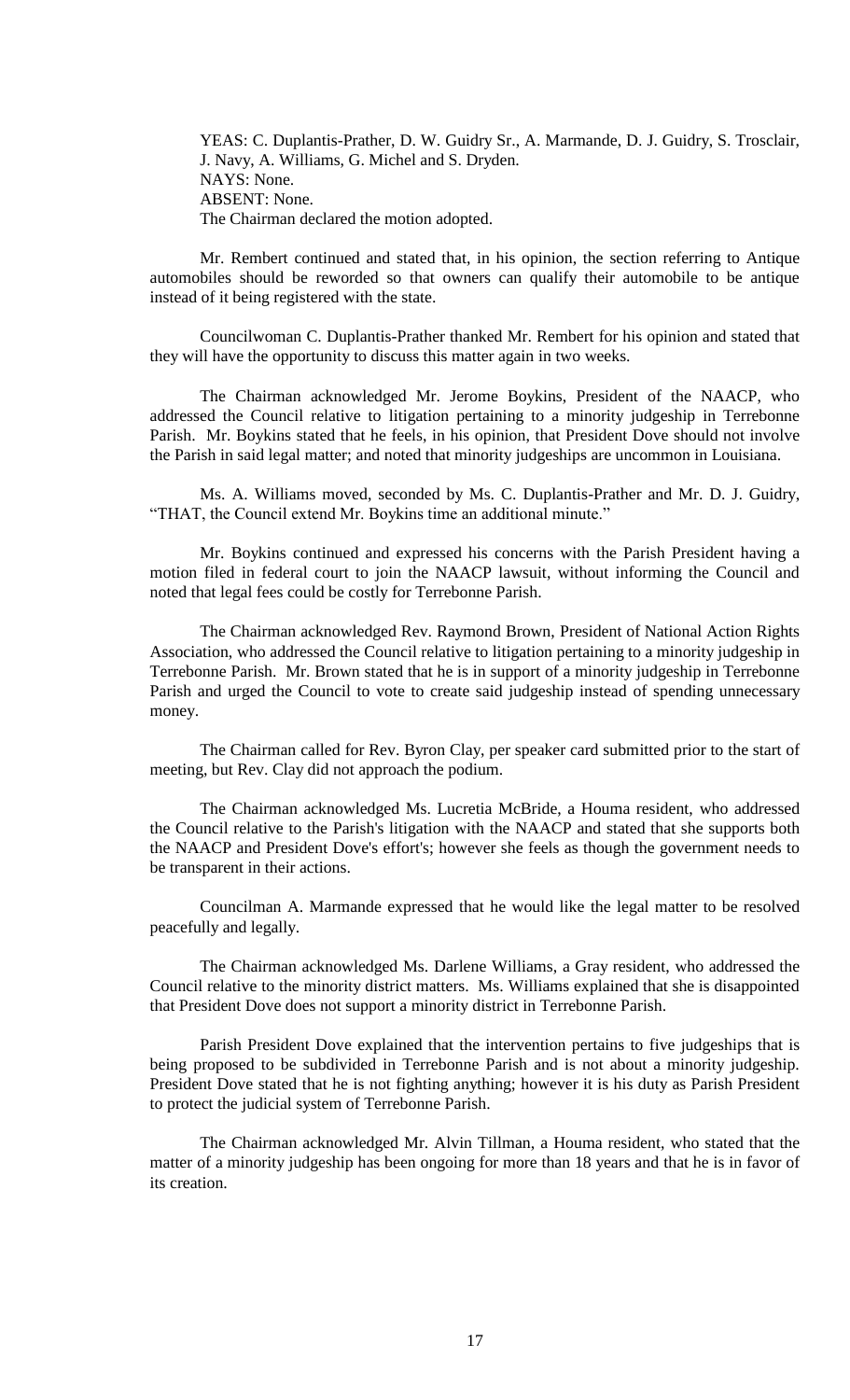Ms. C. Duplantis-Prather moved, seconded by Mr. D. J. Guidry and Mr. D. W. Guidry Sr., "THAT, the Council extend Mr. Tillman's time an additional minute."

The Chairman called for a vote on the motion offered by Ms. C. Duplantis-Prather. THERE WAS RECORDED: YEAS: C. Duplantis-Prather, D. W. Guidry Sr., A. Marmande, D. J. Guidry, S. Trosclair, J. Navy, A. Williams, G. Michel and S. Dryden. NAYS: None. ABSENT: None. The Chairman declared the motion adopted.

Mr. Tillman continued and explained that the Parish code states that the Council can appoint their own legal counsel annually, and noted that it would benefit the Council to have their own representation. Mr. Tillman also stated that with the reduction of revenue in Terrebonne Parish, the \$30,000 that is at the Parish President's disposal can be used in several other ways that would benefit the Parish.

Upon questioning from Mr. Alvin Tillman regarding an alternate avenue the Parish may take that would be at no cost, Parish Attorney Jules Hebert stated that the matter is in litigation and it is his recommendation that any matter pertaining to this litigation be discussed in executive session.

Mr. Tillman stated that the Parish could be "a friend of the court" to get a seat at the table which would be at no cost to Terrebonne Parish.

Ms. A. Williams moved, seconded by Mr. G. Michel and Mr. D. J. Guidry, "THAT, the Council consider the legal matter regarding the minority judgeship district in an executive session and place the matter on the next Committee agenda.'

The Chairman called for a vote on the motion offered by Ms. A. Williams. THERE WAS RECORDED: YEAS: C. Duplantis-Prather, D. W. Guidry Sr., A. Marmande, D. J. Guidry, S. Trosclair, J. Navy, A. Williams, G. Michel and S. Dryden. NAYS: None. ABSENT: None. The Chairman declared the motion adopted.

Chairman J. Navy asked for the Council's support and then requested a meeting with himself, Councilwoman A. Williams, School Board members Roosevelt Thomas and Mr. Greg Harding to meet with the Attorney General and Governor to address the aforementioned matter and to help bring closure to the matters relating to minority districts.

Mr. D. J. Guidry moved, seconded by Mr. A. Marmande, "THAT, the Council support Councilman J. Navy and Councilman A. Williams to meet with the Attorney General and/or the Governor to discuss the matters relating to the minority judgeship district litigation and request that School Board members Mr. Roosevelt Thomas and Mr. Greg Harding to do the same."

Councilwoman A. Williams explained that this meeting is not to settle the matter, but to only get an update on the aforementioned matters.

Parish Attorney Jules Hebert asked that the Council defer any action until they meet in executive session.

The Chairman called for a vote on the motion offered by Mr. D. J. Guidry. THERE WAS RECORDED: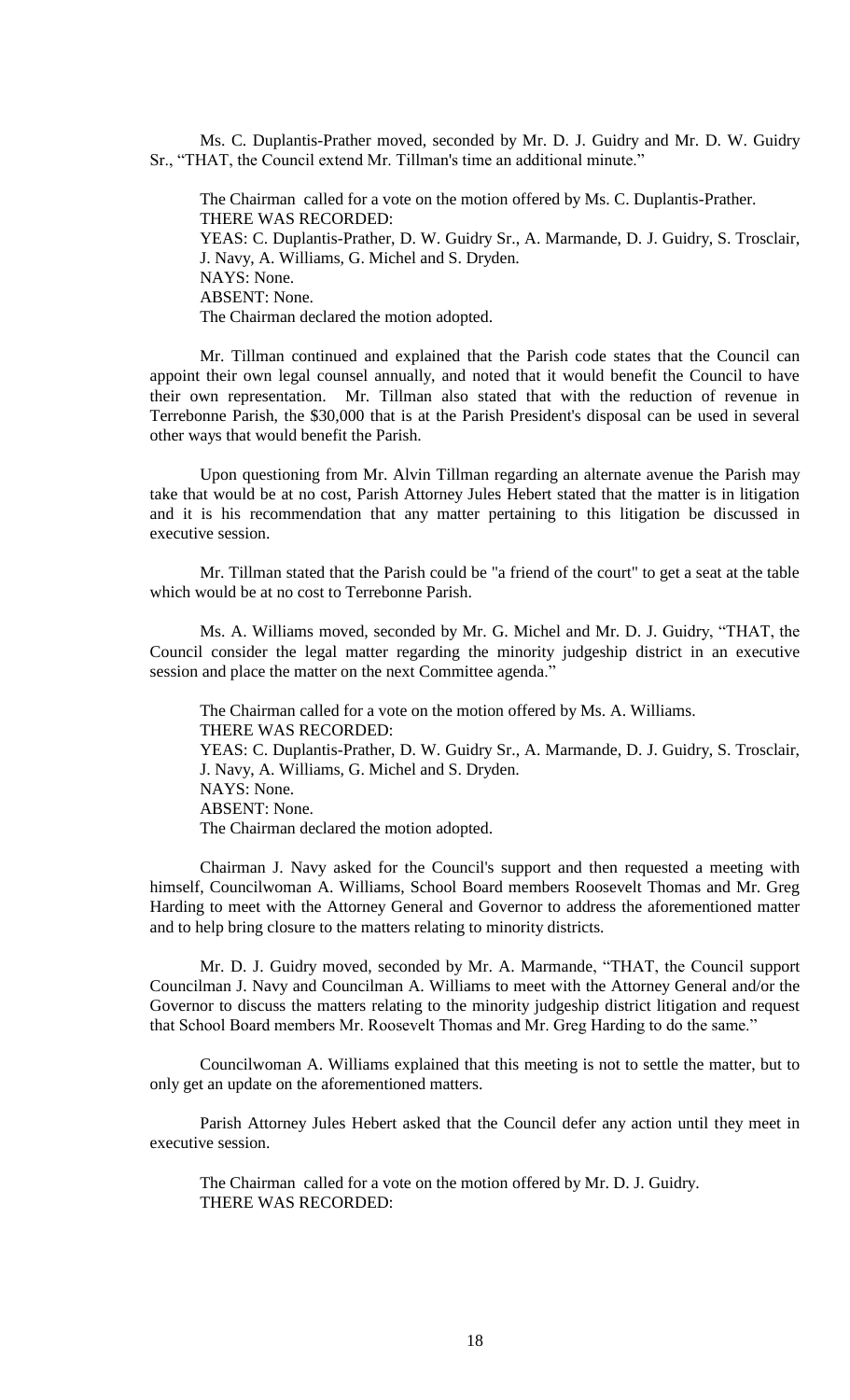YEAS: C. Duplantis-Prather, D. W. Guidry Sr., A. Marmande, D. J. Guidry, S. Trosclair, J. Navy, A. Williams, G. Michel and S. Dryden. NAYS: None. ABSENT: None. The Chairman declared the motion adopted.

The Chairman called for a report on the Budget and Finance Committee meeting held on 03/07/16, whereupon the Committee Chairwoman noted ratification of minutes calls public hearings on March 23, 2016 at 6:30 p.m., rendered the following:

# BUDGET & FINANCE COMMITTEE

# MARCH 7, 2016

The Chairwoman, Arlanda Williams, called the Budget & Finance Committee meeting to order at 5:30 p. m. in the Terrebonne Parish Council Meeting Room with an Invocation offered by Committee member J. Navy and the Pledge of Allegiance led by Committee member D. J. Guidry. Upon roll call, Committee Members recorded as present were: C. Duplantis-Prather, D. W. Guidry, Sr., A. Marmande, D. J. Guidry, S. Trosclair, J. Navy, A. Williams, G. Michel and S. Dryden. A quorum was declared present.

OFFERED BY: Mr. D. J. Guidry SECONDED BY: Mr. S. Trosclair

RESOLUTION NO. 16-082

A resolution authorizing the Parish President to negotiate and execute a cooperative endeavor agreement with the Parish Sheriff's Office for the 2016 Public Safety Program.

WHEREAS, Parish Officials with the Consolidated Government, Houma Police Department and Sheriff's Office are continuing their joint efforts which began in 2008 on the education and promotion of public safety, and

WHEREAS, the Parish budgeted \$100,000 in the 2015 Budget for the continuation of Public Safety Programs, of which \$25,000 has been targeted for cameras and \$75,000 for services provided by the Sheriff Office and the City of Houma.

NOW, THEREFORE BE IT RESOLVED by the Terrebonne Parish Council, on behalf of the Terrebonne Parish Consolidated Government, authorizes the Parish President to negotiate and execute a cooperative endeavor agreement with the Terrebonne Parish Sheriff's Office and to address other matters relative thereto.

THERE WAS RECORDED:

YEAS: C. Duplantis-Prather, D. W. Guidry, Sr., A. Marmande, D. J. Guidry, S. Trosclair, A. Williams, G. Michel and S. Dryden. NAYS: None. ABSTAINING: None. ABSENT: J. Navy. The Chairwoman declared the resolution adopted on this the 7th day of March 2016.

OFFERED BY: Mr. S. Trosclair SECONDED BY: Mr. D. W. Guidry, Sr.

RESOLUTION NO. 16-083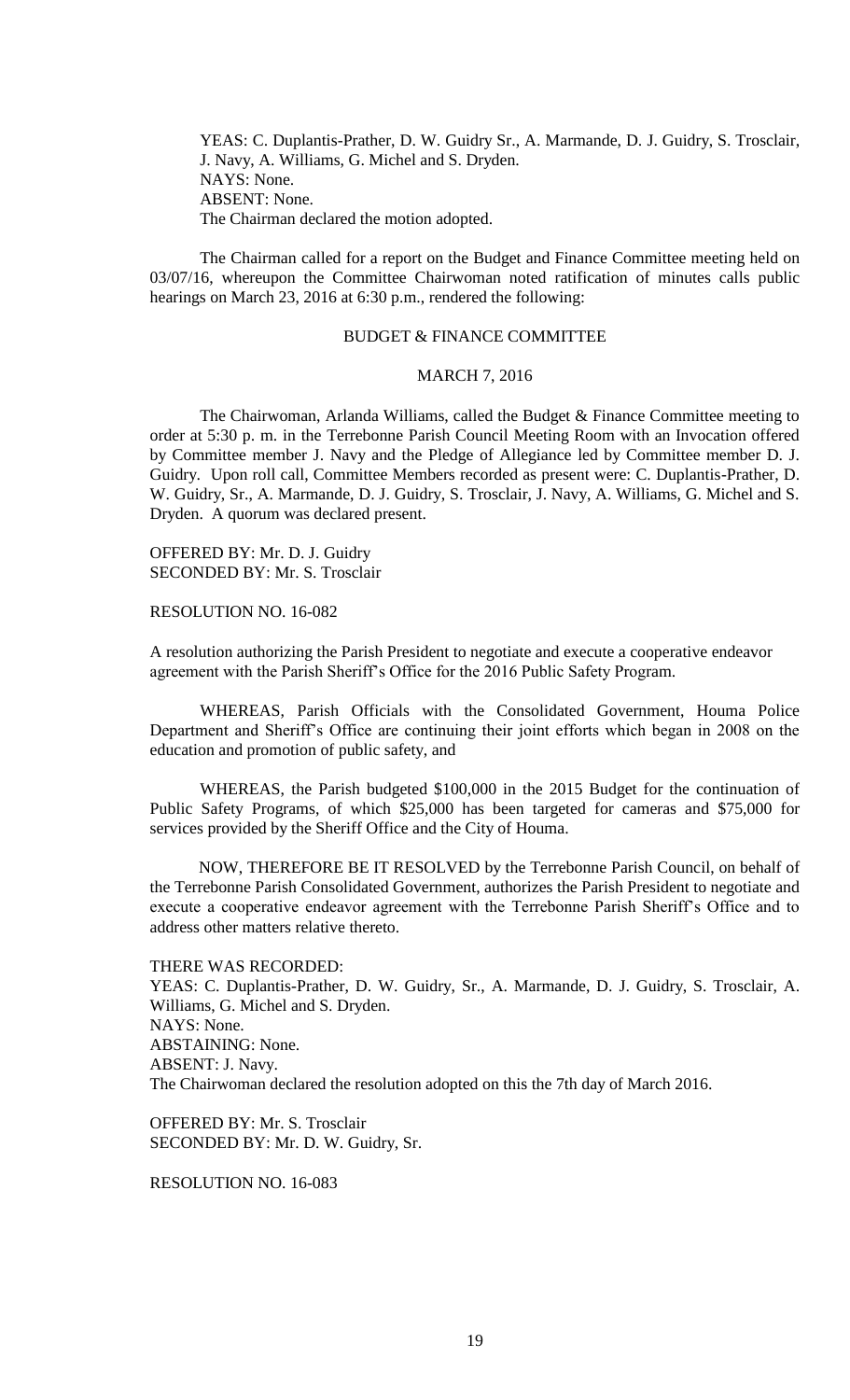WHEREAS, on February 10, 2016 bids were received by the Terrebonne Parish Consolidated Government (TPCG) for Bid No. 15-WHSE-59 (Partial Re-Bid) Purchase New/Unused Recreation Equipment for Team Sports (2016) (12-Month Requirements Contract), and

WHEREAS, after careful review by the Purchasing Division and Mary Crochet, Warehouse Manager, it has been determined that the lowest qualified bids are that of BSN Sports and Riddell on various items and the bid of Efinger Sporting Good Co. should be rejected for failure to comply with the "Requirements and Instructions for Bidders", and

WHEREAS, should the awarded vendor be unable to supply the Warehouse Division with the required recreation equipment, the Warehouse Division shall be authorized to award the item(s) to the next lowest qualified bidder, and

WHEREAS, Parish Administration has concurred with the recommendation to award the bids of BSN Sports and Riddell and reject the bid of Efinger Sporting Goods Co. for Bid 15-WHSE-59 (Partial Re-Bid) Purchase New/Unused Recreation Equipment for Team Sports (2016) per attached documents, and

NOW, THEREFORE BE IT RESOLVED by the Terrebonne Parish Council (Budget and Finance Committee), on behalf of the Terrebonne Parish Consolidated Government, that the recommendation of Parish Administration be approved for the purchase recreation equipment for team sports as per the attached documents.

#### THERE WAS RECORDED:

YEAS: C. Duplantis-Prather, D. W. Guidry, Sr., A. Marmande, D. J. Guidry, S. Trosclair, A. Williams, G. Michel and S. Dryden. NAYS: None. ABSTAINING: None. ABSENT: J. Navy. The Chairwoman declared the resolution adopted on this the 7th day of March 2016.

OFFERED BY: Mr. D. J. Guidry SECONDED BY: Mr. G. Michel

# RESOLUTION NO. 16-084

WHEREAS, prices were obtained by the Terrebonne Parish Criminal Justice Complex Maintenance Division for the purpose of the removal of old exterior windows and replacement with new custom built stainless steel windows, and

WHEREAS, after careful review by David Drury, Government Facilities Manager, and Mike Toups, Public Works Director, it has been determined that the quoted price from  $R \& S$ Corporation to remove the old exterior windows and replace the removed windows with custom stainless steel windows at a cost of Seven Thousand Nine Hundred Fifty Dollars (\$7,950.00) per window for a total not to exceed One Hundred Twenty-seven Thousand, Two Hundred Dollars (\$127,200.00) should be accepted as per the attached documents, and

WHEREAS, the Parish Administration has recommended the acceptance of the quoted price for the aforementioned window removal and replacements at a total cost not to exceed One Hundred Twenty-seven Thousand, Two Hundred Dollars (\$127,200.00) as per the attached documents.

NOW, THEREFORE BE IT RESOLVED by the Terrebonne Parish Council (Budget & Finance Committee), on behalf of the Terrebonne Parish Consolidated Government, that the recommendation of the Parish Administration be approved and that the estimated repair of the aforementioned window removal and replacements be accepted as per the attached forms.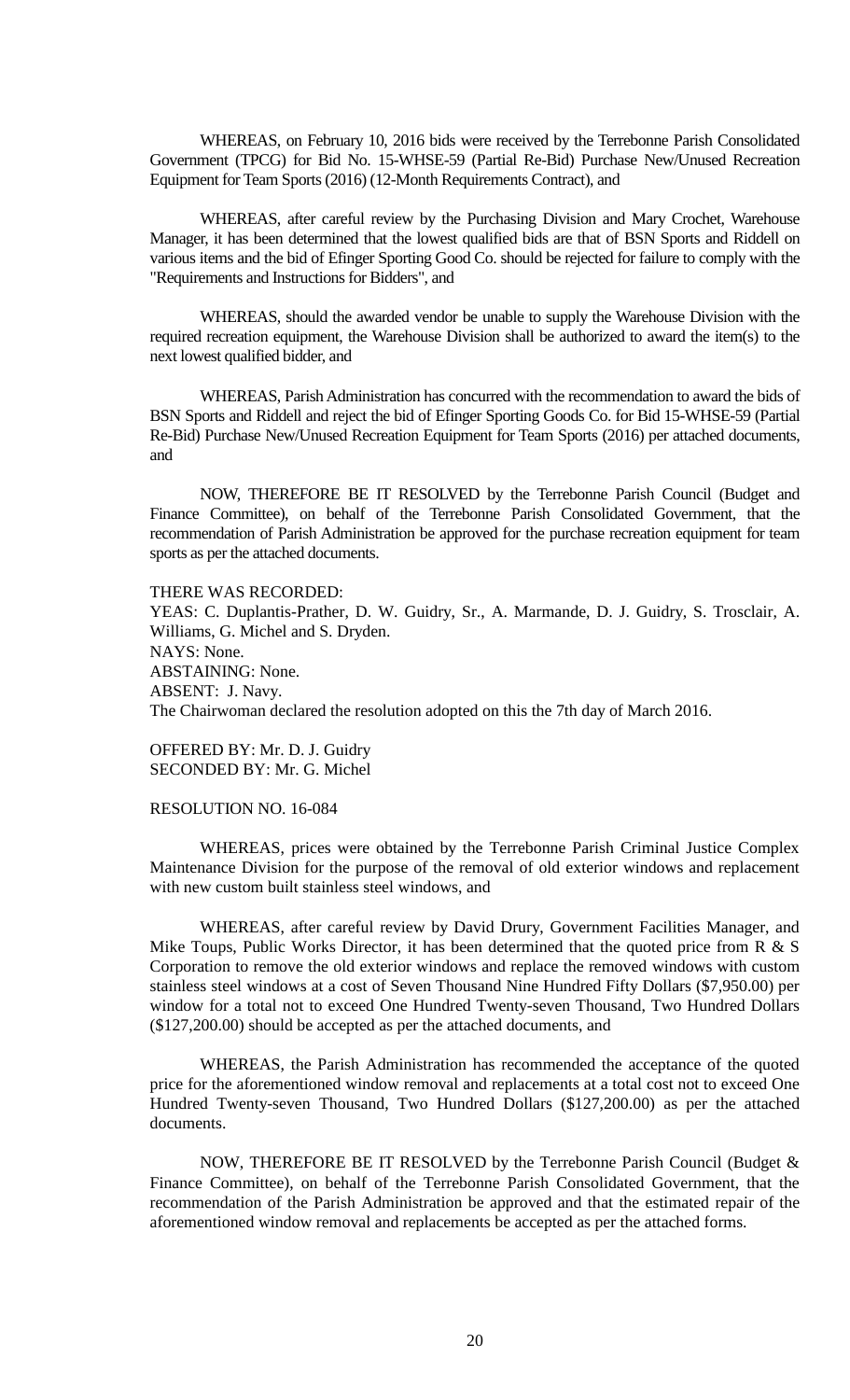THERE WAS RECORDED: YEAS: C. Duplantis-Prather, D. W. Guidry, Sr., A. Marmande, D. J. Guidry, S. Trosclair, A. Williams, G. Michel and S. Dryden. NAYS: None. ABSTAINING: None. ABSENT: J. Navy. The Chairwoman declared the resolution adopted on this the 7th day of March 2016.

OFFERED BY: Mr. G. Michel SECONDED BY: Mr. D. J. Guidry

RESOLUTION NO. 16-085

A resolution to amend Resolution 16-075 to include the purchase of 4WD and anti-spin differential options for the state contract purchase of two (2) ¾ ton regular cab with service body pick-up trucks for Fleet Maintenance Division.

WHEREAS, on February 15, 2016 the Budget and Finance Committee adopted Resolution 16-075 for the aforementioned state contract purchase, and

WHEREAS, prices were obtained through the Louisiana State Commodity Catalog by the Terrebonne Parish Consolidated Government for the purpose of purchasing Two (2) ¾ Ton, Regular Cab with Service Body Pick-up Trucks (2016 Dodge Ram 2500) for the Fleet Maintenance Division of the Public Works Department under State Contract #4400008333/996176, and

WHEREAS, careful review by Carl Chauvin, Superintendent of Fleet Maintenance Division, it was determined that the request for purchase should have included 4 wheel drive with anti-spin differential options in the amount of Five Thousand Eight Hundred Twenty-two Dollars (\$5822.00), and

WHEREAS, Parish Administration has concurred with the recommendation that Resolution 16-075 be amended to reflect the addition of the 4 wheel drive with anti-spin differential options as per the attached documents, and

NOW, THEREFORE BE IT RESOLVED by the Terrebonne Parish Council (Budget and Finance Committee), on behalf of the Terrebonne Parish Consolidated Government, that the recommendation of the Parish Administration be approved and that the purchase of the 4 wheel drive with anti-spin differential options be accepted as per the attached forms.

THERE WAS RECORDED: YEAS: C. Duplantis-Prather, D. W. Guidry, Sr., A. Marmande, D. J. Guidry, S. Trosclair, A. Williams, G. Michel and S. Dryden. NAYS: None. ABSTAINING: None. ABSENT: J. Navy. The Chairwoman declared the resolution adopted on this the 7th day of March 2016.

OFFERED BY: Mr. D. J. Guidry SECONDED BY: Mr. G. Michel

RESOLUTION NO. 16-086

WHEREAS, prices were obtained through the Louisiana State Commodity Catalog by the Terrebonne Parish Consolidated Government for the purpose of purchasing new / unused 2016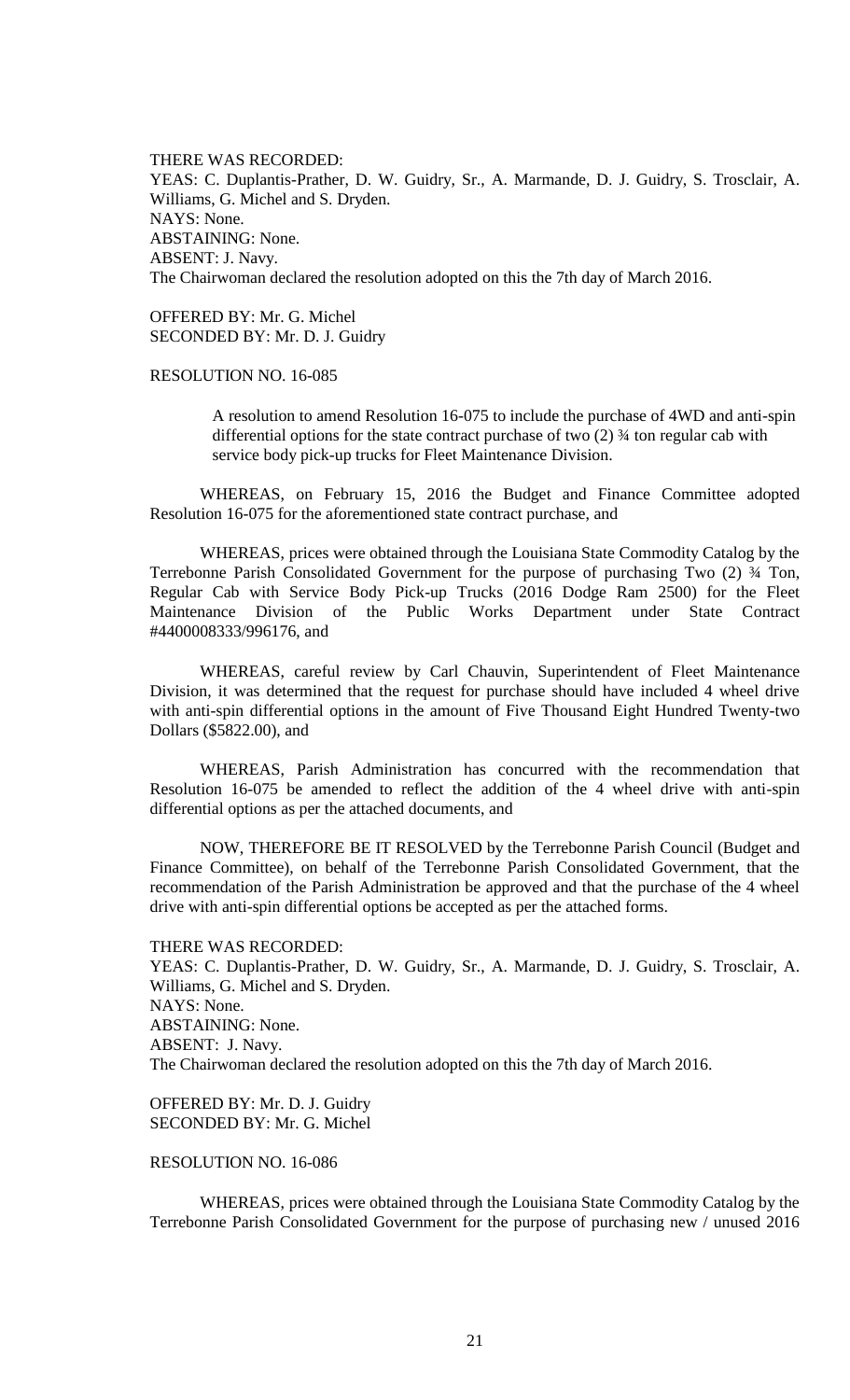Four Door, V6, All Wheel Drive Police Pursuit Full Size Utility Vehicles (2016 Ford Interceptor SUV) for the Houma Police Department under State Contract #4400008319/996049, and

WHEREAS, after careful review by Dana Coleman, Chief of Police, it has been determined that the purchase of new / unused 2016 Ford Interceptor Utility Vehicles from Terrebonne Motor Company, Inc. for a total cost not to exceed Three Hundred Forty-Five Thousand Eight Hundred Thirty-Four Dollars and Eighty-Four Cents (\$345,834.84) should be accepted as per the State Contract Vehicle Catalog and under the provisions set forth in the Louisiana Revised Statutes Title 39:1710, and

WHEREAS, the Parish Administration has recommended the acceptance of the price for the aforementioned vehicle purchases not to exceed a total cost of Three Hundred Forty-Five Thousand Eight Hundred Thirty-Four Dollars and Eighty-Four Cents (\$345,834.84) as per the attached State Purchasing Contract Catalog.

NOW, THEREFORE BE IT RESOLVED by the Terrebonne Parish Council (Budget and Finance Committee), on behalf of the Terrebonne Parish Consolidated Government, that the recommendation of the Parish Administration be approved and that the purchase of the vehicles be accepted as per the attached forms.

THERE WAS RECORDED:

YEAS: C. Duplantis-Prather, D. W. Guidry, Sr., A. Marmande, D. J. Guidry, S. Trosclair, A. Williams, G. Michel and S. Dryden. NAYS: None. ABSTAINING: None. ABSENT: J. Navy. The Chairwoman declared the resolution adopted on this the 7th day of March 2016.

OFFERED BY: Ms. C. Duplantis-Prather SECONDED BY: Mr. D. W. Guidry, Sr.

# RESOLUTION NO. 16-087

WHEREAS, prices were obtained by the Terrebonne Parish Consolidated Government for the sole source / proprietary purchase of one (1) Gradall (Model XL4100) for the Gravity Drainage Division of the Public Works Department, and

WHEREAS, after careful review by Rory Sons, Gravity Drainage Superintendent, Perry Blanchard, Operations Manager, and Mike Toups, Public Works Director it has been determined that the quoted price of Three Hundred Seventy Thousand Dollars (\$370,000.00) from Scott Construction Equipment for the sole source / proprietary purchase of one (1) Gradall (Model XL4100) should be accepted as per the attached documents and the under sole source / proprietary provisions set forth in the Louisiana Revised Statutes Titles 39:1597 and 39:1551 et seq., and

WHEREAS, the Parish Administration has recommended the acceptance of the price for the equipment at the cost of Three Hundred Seventy Thousand Dollars (\$370,000.00) as per the attached documents, and

NOW, THEREFORE BE IT RESOLVED by the Terrebonne Parish Council, on behalf of the Terrebonne Parish Consolidated Government, that the recommendation of the Parish Administration be approved and that the sole source / proprietary purchase of the aforementioned equipment be accepted as per the attached forms.

#### THERE WAS RECORDED:

YEAS: C. Duplantis-Prather, D. W. Guidry, Sr., A. Marmande, D. J. Guidry, S. Trosclair, A. Williams, G. Michel and S. Dryden.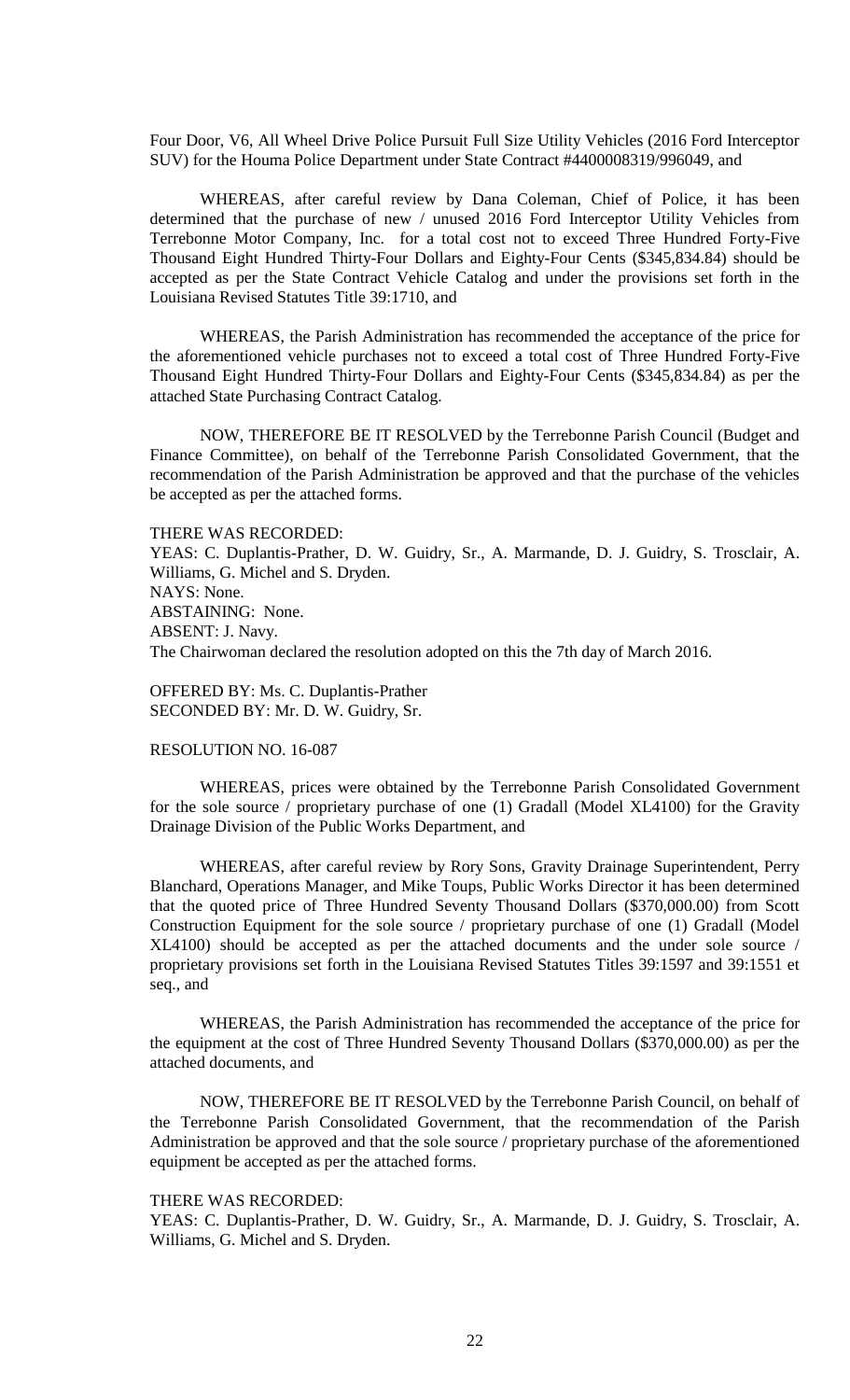NAYS: None. ABSTAINING: None. ABSENT: J. Navy. The Chairwoman declared the resolution adopted on this the 7th day of March 2016.

OFFERED BY: Mr. D. J. Guidry SECONDED BY: Mr. S. Trosclair

## RESOLUTION NO. 16-088

WHEREAS, on August 27, 2015 bids were obtained by St. Charles Parish Wastewater Department for the purpose of purchasing Submersible Flygt Pumps for Lift Stations or Approved Equal for 2016 (Bid Number 16-122), and

WHEREAS, are careful review by Gregory E. Bush, Pollution Control Administrator and Mike Toups, Public Works Director, it has been determined that the unit prices (attached) be accepted and award be made to Gulf States Engineering Co., Inc. to provide Submersible Flygt Pumps for Lift Stations or Approved Equal should be accepted as per the attached documents, and

WHEREAS, the Parish Administration has recommended the acceptance of the unit prices for the aforementioned Submersible Flygt Pumps for Lift Stations or Approved Equal purchases as per the attached documents.

NOW THEREFORE BE IT RESOLVED, that the Terrebonne Parish Council (Budget and Finance Committee), on behalf of the Terrebonne Parish Consolidated Government, that the recommendation of the Parish Administration be approved and the purchases of the Submersible Flygt Pumps for Lift Stations be accepted as per the attached documents.

#### THERE WAS RECORDED:

YEAS: C. Duplantis-Prather, D. W. Guidry, Sr., A. Marmande, D. J. Guidry, S. Trosclair, A. Williams, G. Michel and S. Dryden. NAYS: None. ABSTAINING: None. ABSENT: J. Navy. The Chairwoman declared the resolution adopted on this the 7th day of March 2016.

OFFERED BY: Ms. C. Duplantis-Prather SECONDED BY: Mr. S. Dryden

## RESOLUTION NO. 16-089

WHEREAS, prices were obtained by the Terrebonne Parish Consolidated Government for the sole source / proprietary purchase of one (1) Flygt Submersible Pump (Model NP3202- 456-6, 60 hp, 1770 rpm, 3/460/60, 50' cable, FLS, FV ready and 6" discharge) for the Public Works Department, Sewer Collection Division, and

WHEREAS, are careful review by Gregory Bush, Pollution Control Administrator and Mike Toups, Public Works Director, it has been determined that the quoted price of Thirty-three Thousand, Seven Hundred Eight Dollars (\$33,708.00) be accepted and award be made to Gulf States Engineering Co., Incorporated to provide one (1) Submersible Flygt Pump (Model NP3202-456-6, 60 hp, 1770 rpm, 3/460/60, 50' cable, FLS, FV ready and 6" discharge) should be accepted as per the attached documents and under the sole source / proprietary provisions set forth in the LA R.S. 39:1597 and 39:1551 et seq., and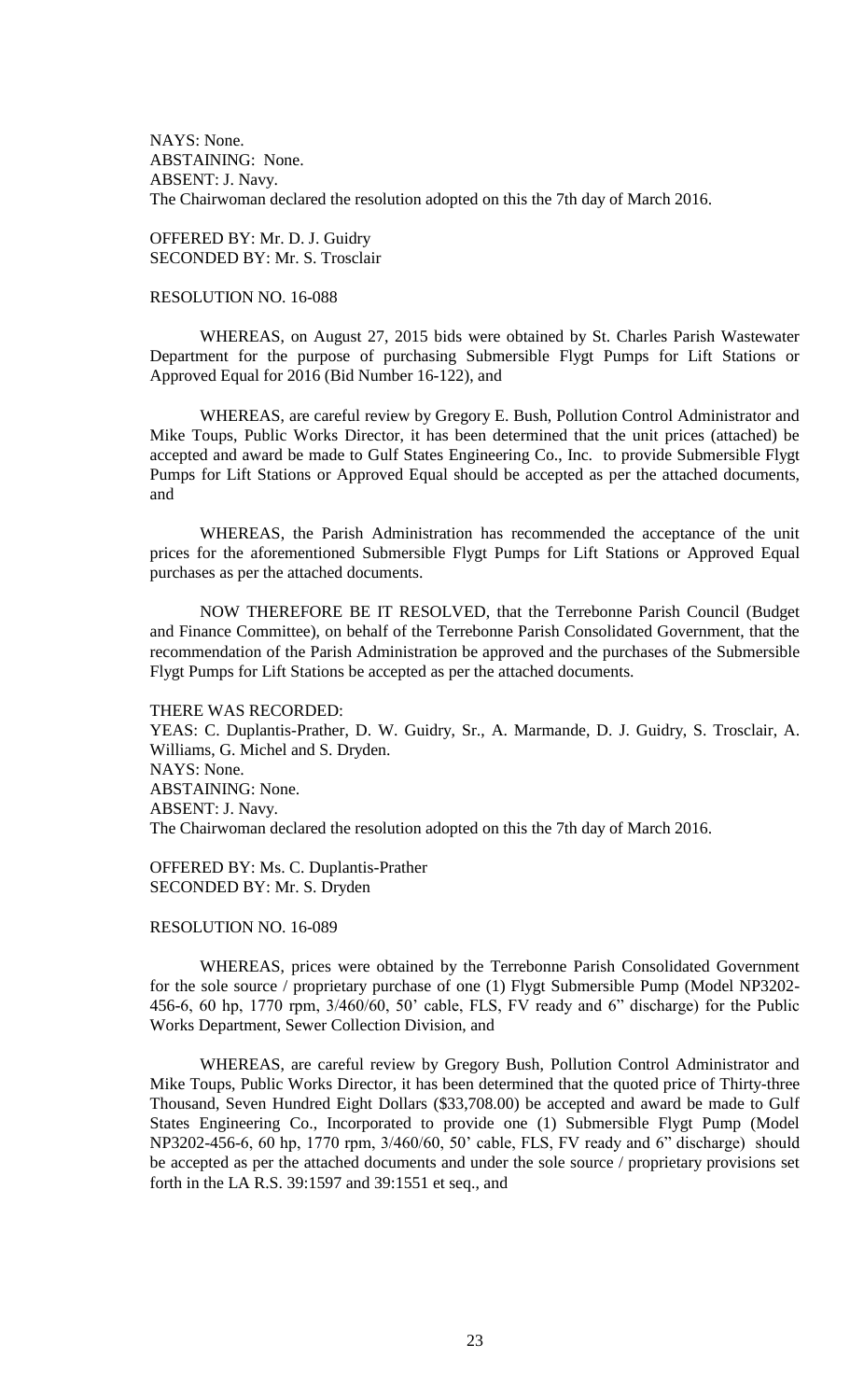WHEREAS, the Parish Administration has recommended the acceptance of the quoted price for the aforementioned Submersible Flygt Pump purchase at the cost of Thirty-three Thousand, Seven Hundred Eight Dollars (\$33,708.00) as per the attached documents.

NOW THEREFORE BE IT RESOLVED, that the Terrebonne Parish Council (Budget and Finance Committee), on behalf of the Terrebonne Parish Consolidated Government, that the recommendation of the Parish Administration be approved and the purchase of the Submersible Flygt Pump be accepted as per the attached documents.

## THERE WAS RECORDED:

YEAS: C. Duplantis-Prather, D. W. Guidry, Sr., A. Marmande, D. J. Guidry, S. Trosclair, A. Williams, G. Michel and S. Dryden. NAYS: None. ABSTAINING: None. ABSENT: J. Navy. The Chairwoman declared the resolution adopted on this the 7th day of March 2016.

OFFERED BY: Mr. G. Michel SECONDED BY: Mr. S. Trosclair

## RESOLUTION NO. 16-090

WHEREAS, on January 29, 2016 bids were received by the Terrebonne Parish Consolidated Government for Bid No. 15-WHSE-64 Purchase of New/Unused Industrial Inventory Products (12-Month Requirements Contract), and

WHEREAS, after careful review by the Purchasing Division, and Mary Crochet, Warehouse Manager, it has been determined that the bids of G&F Products Inc., Interboro Packing Corp., A.F. Davidson Corp., Economical Janitorial & Paper Supplies LLC, Utility & Industrial Supply, Wesco Distribution, Houma Distributors, Unipak Corp., and Pyramid School Products, are the lowest qualified bids on various item and the bid of Continental Western Corp. should be rejected for failure to comply with "Requirements and Instruction for Bidders", and

WHEREAS, should the awarded vendor be unable to supply the Warehouse Division with the required Janitorial inventory product(s), the Warehouse Division shall be authorized to award the item(s) to the next lowest qualified bidder, and

WHEREAS, Parish Administration has concurred with the recommendation that the bids of G&F Products Inc., Interboro Packing Corp., A.F. Davidson Corp., Economical Janitorial & Paper Supplies LLC, Utility & Industrial Supply, Wesco Distribution, Houma Distributors, Unipak Corp., and Pyramid School Products be accepted and the bid of Continental Western Corp. be rejected as per the attached documents, and

NOW, THEREFORE BE IT RESOLVED by the Terrebonne Parish Council (Budget & Finance Committee), on behalf of the Terrebonne Parish Consolidated Government that the recommendation of Parish Administration is approved for the purchase of industrial inventory products for the Warehouse Division as per attached documents.

THERE WAS RECORDED:

YEAS: C. Duplantis-Prather, D. W. Guidry, Sr., A. Marmande, D. J. Guidry, S. Trosclair, A. Williams, G. Michel and S. Dryden. NAYS: None. ABSTAINING: None. ABSENT: J. Navy. The Chairwoman declared the resolution adopted on this the 7th day of March 2016.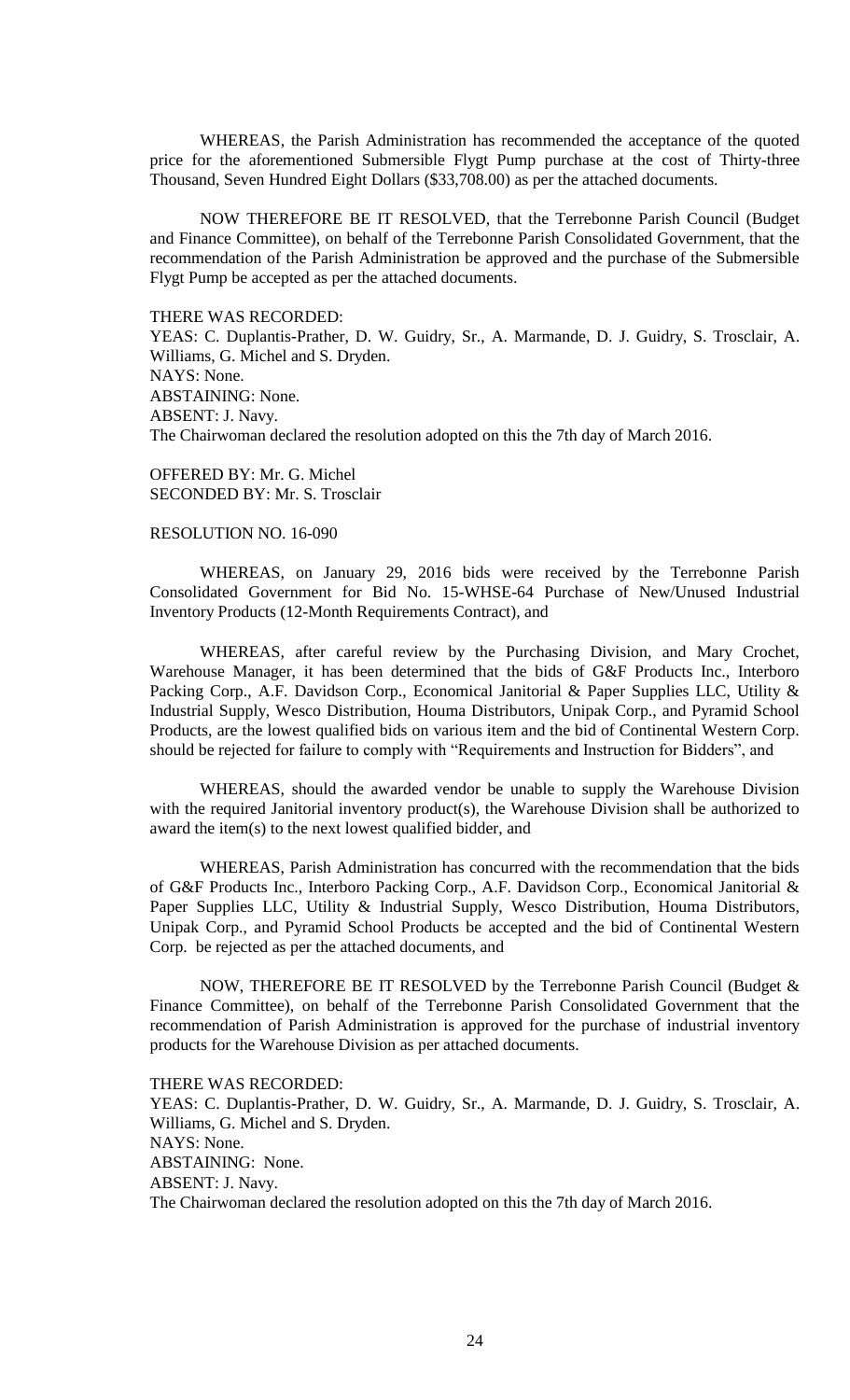OFFERED BY: Mr. S. Dryden SECONDED BY: Mr. A. Marmande

## RESOLUTION NO. 16-091

WHEREAS, prices were obtained through the Louisiana State Commodity Catalog by the Terrebonne Parish Consolidated Government for the purpose of purchasing Trimble Survey Equipment for the Public Works Department, Gravity Drainage Division under State Contract #4400001531, and

WHEREAS, after careful review by Rory Sons, Gravity Drainage Superintendent, Perry Blanchard, Public Works Operations Manager, and Mike Toups, Public Works Director it has been determined that the price of Fifty-six Thousand, Four Hundred Ninety-three Dollars and Eighteen Cents (\$56,493.18) from Navigation Electronics, Inc. for the purchase of two (2) Trimble R10, Internal 410-470 MHz Radios, two (2) Trimble TSC3, w/Trimble Access, no internal 2.4 GHz radio, QWERTY keypad, 1 Year NEI Support (includes phone support and access to support website)  $+1$  Training Module Bundle, NEI Pole Kit (B): Includes Collapsible Aluminum Range Pole with Aluminum Bipod & Carry Bag; Bracket Kit: Receiver for range pole, includes: whip extended radio range; Cradle Assy., TSC3; and Pole Bracket should be accepted as per the attached State Purchasing Contract Catalog, and

WHEREAS, the Parish Administration has recommended the acceptance of the prices for the aforementioned survey equipment purchases at a total cost of Fifty-six Thousand, Four Hundred Ninety-three Dollars and Eighteen Cents (\$56,493.18) as per the attached State Purchasing Contract Catalog.

NOW, THEREFORE BE IT RESOLVED by the Terrebonne Parish Council (Budget and Finance Committee), on behalf of the Terrebonne Parish Consolidated Government, that the recommendation of the Parish Administration be approved and that the purchases of the survey equipment be accepted as per the attached forms.

#### THERE WAS RECORDED:

YEAS: C. Duplantis-Prather, D. W. Guidry, Sr., A. Marmande, D. J. Guidry, S. Trosclair, A. Williams, G. Michel and S. Dryden. NAYS: None. ABSTAINING: None. ABSENT: J. Navy. The Chairwoman declared the resolution adopted on this the 7th day of March 2016.

OFFERED BY: Mr. D. J. Guidry SECONDED BY: Mr. G. Michel

## RESOLUTION NO. 16-092

WHEREAS, on February 22, 2016 bids were received by the Terrebonne Parish Consolidated Government for Bid 16-WHSE-08 Purchase of New/Unused Gas Meters (6-Month Requirements Contract), and

WHEREAS, after careful review by the Purchasing Division, Mary Crochet, Warehouse Manager and Siamak Mokhtarnejad, Associate Director of Utilities, it was determined that the bid of Louisiana Utilities Supply Company provided the lowest qualified bid, in the amount per unit of Ninety-Four Dollars and (\$94.00) for item #1, Two Hundred Seventy-Nine Dollars (\$279.00) for item #2, Nine Hundred Twenty-Seven Dollars (\$927.00) for item #3, One Thousand, Six Hundred Dollars (\$1,600.00) for item #4, and Three Thousand, Three Hundred Twenty-Two Dollars (\$3,322.00) for items #5, and

WHEREAS, the TPCG Warehouse Division reserves the right to increase or decrease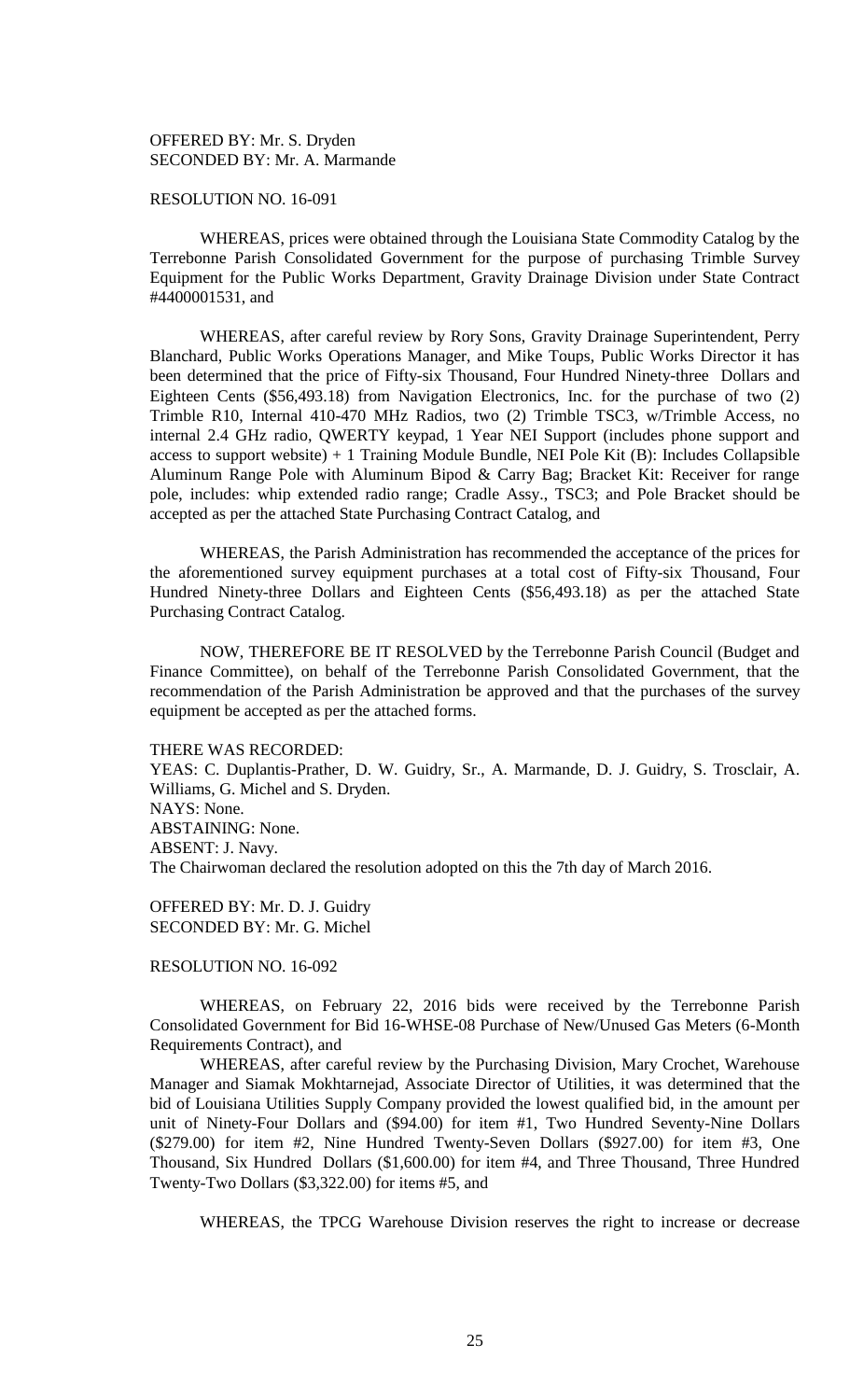quantities within a twelve (12) month period at the unit prices, and

WHEREAS, Parish Administration concurs with the recommendation to award Bid 16- WHSE-08 Purchase of New/Unused Gas Meters (6-Month Requirements Contract) to Louisiana Utilities Supply Company as per attached documents, and

NOW, THEREFORE BE IT RESOLVED, by the Terrebonne Parish Council, on behalf of the Terrebonne Parish Consolidated Government, that the recommendation of the Parish Administration be accepted for the purchase of gas meters, as per attached documents.

THERE WAS RECORDED:

YEAS: C. Duplantis-Prather, D. W. Guidry, Sr., A. Marmande, D. J. Guidry, S. Trosclair, A. Williams, G. Michel and S. Dryden. NAYS: None. ABSTAINING: None. ABSENT: J. Navy.

The Chairwoman declared the resolution adopted on this the 7th day of March 2016.

Mr. D. J. Guidry moved, seconded by Mr. A. Marmande, "THAT, the Budget & Finance Committee introduce an ordinance to declare as surplus twenty-two (22) HUD CDBG Buyout Program properties and to acquire authorization to dispose of said properties in accordance with the approved disposition plan and call a public hearing on said matters on Wednesday, March 23, 2016 at 6:30 p.m."

The Chairwoman called for the vote on the motion offered by Mr. D. J. Guidry. THERE WAS RECORDED: YEAS: C. Duplantis-Prather, D. W. Guidry, Sr., A. Marmande, D. J. Guidry, S. Trosclair, A. Williams, G. Michel and S. Dryden. NAYS: None. ABSENT: J. Navy. The Chairwoman declared the motion adopted.

Mr. G. Michel, seconded by Mr. D. W. Guidry, Sr., "THAT, the Budget & Finance Committee introduce an ordinance to amend the 2016 Adopted Operating Budget and the 5-Year Capital Outlay Budget of the Terrebonne Parish Consolidated Government for the following items and to provide for related matters – (excluding the Item – General Fund – Folse Productions, \$60,000):

- I. Police Department Vehicle, \$25,000
- II. Southdown Trails, \$7,313

and call a public hearing on said matter on Wednesday, March 23, 2016 at 6:30 p.m." **\****(Substitute Motion Offered After Discussion)*

Upon questioning from Committee member G. Michel, Chief Finance Officer Kandace Mauldin explained that the money budgeted for the Police Department Vehicle is a refund from the insurance company, the money being used for the Southdown Trails is the last payment for some administrative services from South Central Planning and the General Fund – Folse Productions payment is a contract that is being implemented by Administration.

Mr. Martin Folse, owner of HTV Channel 10, explained that the new segment that he is going to be airing is called "Going Public". This segment is going to be used to show the transparency of parish government as well as promote Terrebonne Parish. Mr. Folse stated that there will be two fifteen (15) minutes segments per month where the Council, Administration and any other parish entity can inform the public of the things that are going on in and around Terrebonne Parish. According to Mr. Folse, the cost of this project can and will be subsidized by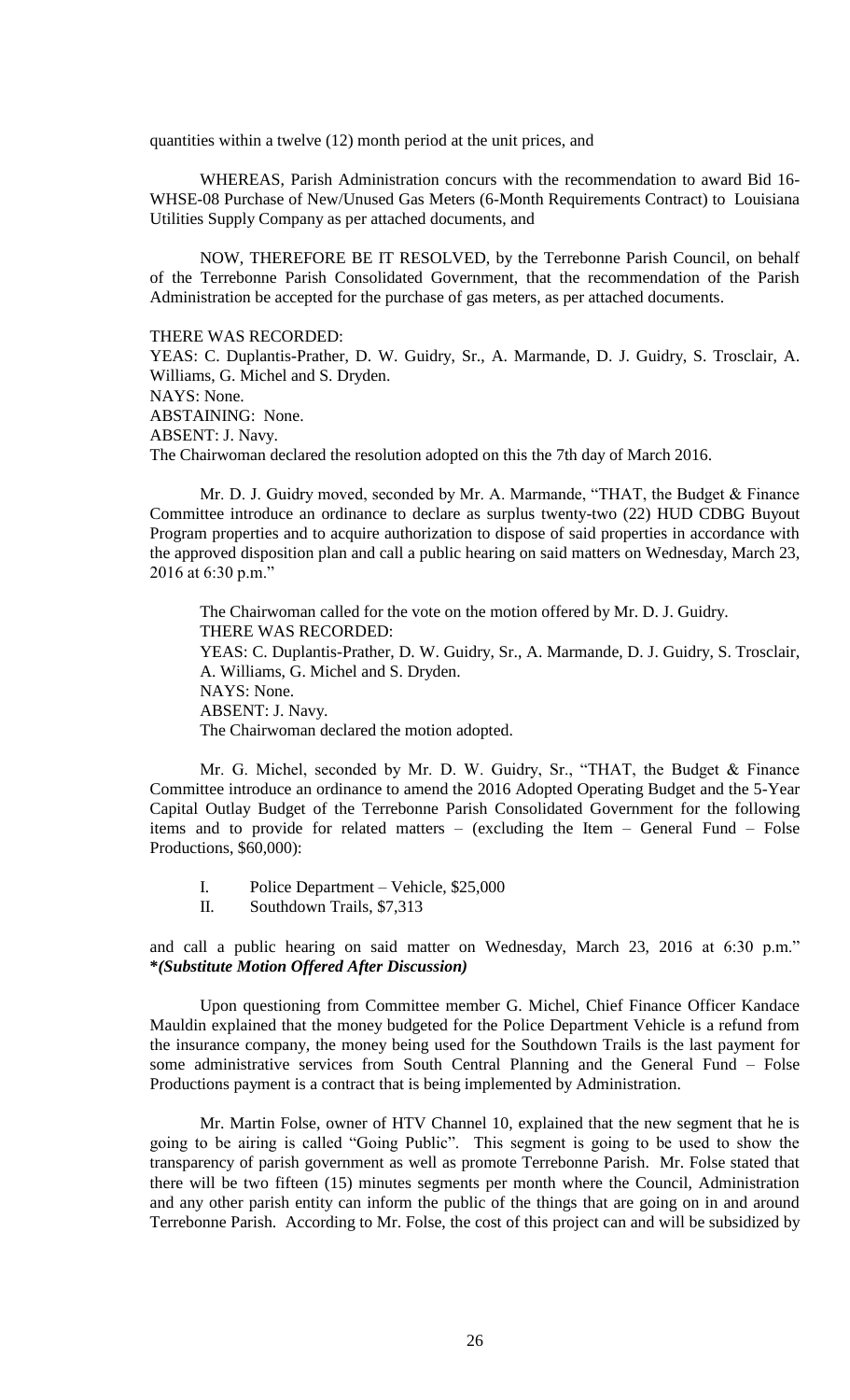sponsors and other entities that will advertise on this show. He is looking forward to working with the Council and Administration as they move Terrebonne Parish forward.

Discussion ensued with several Committee members expressing their concerns with the budget and using monies for additional advertising; thus explaining that there are other avenues to get information to the public without committing more money.

Discussion continued and the idea behind the new segment "Going Public" can and will be used to address crime, the downturn in the economy and economic development as well as promoting the idea of a seafood market; noting that this segment will be shown in conjunction with the government access channel and will be broadcast numerous times throughout the month.

\*Mr. J. Navy *offered a substitute motion*, seconded by Mr. S. Trosclair, "THAT, the Budget and Finance Committee introduce an ordinance to amend the 2016 Adopted Operating Budget and the 5-Year Capital Outlay Budget of the Terrebonne Parish Consolidated Government for the following items and to provide for related matters: \**(Substitute Motion Adopted After Discussion)*

- I. Police Department Vehicle, \$25,000
- II. General Fund Folse Productions, \$60,000
- III. Southdown Trails, \$7,313

and call a public hearing on said matter on Wednesday, March 23, 2016."

Further discussion ensued relative to the proposed contract between TPCG and Folse Productions.

\*The Chairwoman called for the vote on the motion offered by Mr. J. Navy. THERE WAS RECORDED: YEAS: C. Duplantis-Prather, A. Marmande, D. J. Guidry, S. Trosclair, J. Navy, A. Williams and S. Dryden. NAYS: D. W. Guidry, Sr. and G. Michel. ABSENT: None. The Chairwoman declared the *substitute* motion adopted.

Mr. D. J. Guidry moved, seconded by Ms. C. Duplantis-Prather, "THAT, the Budget and Finance Committee add on to the agenda the matter relative to a resolution authorizing the Parish President to execute an agreement between the Parish and Terrebonne Parish District Attorney Office Juvenile Services for the Single Point Assessment and Resource Center Operation (SPARC)."

The Chairwoman called for a vote on the motion offered by Mr. D. J. Guidry. THERE WAS RECORDED: YEAS: C. Duplantis-Prather, D.W. Guidry, Sr., A. Marmande, D. J. Guidry, S. Trosclair, J. Navy, A. Williams, G. Michel and S. Dryden. NAYS: None. ABSENT: None The Chairwoman declared the motion adopted.

The Chairwoman called for comments from the public on the aforementioned add on; there were none.

Mr. D. J. Guidry moved, seconded by Mr. S. Trosclair, "THAT, the Council close the call for public comments."

The Chairwoman called for a vote on the motion offered by Mr. D. J. Guidry.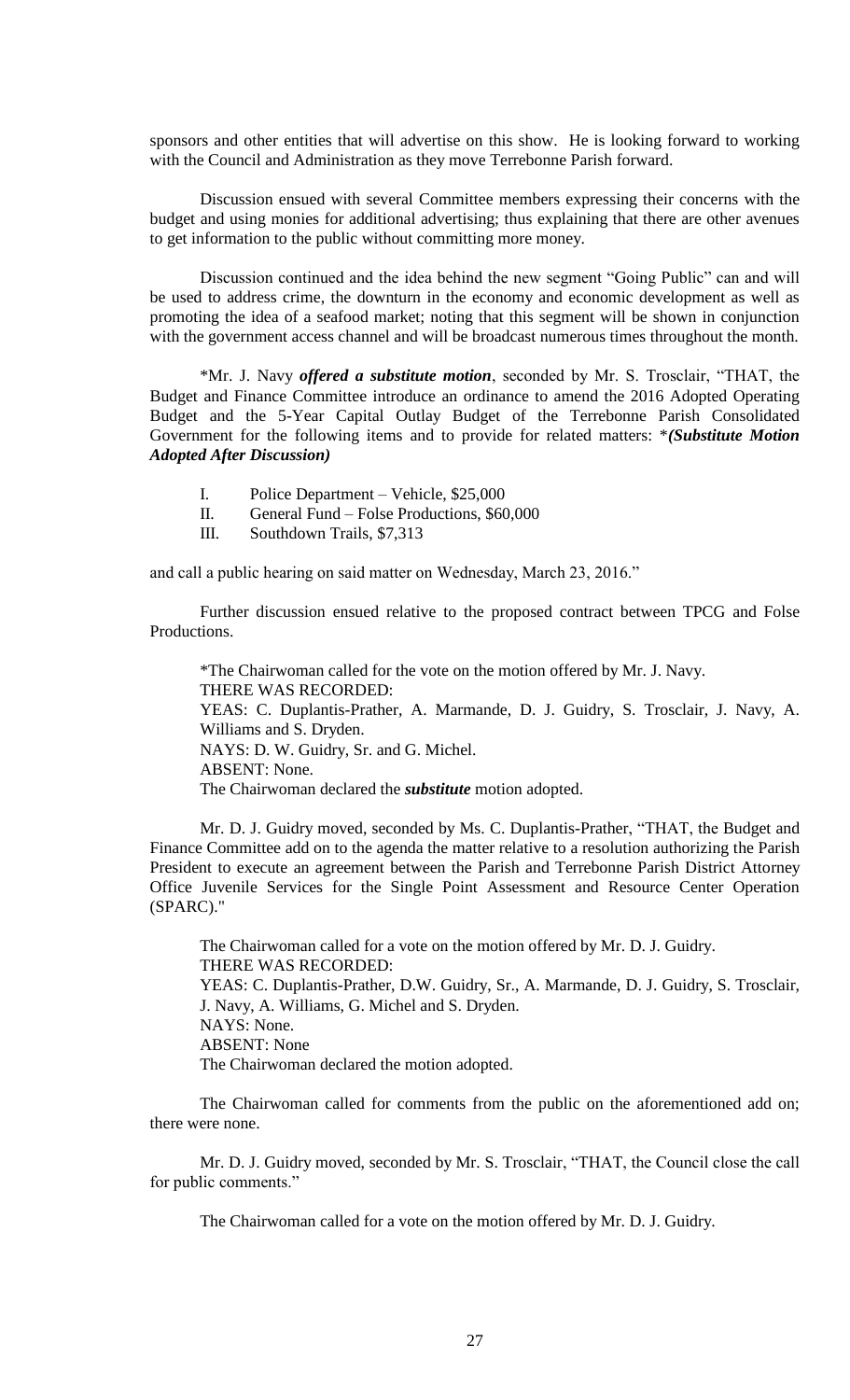THERE WAS RECORDED: YEAS: C. Duplantis-Prather, D. W. Guidry, Sr., A. Marmande, D. J. Guidry, S. Trosclair, J. Navy, A. Williams, G. Michel and S. Dryden. NAYS: None. ABSENT: None The Chairwoman declared the motion adopted.

Upon questioning from Committee member G. Michel, Chairwoman A. Williams explained that the Single Point Assessment and Resource Center is already in existence and that the Parish is just transferring jurisdiction to the District Attorney's Office.

OFFERED BY: Mr. S. Trosclair SECONDED BY: Ms. C. Duplantis-Prather

#### RESOLUTION NO. 16-093

A resolution authorizing the Parish President to execute an agreement between the Parish and Terrebonne Parish District Attorney Office Juvenile Services for the Single Point Assessment and Resource center operation (SPARC).

WHEREAS, Article VII, Section 14 of the Louisiana Constitution further provides that "For a public purpose, the state and its political subdivisions or political corporations may engage in cooperative endeavors with each other, with the United States or its agencies, or with any public or private association, corporation or individual"; and,

WHEREAS, Title 46, Chapter 22, Part III of the Louisiana Revised Statutes authorized the governing authority of Terrebonne Parish, upon the enactment of appropriate resolutions, to create a children and youth planning board in Terrebonne Parish to provide for the preparation of a comprehensive plan for the development, implementation, and operation of services for children and youth in the parish;

WHEREAS, Title 46, Chapter 22, Part III of the Louisiana Revised Statutes also authorized the Terrebonne Parish governing authority to establish an advisory board which would report to a youth services planning board;

WHEREAS, as a result of the efforts and upon recommendation of the Single Point Assessment and Resource Center ("SPARC") Advisory Committee, Terrebonne Parish District Attorney Office Juvenile Services has requested funding from the TPCG in order to establish and maintain the operation of a Single Point Assessment and Resource Center ("SPARC") in Terrebonne Parish, with the goals of providing comprehensive assessments for youth and families to facilitate referrals to appropriate resources and community services, maintaining a system designed to outline intervention needs and plans and monitor services as needed, and serving as a source of information to the juvenile justice system and children's policy makers; and

WHEREAS, TPCG has agreed to assist Terrebonne Parish District Attorney Office Juvenile Services with the SPARC program by providing Terrebonne Parish District Attorney Office Juvenile Services with funds in an amount not to exceed \$250,000 for its first year of operation, with an option to renew funding for an additional year, in consideration for the services SPARC will provide to the youth of Terrebonne Parish; and

WHEREAS, TPCG finds that entering into a cooperative endeavor with Terrebonne Parish District Attorney Office Juvenile Services for the establishment and maintenance of SPARC operations in Terrebonne Parish shall further the Parish's goals of providing for youth services, and that same will benefit the citizens of Terrebonne Parish by establishing a single point of entry for youth and family resources offered within Terrebonne Parish; and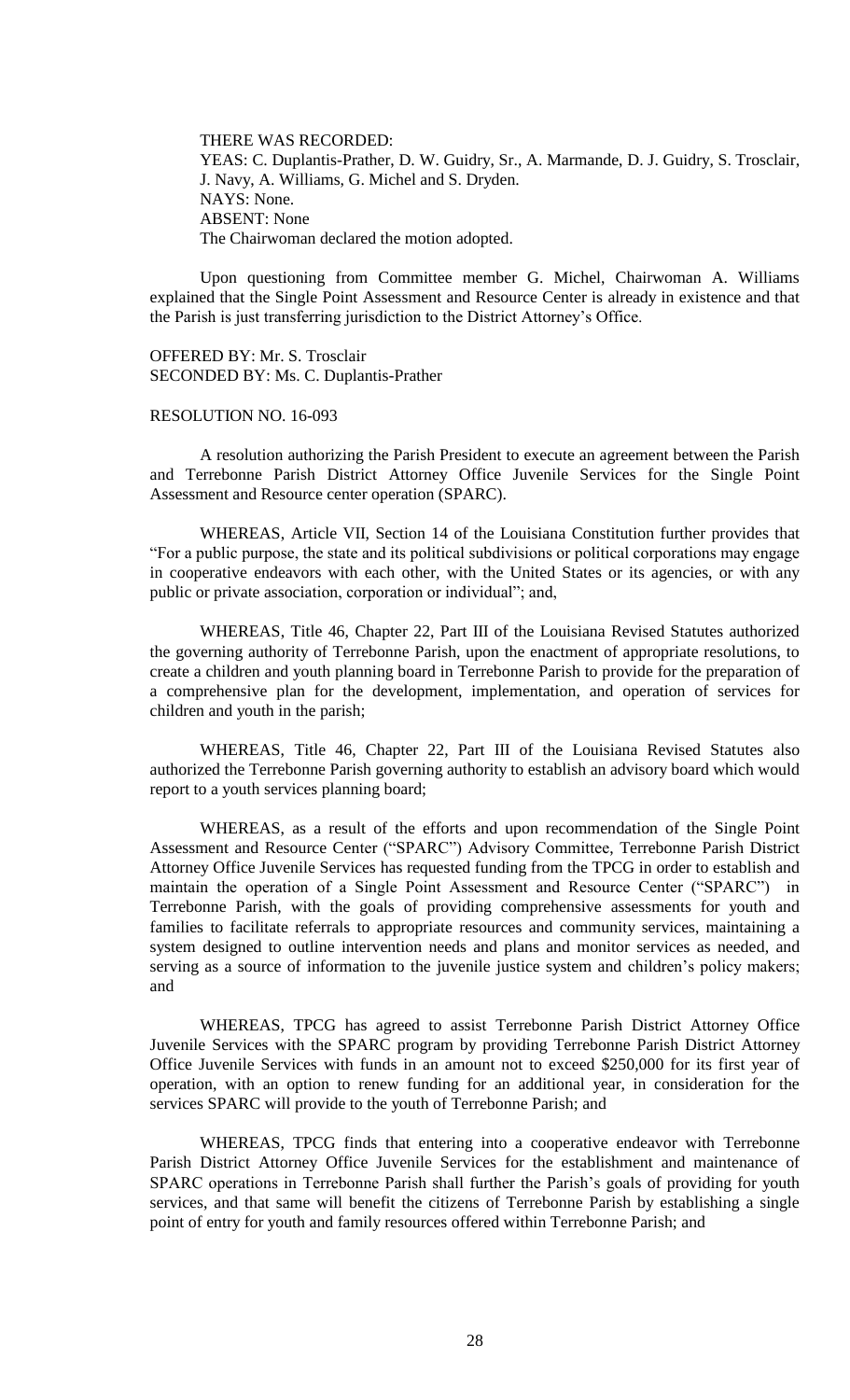WHEREAS, TPCG finds that any expenditure or transfer of public funds according to the terms of this cooperative endeavor, taken as a whole, is not gratuitous, and that it has a demonstrable, objective, and reasonable expectation of receiving at least equivalent value in exchange for the expenditure or transfer of it public funds; and

NOW THEREFORE BE IT RESOLVED BY THE TERREBONNE PARISH COUNCIL, to authorize and execute an agreement between the Parish and the Terrebonne Parish District Attorney Office Juvenile Services for the Single Point Assessment and Resource center operation (SPARC), and the form of the agreement shall be approved by the Parish Attorney.

THERE WAS RECORDED:

YEAS: C. Duplantis-Prather, D. W. Guidry, Sr., A. Marmande, D. J. Guidry, S. Trosclair, J. Navy, A. Williams, G. Michel and S. Dryden. NAYS: None. ABSTAINING: None. ABSENT: None. The Chairwoman declared the resolution adopted on this the 7th day of March 2016.

Mr. S. Trosclair moved, seconded by Mr. D. J. Guidry, "THAT, there being no further business to come before the Budget & Finance Committee, the meeting be adjourned."

The Chairwoman called for the vote on the motion offered by Mr. S. Trosclair. THERE WAS RECORDED: YEAS: C. Duplantis-Prather, D. W. Guidry, Sr., A. Marmande, D. J. Guidry, S. Trosclair, J. Navy, A. Williams, G. Michel and S. Dryden. NAYS: None. ABSENT: None. The Chairwoman declared the motion adopted and the meeting was adjourned at 6:09

p.m.

Arlanda J. Williams, Chairwoman

Tammy E. Triggs, Minute Clerk

Ms. A. Williams moved, seconded by Ms. C. Duplantis-Prather, "THAT, the Council accept and ratify the minutes of the Budget and Finance Committee meeting held on 03/07/16."

The Chairman called for a vote on the motion offered by Ms. A. Williams. THERE WAS RECORDED: YEAS: C. Duplantis-Prather, D. W. Guidry Sr., A. Marmande, D. J. Guidry, S. Trosclair, J. Navy, A. Williams, G. Michel and S. Dryden. NAYS: None. ABSENT: None. The Chairman declared the motion adopted.

The Chairman called for a report on the Policy, Procedure and Legal Committee meeting held on 03/07/16, whereupon the Committee Chairman noting ratification of minutes calls a public hearing on March 23, 2016 at 6:30 p.m. rendered the following:

# POLICY, PROCEDURE, & LEGAL COMMITTEE

# MARCH 7, 2016

The Chairman, Darrin W. Guidry, Sr., called the Policy, Procedure, & Legal Committee meeting to order at 6:10 p. m. in the Terrebonne Parish Council Meeting Room with an Invocation offered by Committee member D. J. Guidry and the Pledge of Allegiance led by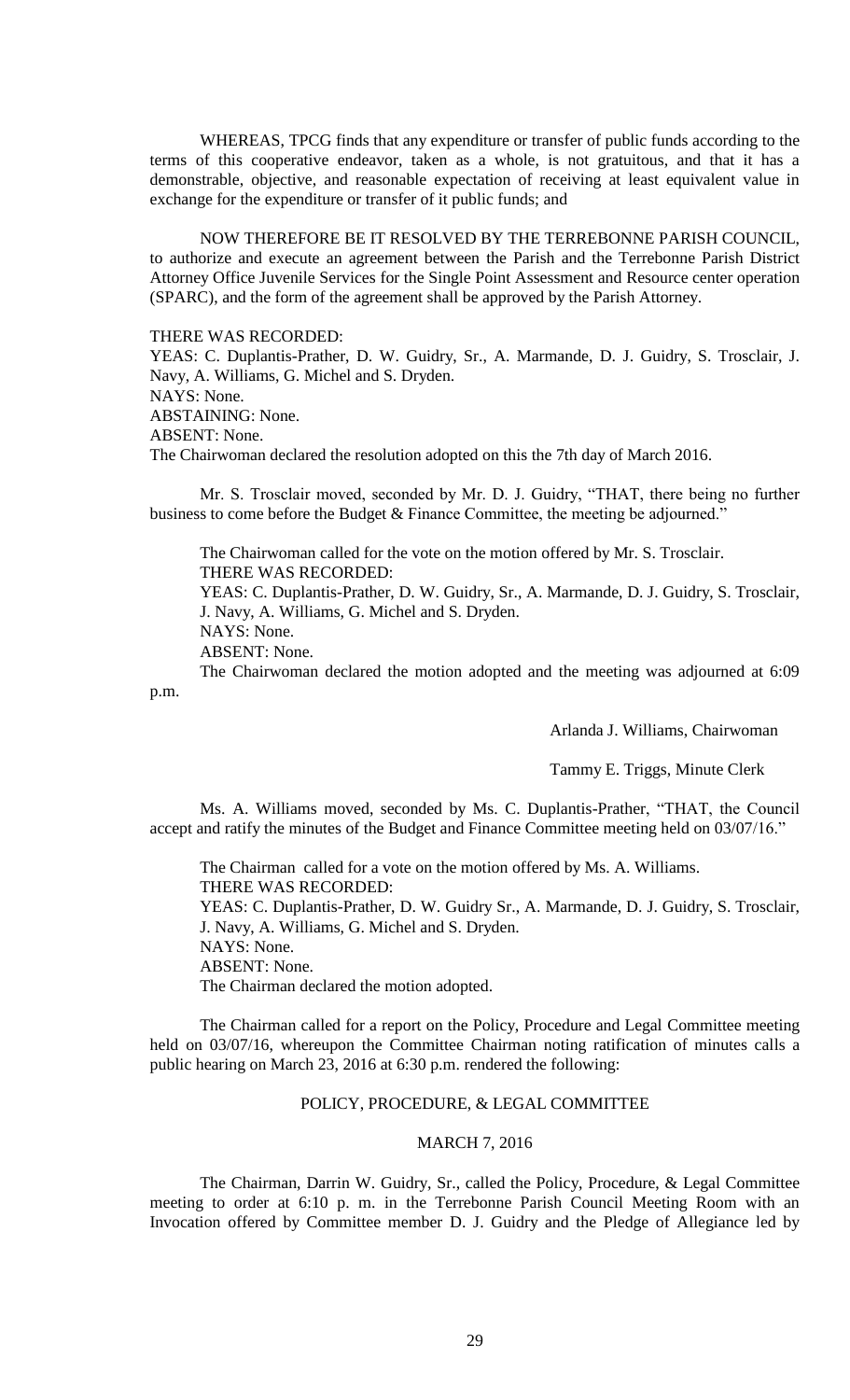Committee member D. J. Guidry. Upon roll call, Committee Members recorded as present were: C. Duplantis-Prather, D. W. Guidry, Sr., A. Marmande, D. J. Guidry, S. Trosclair, J. Navy, A. Williams, G. Michel and S. Dryden. A quorum was declared present.

Committee member J. Navy requested that this item be placed on the agenda – (Discussion and possible action relative to the Parish's bid process for contracts and possible local contractor/vendor preference) in an effort to diversify the economy. He explained that most of the work being done within the parish is being performed by outside contractors and/or vendors; noting that he is looking for a viable solution to stimulate the economy in Terrebonne Parish by hiring local contractor and vendors.

Mr. J. Navy moved, seconded by Mr. D. J. Guidry, "THAT, the Policy, Procedure and Legal Committee request Administration and the Legal Department to review the possibility of implementing a process for Terrebonne Parish bidding for contracts to allow local contractor/vendors to have a preference when bidding on contracts and/or work performed in Terrebonne Parish in a cost-effective, responsible manner."

The Chairman called for the vote on the motion offered by Mr. J. Navy. THERE WAS RECORDED: YEAS: C. Duplantis-Prather, D. W. Guidry, Sr., A. Marmande, D. J. Guidry, S. Trosclair, J. Navy, A. Williams, G. Michel and S. Dryden. NAYS: None. ABSENT: None. The Chairman declared the motion adopted.

Mr. G. Michel moved, seconded by Mr. A. Marmande, "THAT, the Policy, Procedure & Legal Committee approve TPCG cosponsoring the Chabert Medical Center Foundation's 'A Night for Goodness Sake' to be held on Friday, 3/11/16, by providing security." **\*(MOTION AMENDED AFTER DISCUSSION.)**

Committee Member C. Duplantis-Prather stated that although she wholeheartedly supports the aforementioned event, she expressed her concerns relative to the event being held at Parish President Dove's home and whether TPCG cosponsoring the event would be an ethical violation.

Parish President G. Dove stated that the event has been held at his home for the last 12 years, it is for Chabert Medical Center, but he wasn't the Parish President at the time. He requested that Parish Attorney Jules Hebert contact the Ethics Commission to determine if TPCG providing security would be considered a conflict of interest, and added that if it is, he will pay for the security himself.

Parish Attorney J. Hebert stated that he can contact the Ethics Commission to determine if TPCG cosponsoring a fundraising event for Chabert Medical Center at the Parish President's home would be considered an Ethics Violation.

Committee Member A. Williams suggested that action on the matter be deferred until Wednesday's meeting, pending an ethics review.

\***Mr. G. Michel amended the motion,** seconded by Mr. A. Marmande, "THAT, the Policy, Procedure & Legal Committee approve TPCG cosponsoring the Chabert Medical Center Foundation's 'A Night for Goodness Sake' to be held on Friday, 3/11/16, by providing security; **pending an ethics review of the matter**." **\*(MOTION WITHDRAWN AFTER DISCUSSION.)**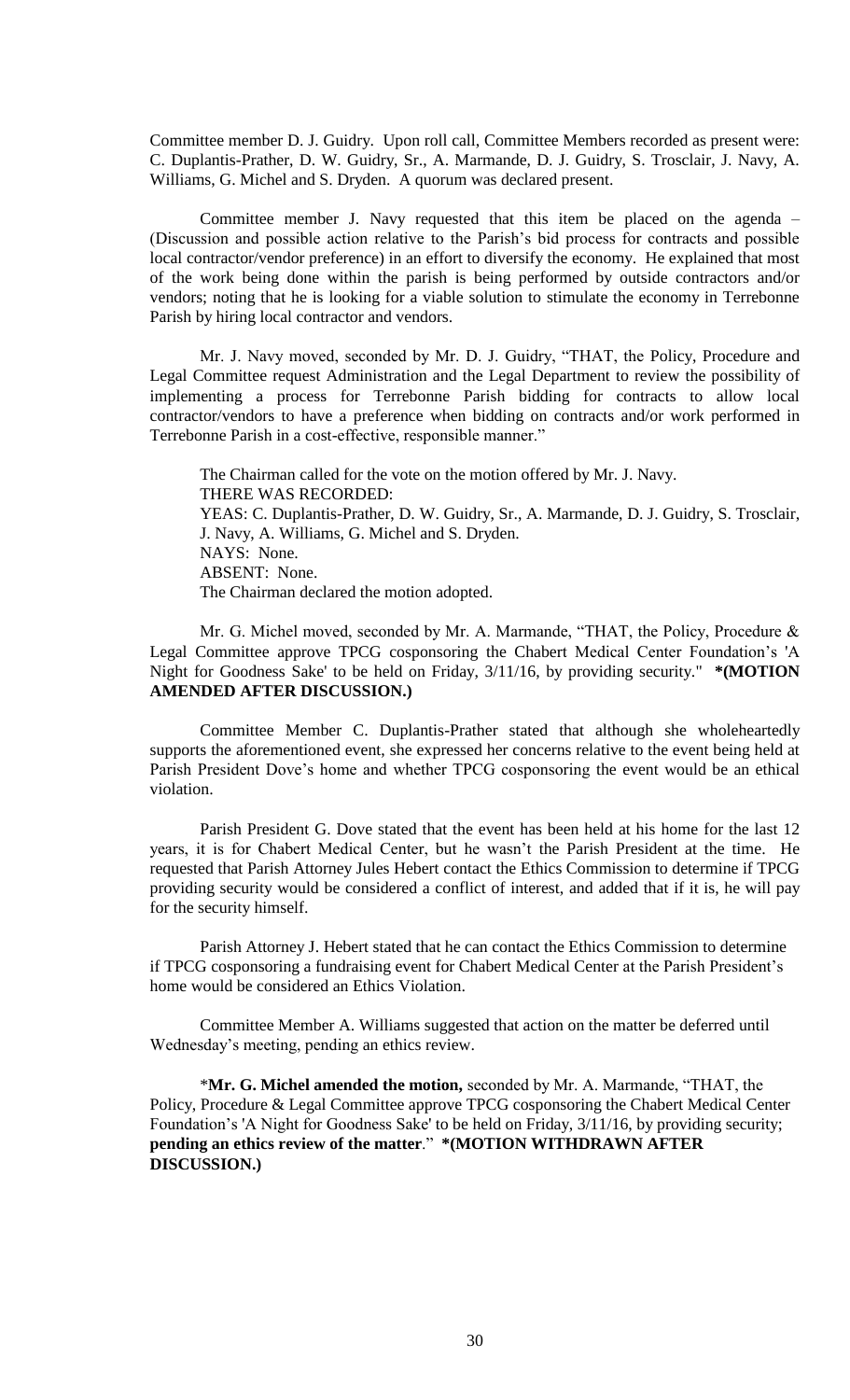Parish President Dove requested that action on the item be pulled and noted that he will pay for the security himself so there is no question as to whether it would be considered an Ethics violation.

## **\*Mr. G. Michel withdrew the motion and Mr. A. Marmande withdrew the second.**

Ms. A. Williams moved, seconded by Ms. C. Duplantis-Prather, "THAT, the Policy, Procedure, & Legal Committee authorize TPCG to co-sponsor the Transition Summit hosted by the LA Rehabilitation Services on Thursday, April 21, 2016 at the Houma Municipal Auditorium from 8:00 a.m. to 2:30 p.m."

The Chairman called for the vote on the motion offered by Ms. A. Williams. THERE WAS RECORDED: YEAS: C. Duplantis-Prather, D. W. Guidry, Sr., A. Marmande, D. J. Guidry, S. Trosclair, J. Navy, A. Williams, G. Michel and S. Dryden. NAYS: None. ABSENT: None. The Chairman declared the motion adopted.

OFFERED BY: Mr. D. J. Guidry SECONDED BY: Ms. A. Williams

## RESOLUTION NO. 16-093A

WHEREAS, Terrebonne Parish Consolidated Government (TPCG) is authorized to provide Casualty Insurance Coverage through its Department of Risk Management; and

WHEREAS, Administration and the Risk Management Department reviewed and analyzed Casualty Insurance quotes and submits a recommendation for Casualty Insurance coverage; and

WHEREAS, it is the recommendation of Administration and the Risk Management Department that the attached schedule of Casualty Insurance premiums become accepted effective for April 1, 2016.

NOW THEREFORE BE IT RESOLVED, by the Terrebonne Parish Council (Policy, Procedure and legal Committee) on behalf of the Terrebonne Parish Consolidated Government that the recommendation of Administration and the Risk Management Department is to accept the attached schedule of Casualty Insurance premiums effective for April 1, 2016.

#### THERE WAS RECORDED:

YEAS: C. Duplantis-Prather, D. W. Guidry, Sr., A. Marmande, D. J. Guidry, S. Trosclair, J. Navy, A. Williams, G. Michel and S. Dryden. NAYS: None. ABSTAINING: None. ABSENT: None. The Chairman declared the resolution adopted on this the 7th day of March 2016.

OFFERED BY: Ms. A. Williams SECONDED BY: Mr. D. J. Guidry

## RESOLUTION NO. 16-093B

WHEREAS, Terrebonne Parish Consolidated Government (TPCG) is authorized to provide Team Sports Insurance Coverage through its Department of Risk Management; and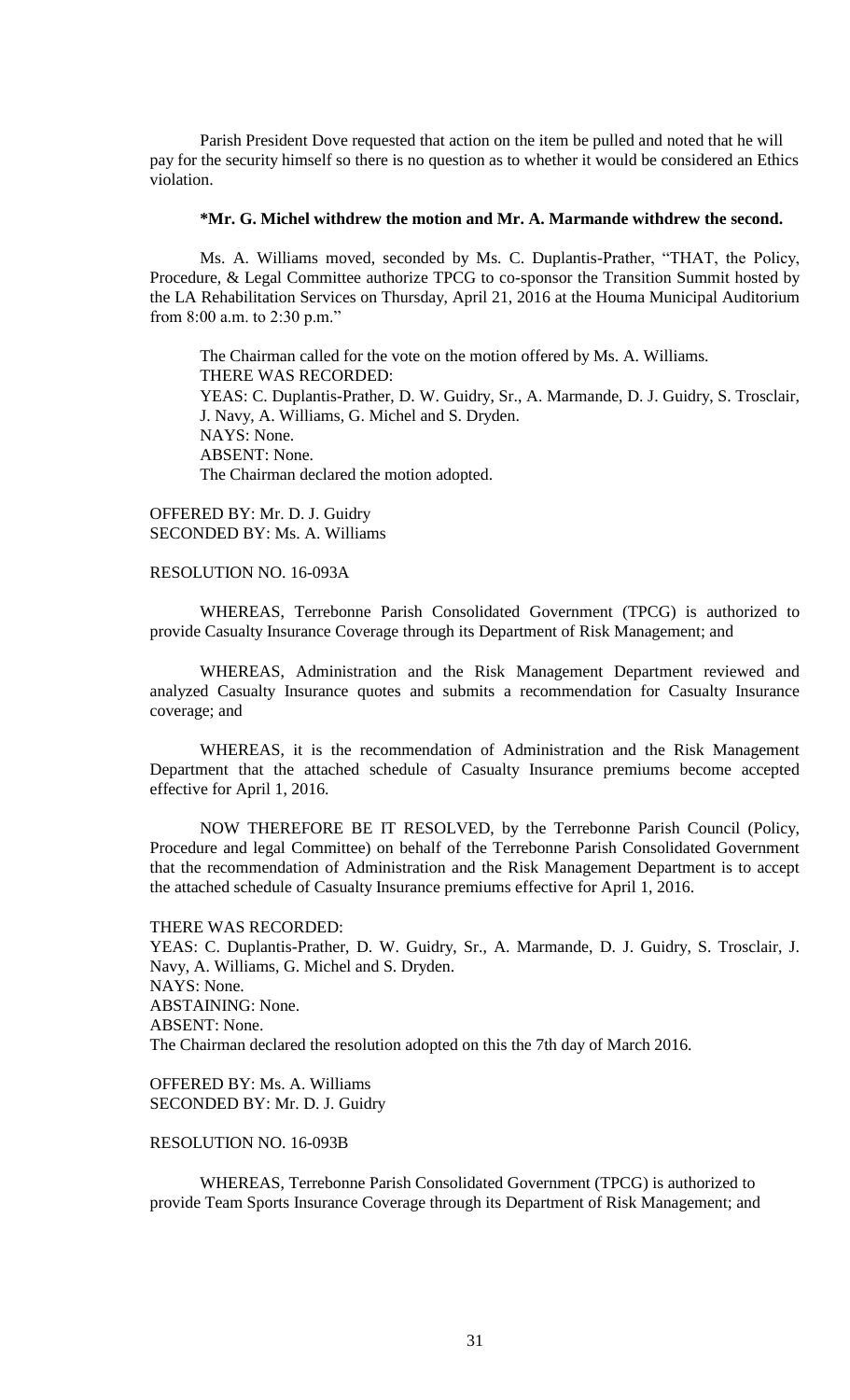WHEREAS, Administration and the Risk Management Department estimate the cost for Team Sports Insurance coverage for 2016 to be approximately \$65,000.00 to \$70,000.00 and submits a recommendation for Team Sports Insurance coverage; and

WHEREAS, it is the recommendation of Administration and the Risk Management Department that the Team Sports Insurance premiums become accepted effective for 2016.

NOW THEREFORE BE IT RESOLVED, by the Terrebonne Parish Council (Budget and Finance Committee) on behalf of the Terrebonne Parish Consolidated Government that the recommendation of Administration and the Risk Management Department is to accept the estimated amount for Team Sports premiums effective for 2016.

THERE WAS RECORDED:

YEAS: C. Duplantis-Prather, D. W. Guidry, Sr., A. Marmande, D. J. Guidry, S. Trosclair, J. Navy, A. Williams, G. Michel and S. Dryden. NAYS: None. ABSTAINING: None. ABSENT: None. The Chairman declared the resolution adopted on this the 7th day of March 2016.

Ms. A. Williams moved, seconded by Mr. S. Trosclair and Ms. C. Duplantis-Prather, "THAT, the Policy, Procedure, & Legal Committee authorize the co-sponsorship of the Irish-Italian parade on March 13, 2016 in Terrebonne Parish."

The Chairman called for the vote on the motion offered by Ms. A. Williams. THERE WAS RECORDED: YEAS: C. Duplantis-Prather, D. W. Guidry, Sr., A. Marmande, D. J. Guidry, S. Trosclair, J. Navy, A. Williams, G. Michel and S. Dryden. NAYS: None. ABSENT: None. The Chairman declared the motion adopted.

Ms. A. Williams moved, seconded by Mr. S. Trosclair, "THAT, the Policy, Procedure, & Legal Committee introduce an Ordinance to amend the Parish Code of Ordinances regarding Public Information and Advertising and call a public hearing on March 23, 2016 at 6:30 p.m." *\*(MOTION AMENDED AFTER DISCUSSION)*

Upon questioning by Committee Member G. Michel, Parish Manager A. Levron explained that Section 2 -122 is being requested to be added to the Parish Code of Ordinances in its entirety.

Parish President G. Dove stated that the proposed change to the Parish Code is in conjunction with the proposed contract with Folse Productions for Advertising and was recommended by the Legal Counsel.

\*\*Mr. G. Michel offered a substitute motion, "THAT, the Policy, Procedure & Legal Committee delay action on introducing the ordinance to amend the Parish Code of Ordinances regarding Public Information."

\*\*The Chairman declared the substitute motion failed due to the lack of a second.

Parish Manager A. Levron recommended that the proposed ordinance be corrected to take out the phrase (using strikethrough to indicate deletions and underlining to indicate additions).

\*Ms. A. Williams *amended* the motion, seconded by Mr. S. Trosclair, "THAT, the Policy, Procedure, & Legal Committee introduce a corrected Ordinance to amend the Parish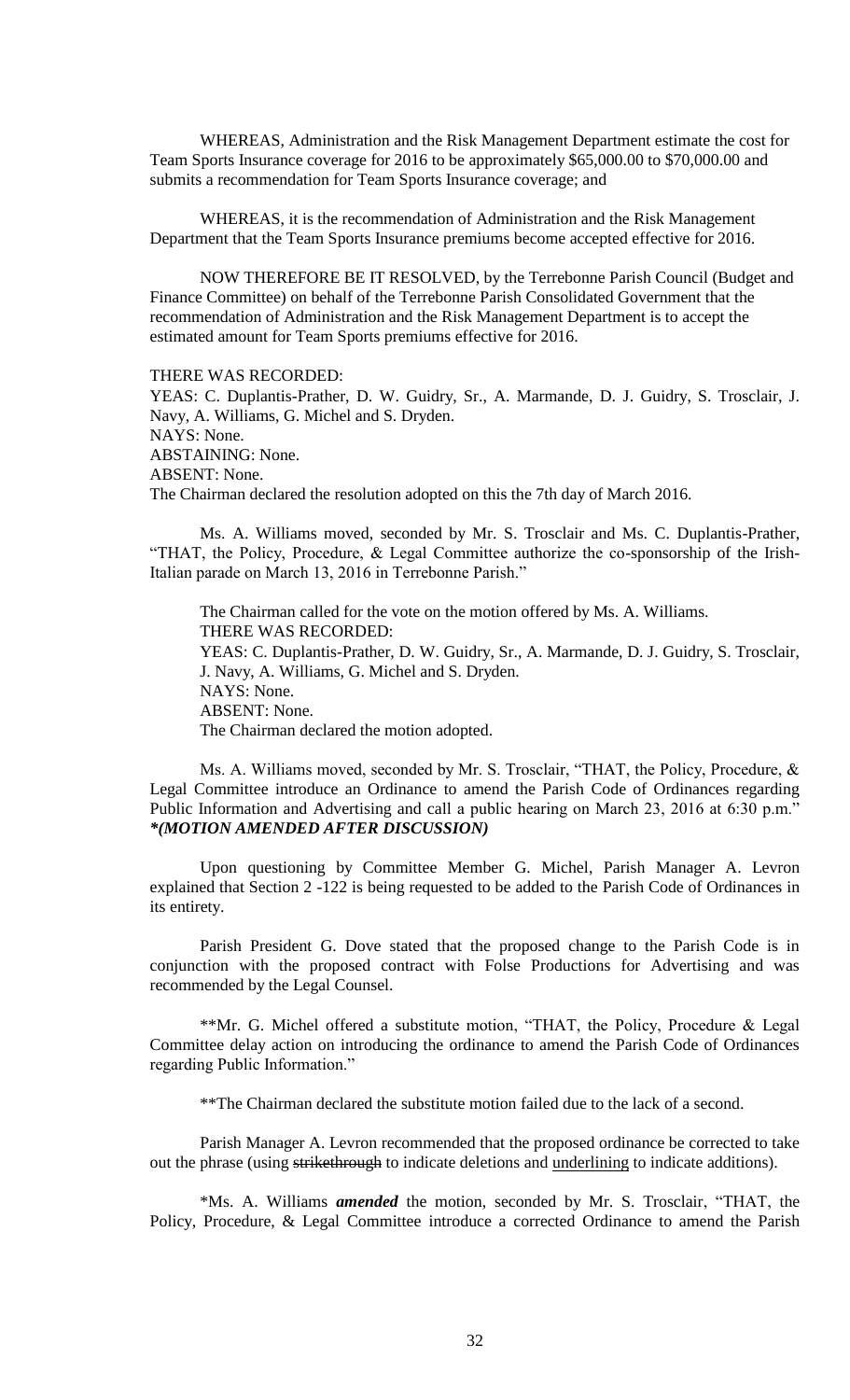Code of Ordinances regarding Public Information and Advertising, taking out the phrase (using strikethrough to indicate deletions and underlining to indicate additions). and call a public hearing on March 23, 2016 at 6:30 p.m."

The Chairman called for the vote on the *amended* motion offered by Ms. A. Williams. THERE WAS RECORDED: YEAS: C. Duplantis-Prather, D. W. Guidry, Sr., A. Marmande, D. J. Guidry, S. Trosclair, J. Navy, A. Williams and S. Dryden. NAYS: G. Michel. ABSENT: None. The Chairman declared the *amended* motion adopted.

Mr. S. Trosclair moved, seconded by Mr. S. Dryden, "THAT, there being no further business to come before the Policy, Procedure, & Legal Committee, the meeting be adjourned."

The Chairman called for the vote on the motion offered by Mr. S. Trosclair. THERE WAS RECORDED: YEAS: C. Duplantis-Prather, D. W. Guidry, Sr., A. Marmande, D. J. Guidry, S. Trosclair, J. Navy, A. Williams, G. Michel and S. Dryden. NAYS: None. ABSENT: None. The Chairman declared the motion adopted and the meeting was adjourned at 6:29 p.m.

Darrin W. Guidry, Sr., Chairman

Tammy E. Triggs, Minute Clerk

Mr. D. W. Guidry Sr. moved, seconded by Mr. S. Trosclair, "THAT, the Council accept and ratify the minutes of the Policy, Procedure and Legal Committee meeting held on 03/07/16."

The Chairman called for a vote on the motion offered by Mr. D. W. Guidry Sr. THERE WAS RECORDED: YEAS: C. Duplantis-Prather, D. W. Guidry Sr., A. Marmande, D. J. Guidry, S. Trosclair, J. Navy, G. Michel and S. Dryden. NAYS: None.

ABSENT: A. Williams.

The Chairman declared the motion adopted.

The Chairman called for a report on the Public Services Committee meeting held on 03/07/16, whereupon the Committee Chairwoman rendered the following:

## PUBLIC SERVICES COMMITTEE

# MARCH 7, 2016

The Chairwoman, C. Duplantis-Prather, called the Public Services Committee meeting to order at 6:35 p. m. in the Terrebonne Parish Council Meeting Room with an Invocation offered by Committee member A. Williams and the Pledge of Allegiance led by Committee member A. Marmande. Upon roll call, Committee Members recorded as present were: C. Duplantis-Prather, D. W. Guidry, Sr., A. Marmande, D. J. Guidry, S. Trosclair, J. Navy, A. Williams, G. Michel and S. Dryden. A quorum was declared present.

OFFERED BY: Ms. A. Williams SECONDED BY: Mr. S. Trosclair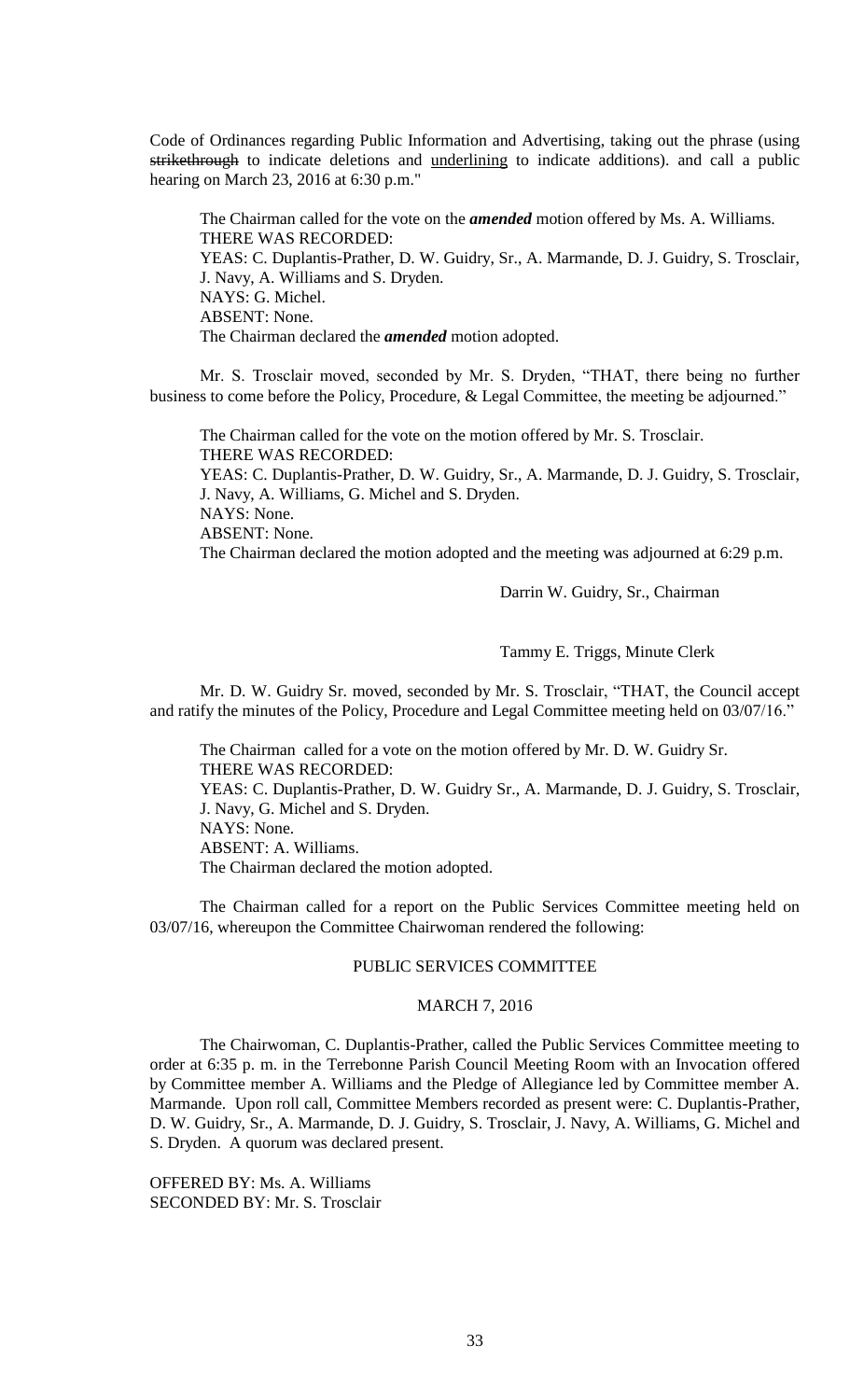## RESOLUTION NO. 16-094

A resolution authorizing the execution of Change Order No. 1 for the Construction Agreement for Parish Project No. 12- CDBG-SEW-55, Part 2, Gray Sewerage Extension Project, Terrebonne Parish, Louisiana.

WHEREAS, the Terrebonne Parish Consolidated Government entered into a contract dated August 28, 2015 with LA Contracting Enterprise, LLC., Recordation Number 1488605, for Parish Project No. 12-CDBG-SEW-55, Part 2, Gray Sewerage Extension Project, Terrebonne Parish, Louisiana, and

WHEREAS, this change order has been recommended to add the items that were previously removed from phase 1 that could not be completed until phase 2 is completed, and

WHEREAS, this change order has been recommended to add additional pipe due to minor layout and depth changes, and

WHEREAS, this change order has been recommended to change the ductile iron wetwell vent to a stainless steel vent, and

WHEREAS, this change order will add thirty (30) calendar days to the contract and increase the construction contract by \$97,143.00, and

WHEREAS, Change Order No. 1 has been reviewed and approved by Office of Community Development (OCD), and

WHEREAS, this Change Order No. 1 has been recommended by the Engineer, GreenPoint Engineering, LLC, for this project.

NOW, THEREFORE BE IT RESOLVED that the Terrebonne Parish Council on behalf of the Terrebonne Parish Consolidated Government, does hereby approve and authorize the execution by Terrebonne Parish President Gordon E. Dove of Change Order No. 1 to the construction agreement with LA Contracting Enterprise, LLC. for Parish Project No. 12-CDBG-SEW-55, Part 2, Gray Sewerage Extension Project, Terrebonne Parish, Louisiana, for an increase of thirty (30) calendar days and an increase of ninety-seven thousand, one hundred forty-three dollars and no cents (\$97,143.00) to the contract, and

BE IT FURTHER RESOLVED, that a certified copy of the resolution be forwarded to the Engineer, GreenPoint Engineering, L.L.C.

THERE WAS RECORDED:

YEAS: C. Duplantis-Prather, D. W. Guidry, Sr., A. Marmande, D. J. Guidry, S. Trosclair, J. Navy, A. Williams, G. Michel and S. Dryden. NAYS: None. ABSTAINING: None. ABSENT: None. The Chairwoman declared the resolution adopted on this the 7th day of March 2016.

OFFERED BY: Mr. D. W. Guidry, Sr. SECONDED BY: Mr. D. J. Guidry

## RESOLUTION NO. 16-095

# A RESOLUTION AUTHORIZING THE PARISH PRESIDENT TO EXECUTE AN AMENDMENT TO THE COOPERATIVE ENDEAVOR AGREEMENT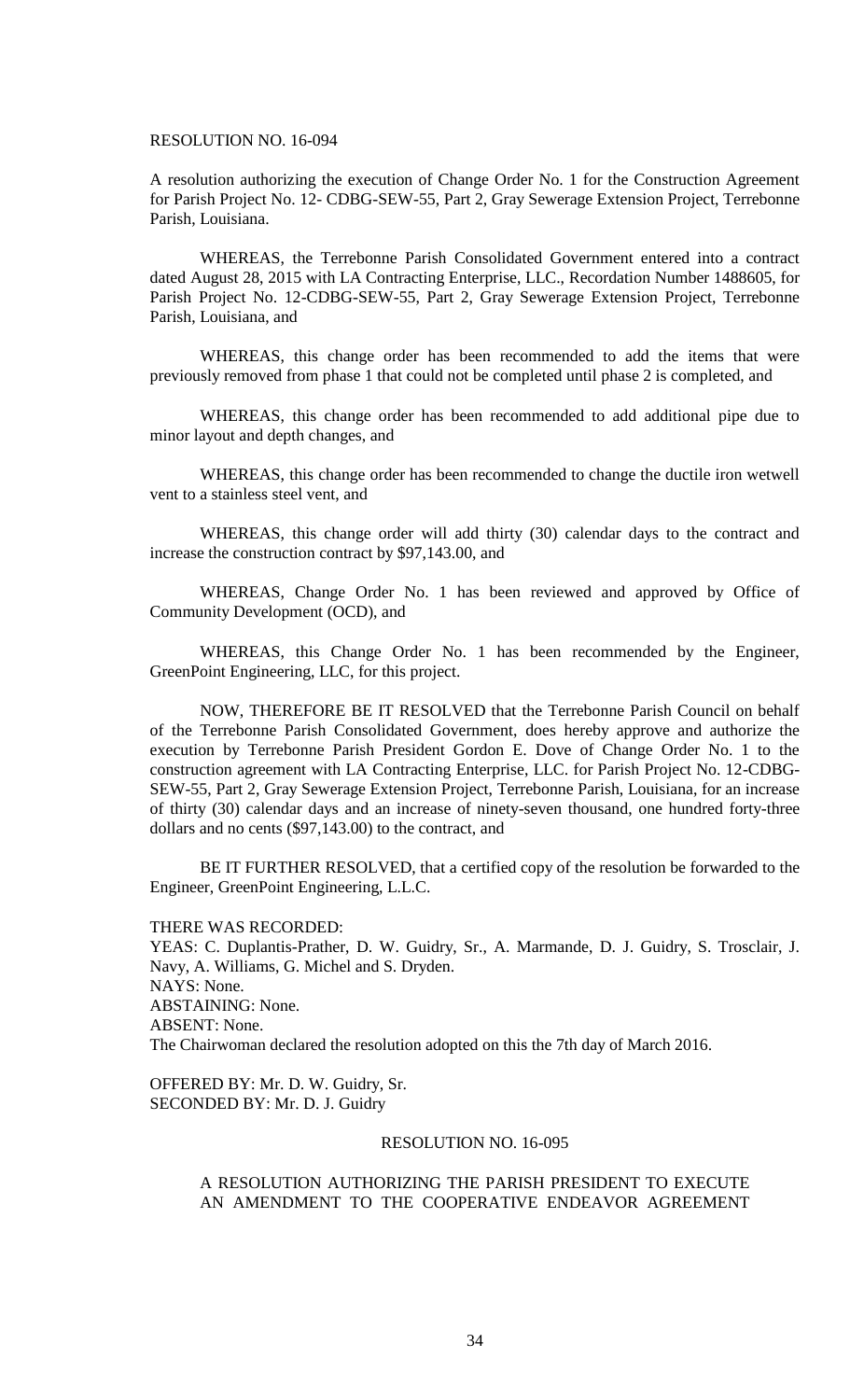# BETWEEN TERREBONNE PARISH CONSOLIDATED GOVERNMENT AND RECREATION DISTRICT NUMBER 2-3

WHEREAS, on February 15, 2016, pursuant to Ordinance # 8649, TPCG purchased property for the Bayouland Sports Complex, previously optioned in the original 2012 sale ; and

WHEREAS, TPCG and Rec. 2-3 have via Cooperative Endeavor Agreement, made effective on February 1, 2013, granted Rec. 2-3 a right of use for the parcels of land constituting the multi-purpose sports complex provided that Recreation District 2-3 maintains the property and implements the Master Plan, as may be amended , for the sports complex; and

NOW THEREFORE BE IT RESOLVED by the Terrebonne Parish Council on behalf of Terrebonne Parish Consolidated Government that the Parish President is hereby authorized to negotiate and to execute all documents necessary to amend the existing Cooperative Endeavor Agreement between TPCG and Recreation District Number 2-3, to include reference to the newly acquired parcels of land for the sports complex, containing substantially the same terms as those contained within the attached amendment.

THERE WAS RECORDED:

YEAS: C. Duplantis-Prather, D. W. Guidry, Sr., A. Marmande, D. J. Guidry, S. Trosclair, J. Navy, A. Williams, G. Michel and S. Dryden. NAYS: None. ABSTAINING: None. ABSENT: None. The Chairwoman declared the resolution adopted on this the 7th day of March 2016.

OFFERED BY: Mr. A. Marmande SECONDED BY: Mr. D. J. Guidry

## RESOLUTION NO. 16-096

A resolution authorizing the execution of Change Order No. 2 for the Construction Agreement for Parish Project No. 12-CDBG-32, Falgout Canal Pontoon Bridge Replacement (CDBG), Terrebonne Parish, Louisiana.

WHEREAS, the Terrebonne Parish Consolidated Government entered into a contract dated June 9, 2015 with Sealevel Construction, Inc., Recordation Number 1482070, for Parish Project No. 12-CDBG-32, Falgout Canal Pontoon Bridge Replacement (CDBG), Terrebonne Parish, Louisiana, and

WHEREAS, the Parish requested an inspection of the barge that is currently in fabrication, and

WHEREAS, the Parish requested anodes to be installed, and

WHEREAS, the Engineer instructed the Contractor to install the anodes on the barge, and

WHEREAS, this change order will increase the overall contract price by Four Thousand, Eight Hundred Ninety-One Dollars and Twenty Five Cents (\$4,891.25), and

WHEREAS, Change Order No. 2 have been reviewed and approved by OCD, and

WHEREAS, this Change Order No. 2 had been recommended by the Engineer, Providence/GSE Associates, LLC, for this project.

NOW, THEREFORE BE IT RESOLVED that the Terrebonne Parish Council on behalf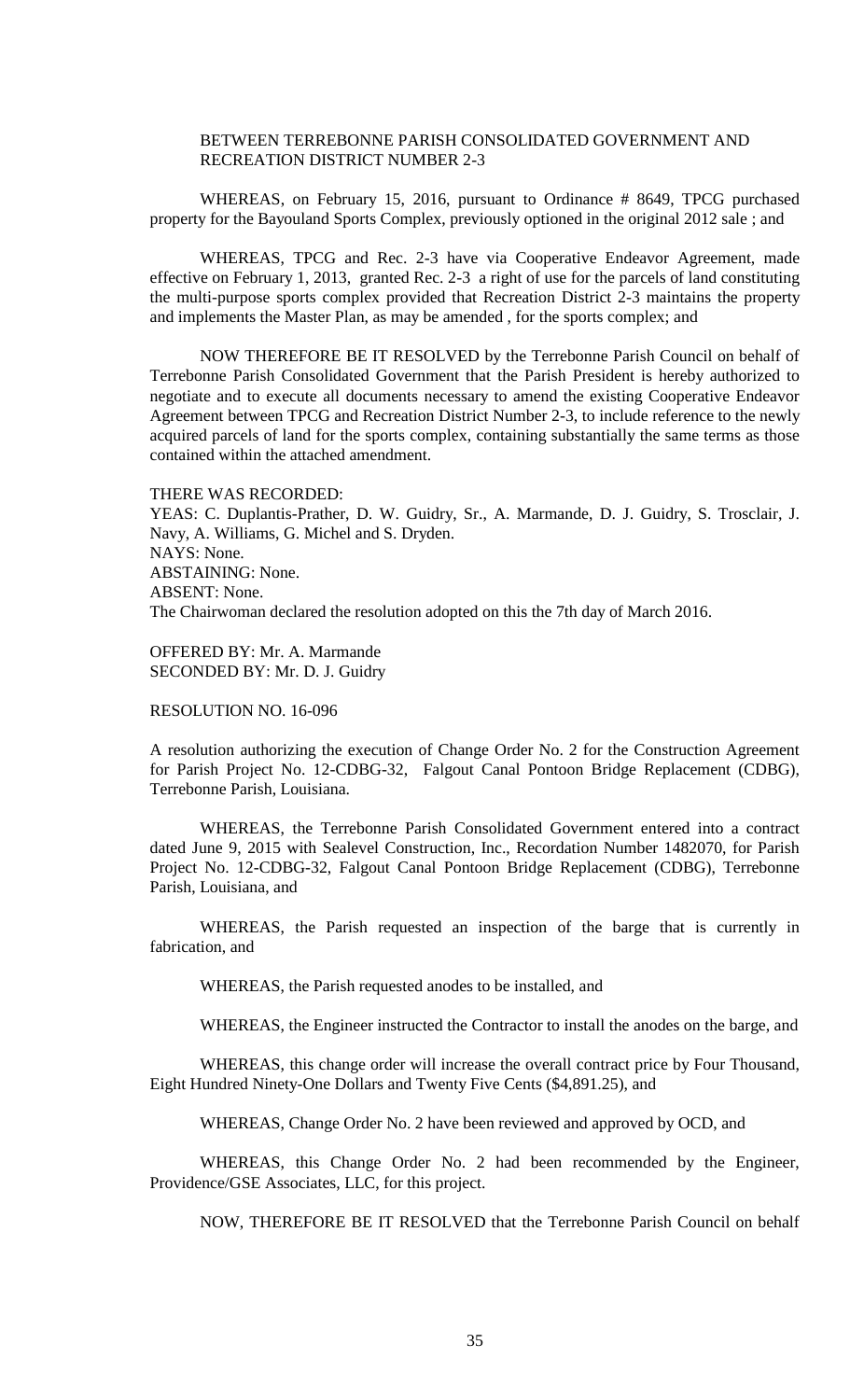of the Terrebonne Parish Consolidated Government, does hereby approve and authorize the execution by Terrebonne Parish President Gordon E. Dove of Change Order No. 2 to the construction agreement with Sealevel Construction, Inc. for Parish Project No. 12-CDBG-32, Falgout Canal Pontoon Bridge Replacement (CDBG), Terrebonne Parish, Louisiana, for an increase to the contract amount in the amount of Four Thousand, Eight Hundred Ninety-One Dollars and Twenty Five Cents (\$4,891.25), and

BE IT FURTHER RESOLVED, that a certified copy of the resolution be forwarded to Engineer, Providence/GSE Associates, L.L.C.

THERE WAS RECORDED:

YEAS: C. Duplantis-Prather, D. W. Guidry, Sr., A. Marmande, D. J. Guidry, S. Trosclair, A. Williams, G. Michel and S. Dryden. NAYS: None. ABSTAINING: None. ABSENT: J. Navy. The Chairwoman declared the resolution adopted on this the 7th day of March 2016.

OFFERED BY: Mr. D. J. Guidry SECONDED BY: Mr. G. Michel

# RESOLUTION NO. 16-097

A resolution authorizing the execution of Change Order No. 4 for the Construction Agreement for Parish Project No. 12-PW-CDBG-64, DPW Administrative Building, Terrebonne Parish, Louisiana.

WHEREAS, the Terrebonne Parish Consolidated Government entered into a contract dated July 25, 2014 with B.E.T. Construction, Inc., Recordation Number 1459258, for Parish Project No. 12-PW-CDBG-64, DPW Administrative Building, Terrebonne Parish, Louisiana, and

WHEREAS, TPCG is desirous of completing the construction of the DPW Administrative Building Project, and

WHEREAS, the Parish requested phone conduits to be installed for future telephone service, and

WHEREAS, several walls will need to be extended in the classroom building to increase sound attenuation, and

WHEREAS, this change order will be deducted from the relocation of infrastructure allowance as described in Change Order No. 4, and

WHEREAS, this change order will add sixty-one (61) calendar days to the contract as a result of inclement weather, and

WHEREAS, Change Order No. 4 has been reviewed and approved by OCD, and

WHEREAS, this Change Order No. 4 has been recommended by the Engineer, Duplantis Design Group, PC, for this project.

NOW, THEREFORE BE IT RESOLVED that the Terrebonne Parish Council on behalf of the Terrebonne Parish Consolidated Government, does hereby approve and authorize the execution by Terrebonne Parish President Gordon Dove of Change Order No. 4 to the construction agreement with B.E.T. Construction, Inc. for Parish Project No. 12-PW-CDBG-64, DPW Administrative Building, Terrebonne Parish, Louisiana, for an increase of fifteen (15)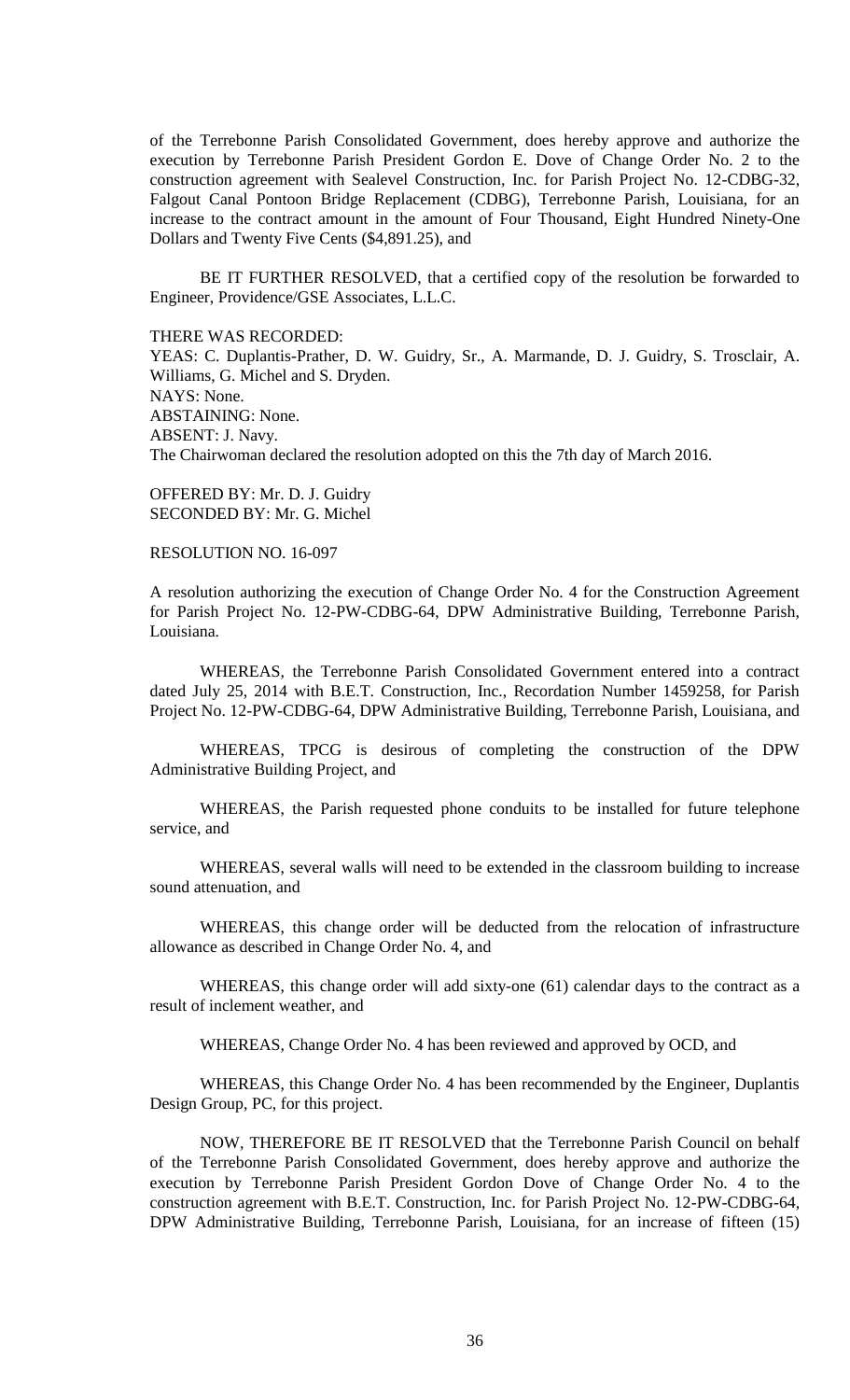calendar days to the contract, and

BE IT FURTHER RESOLVED, that a certified copy of the resolution be forwarded to Engineer, Duplantis Design Group, PC.

THERE WAS RECORDED:

YEAS: C. Duplantis-Prather, D. W. Guidry, Sr., A. Marmande, D. J. Guidry, S. Trosclair, A. Williams, G. Michel and S. Dryden. NAYS: None. ABSTAINING: None. ABSENT: J. Navy. The Chairwoman declared the resolution adopted on this the 7th day of March 2016.

OFFERED BY: Mr. D. W. Guidry, Sr. SECONDED BY: Mr. S. Trosclair

RESOLUTION NO. 16-098

A resolution providing for the acceptance of work performed by One Construction, LLC, in accordance with the Certificate of Substantial Completion for Parish Project 14-CIVIC-10, Critical Facilities Hardening – Civic Center (HMGP), Terrebonne Parish, Louisiana.

WHEREAS, the Terrebonne Parish Consolidated Government entered into a contract dated November 14, 2014 with One Construction, LLC, for Parish Project 14-CIVIC-10, Critical Facilities Hardening – Civic Center (HMGP), Terrebonne Parish, Louisiana, as will be seen by reference to said contract which is recorded under Entry No. 1467847 of the records of Terrebonne Parish, and

WHEREAS, the work performed has been inspected by authorized representatives of the Owner, Engineer, and Contractor and found to be substantially complete, and

WHEREAS, the Engineer for this project, Providence/GSE Associates, LLC, recommends the acceptance of the substantial completion,

NOW, THEREFORE BE IT RESOLVED that the Terrebonne Parish Council, on behalf of the Terrebonne Parish Consolidated Government, does hereby accept the work performed, effective as of the date of recording of this resolution, and does authorize and direct the Clerk of Court and Ex-Officio Recorder of Mortgages of Terrebonne Parish to note this acceptance thereof in the margin of the inscription of said contract under Entry No. 1467847 of the Records of Terrebonne Parish, Louisiana, and

BE IT FURTHER RESOLVED that a certified copy of the resolution be forwarded to the Engineer Providence/GSE Associates, LLC, and

BE IT FURTHER RESOLVED that a certified copy of the resolution be recorded in the office of the Clerk of Court of Terrebonne Parish to commence a 45-day clear lien period, and

BE IT FURTHER RESOLVED that the Administration is authorized to make payment of retainage upon the presentation of a Clear Lien Certificate.

THERE WAS RECORDED:

YEAS: C. Duplantis-Prather, D. W. Guidry, Sr., A. Marmande, D. J. Guidry, S. Trosclair, A. Williams, G. Michel and S. Dryden. NAYS: None.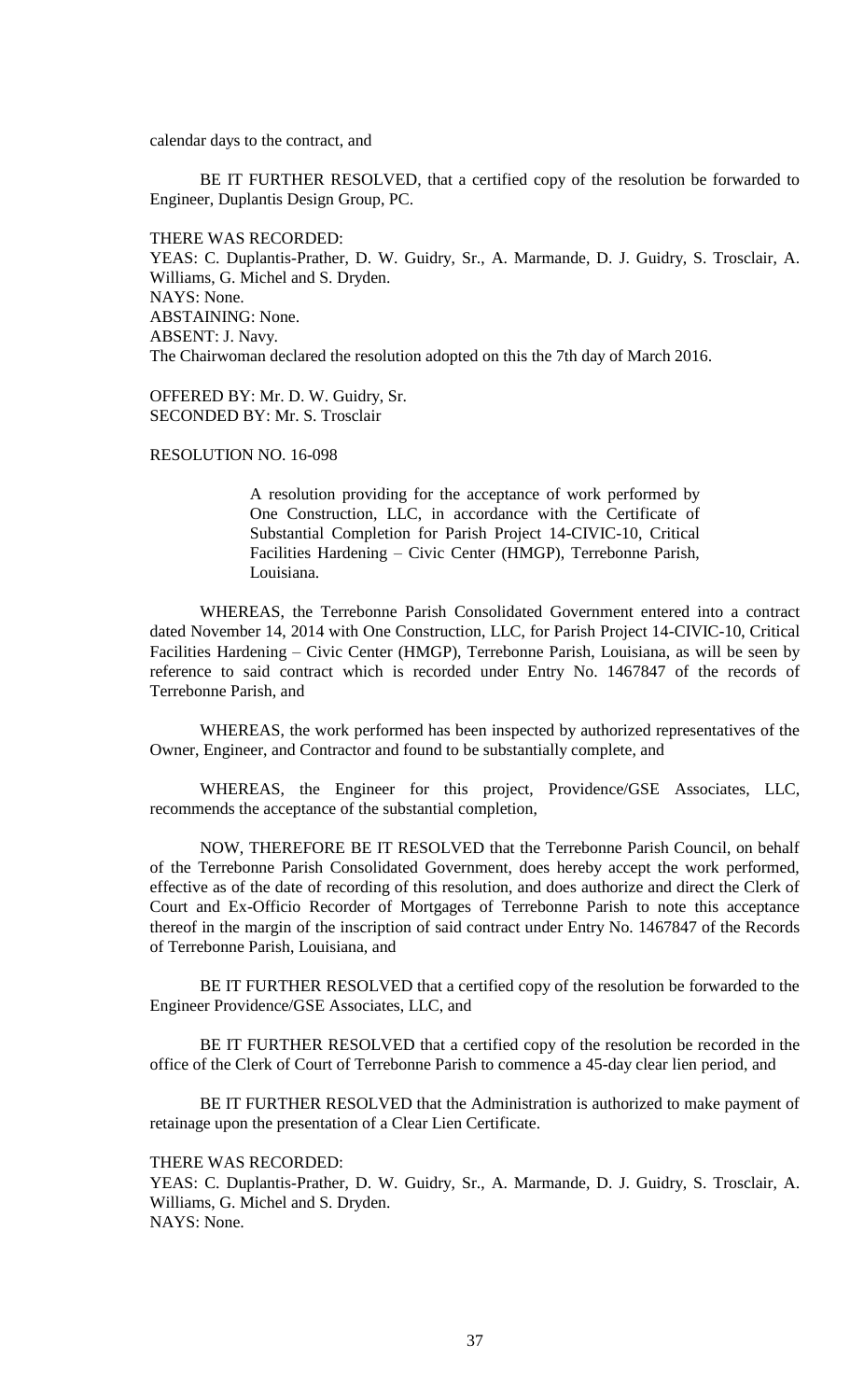ABSTAINING: None. ABSENT: J. Navy. The Chairwoman declared the resolution adopted on this the 7th day of March 2016.

OFFERED BY: Mr. D. W. Guidry, Sr. SECONDED BY: Mr. G. Michel

## RESOLUTION NO. 16-099

A resolution authorizing the execution of Change Order No. 10 for the Construction Agreement for Parish Project No. 98-WID-25, Hollywood Road Widening, Terrebonne Parish, Louisiana.

WHEREAS, the Terrebonne Parish Consolidated Government entered into a contract dated January 23, 2014 with Conti Enterprises, Inc., Recordation Number 1447003, for Parish Project No. 98-WID-25, Hollywood Road Widening, Terrebonne Parish Consolidated Government, Terrebonne Parish, Louisiana, and

WHEREAS, the Parish is desirous of completion the construction of the project, and

WHEREAS, the Contractor submitted a plan change to add pay items for PC Adapters and Hymax couplings used in the tie in of the 18 inch PC Waterline and Sewer Force Main, and

WHEREAS, the fittings were not included in the tie in plans and not accounted for at the time of the bid, and

WHEREAS, pay items for the PC Adapters and Hymax couplings were created to compensate the contractor for the labor, equipment, and materials to installed the above items, and

WHEREAS, this change order has been recommended so as to adjust the contract item quantities to allow payment to the contractor as described on the attached Change Order No. 10 for the above referenced project, and

WHEREAS, this change order will increase the overall contract price by Eleven Thousand, Eight Hundred and Seven Dollars and Four Cents (\$11,807.04), and

WHEREAS, this Change Order No. 10 had been recommended by the Engineer, Providence/GSE Associates, LLC, for this project.

NOW, THEREFORE BE IT RESOLVED that the Terrebonne Parish Council on behalf of the Terrebonne Parish Consolidated Government, does hereby approve and authorize the execution by Terrebonne Parish President Gordon E. Dove of Change Order No. 10 to the construction agreement with Conti Enterprises, Inc. for Parish Project No. 98-WID-25, Hollywood Road Widening, Terrebonne Parish, Louisiana, for an increase to the contract amount of Eleven Thousand, Eight Hundred and Seven Dollars and Four Cents (\$11,807.04), and

BE IT FURTHER RESOLVED that a certified copy of the resolution be forwarded to Engineer, Providence/GSE Associates, LLC.

THERE WAS RECORDED:

YEAS: C. Duplantis-Prather, D. W. Guidry, Sr., A. Marmande, D. J. Guidry, S. Trosclair, A. Williams, G. Michel and S. Dryden. NAYS: None. ABSTAINING: None. ABSENT: J. Navy. The Chairwoman declared the resolution adopted on this the 7th day of March 2016.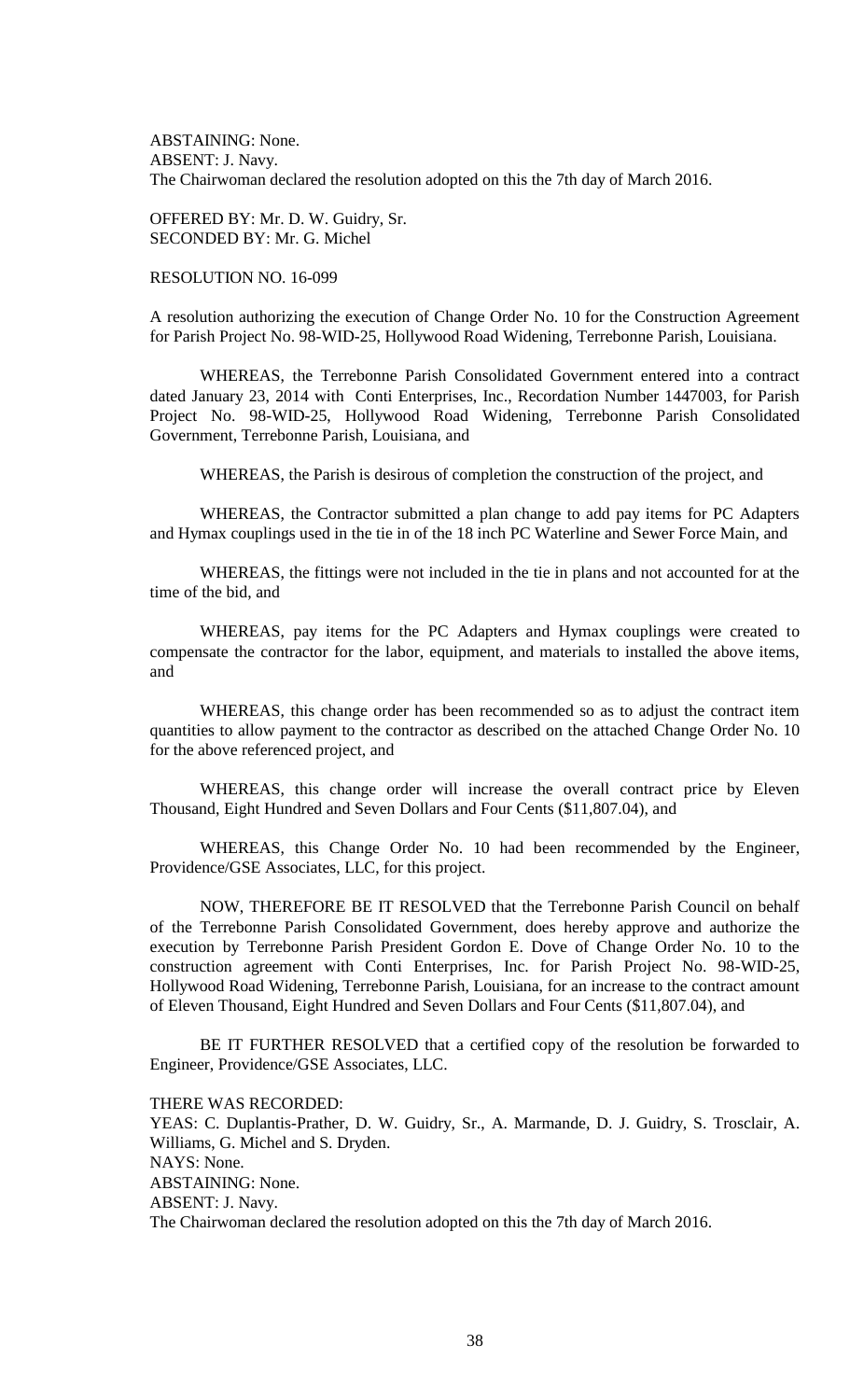Committee member D. W. Guidry, Sr. explained that he has received numerous calls about the dust along Imperial Drive and asked Parish Manager A. Levron to inform the contractor of this matter to see if a viable solution can be found to help alleviate and/or minimize this problem.

OFFERED BY: Mr. D. J. Guidry SECONDED BY: Mr. S. Trosclair

RESOLUTION NO. 16-100

A resolution providing approval of Amendment No. 1 to the Architectural Agreement for Parish Project No. 15-SAFE-01, East Side Safe Room, Terrebonne Parish, Louisiana.

WHEREAS, the Terrebonne Parish Consolidated Government did enter into an original architectural agreement with Houston J. Lirette, Jr., APAC, dated March 25, 2015, recordation number 1476845, for the East Side Safe Room Project identified as Parish Project 15-SAFE-01, and

WHEREAS, the Engineering Agreement between OWNER and ENGINEER provides for certain limitations for Basic Services and specific Additional Services, and

WHEREAS, the Parish is desirous of completing the design of the safe room, and

WHEREAS, the Parish has submitted the plans and specifications to FEMA for review which was design to a 100 year storm, and

WHEREAS, FEMA instructed the Parish to redesign the safe room to a 500 year storm event because of the new FEMA Guidance that was newly implemented, and

WHEREAS, the safe room will need to be redesign to the 500 year storm, and

WHEREAS, this above work will increase the basic services section of the contract by an additional \$23,875.00.

NOW, THEREFORE BE IT RESOLVED that the Terrebonne Parish Council, on behalf of the Terrebonne Parish Consolidated Government, does hereby approve this Amendment No. 1 to the Architecural Agreement for an increase of \$23,875.00 in Basic Services authorizes Parish President Gordon E. Dove to execute this Amendment No. 1 to the Engineering Agreement for the East Side Safe Room Project Parish Project No. 15-SAFE-01, with Houston J. Lirette, Jr., APAC, and

BE IT FURTHER RESOLVED, that a certified copy of the resolution be forwarded to the Architect, Houston J. Lirette, APAC.

## THERE WAS RECORDED:

YEAS: C. Duplantis-Prather, D. W. Guidry, Sr., A. Marmande, D. J. Guidry, S. Trosclair, A. Williams, G. Michel and S. Dryden. NAYS: None. ABSTAINING: None. ABSENT: J. Navy. The Chairwoman declared the resolution adopted on this the 7th day of March 2016.

Upon questioning from Committee Chairwoman C. Duplantis-Prather, Parish Manager A. Levron explained that the parish applied for a FEMA grant to construct a building, which is a Category 5 building, that will be elevated above the 500 Year Flood Plan; noting that this is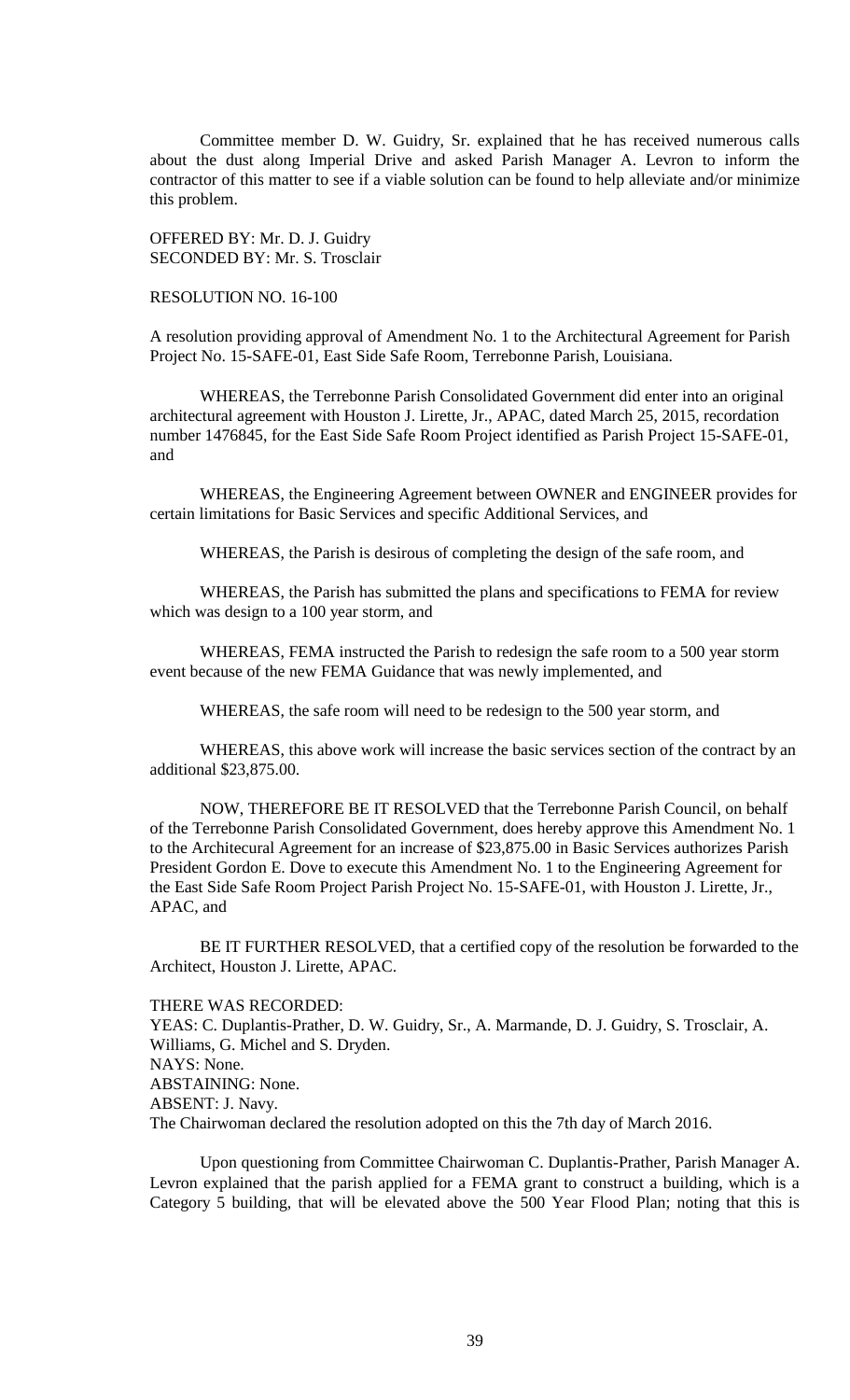where the parish's public safety individuals (employees and utility workers) can be placed to assist with a storm and/or a natural disaster.

OFFERED BY: Ms. A. Williams SECONDED BY: Mr. D. J. Guidry

RESOLUTION NO. 16-101

A resolution providing for the acceptance of work performed by Walter J. Barnes Electric Co., Inc., in accordance with the Certificate of Substantial Completion for Parish Project 14- SCADA-13, Telemetry System for Drainage Pump Stations (SCADA), Terrebonne Parish, Louisiana.

WHEREAS, the Terrebonne Parish Consolidated Government entered into a contract dated September 2, 2015 with Walter J. Barnes Electric Co., Inc., for Parish Project 14-SCADA-13, Telemetry System for Drainage Pump Stations (SCADA), Terrebonne Parish, Louisiana, as will be seen by reference to said contract which is recorded under Entry No. 1488989 of the records of Terrebonne Parish, and

WHEREAS, the work performed has been inspected by authorized representatives of the Owner, Engineer, and Contractor and found to be substantially complete, and

WHEREAS, the Engineer for this project, Providence/GSE Associates, LLC, recommends the acceptance of the substantial completion,

NOW, THEREFORE BE IT RESOLVED that the Terrebonne Parish Council, on behalf of the Terrebonne Parish Consolidated Government, does hereby accept the work performed, effective as of the date of recording of this resolution, and does authorize and direct the Clerk of Court and Ex-Officio Recorder of Mortgages of Terrebonne Parish to note this acceptance thereof in the margin of the inscription of said contract under Entry No. 1488989 of the Records of Terrebonne Parish, Louisiana, and

BE IT FURTHER RESOLVED that a certified copy of the resolution be forwarded to the Engineer Providence/GSE Associates, LLC, and

BE IT FURTHER RESOLVED that a certified copy of the resolution be recorded in the office of the Clerk of Court of Terrebonne Parish to commence a 45-day clear lien period, and

BE IT FURTHER RESOLVED that the Administration is authorized to make payment of retainage upon the presentation of a Clear Lien Certificate.

## THERE WAS RECORDED:

YEAS: C. Duplantis-Prather, D. W. Guidry, Sr., A. Marmande, D. J. Guidry, S. Trosclair, A. Williams, G. Michel and S. Dryden. NAYS: None. ABSTAINING: None. ABSENT: J. Navy. The Chairwoman declared the resolution adopted on this the 7th day of March 2016.

Upon questioning from Committee member D. J. Guidry, Parish Manager A. Levron explained that all of the pump stations are not included in this phase of work; noting that it would take a number of years to complete all of the parish's pump stations.

Mr. Clay Breaux, engineer with Providence Engineering, explained that the aforementioned project is considered to be Phase I, with four pump stations included in this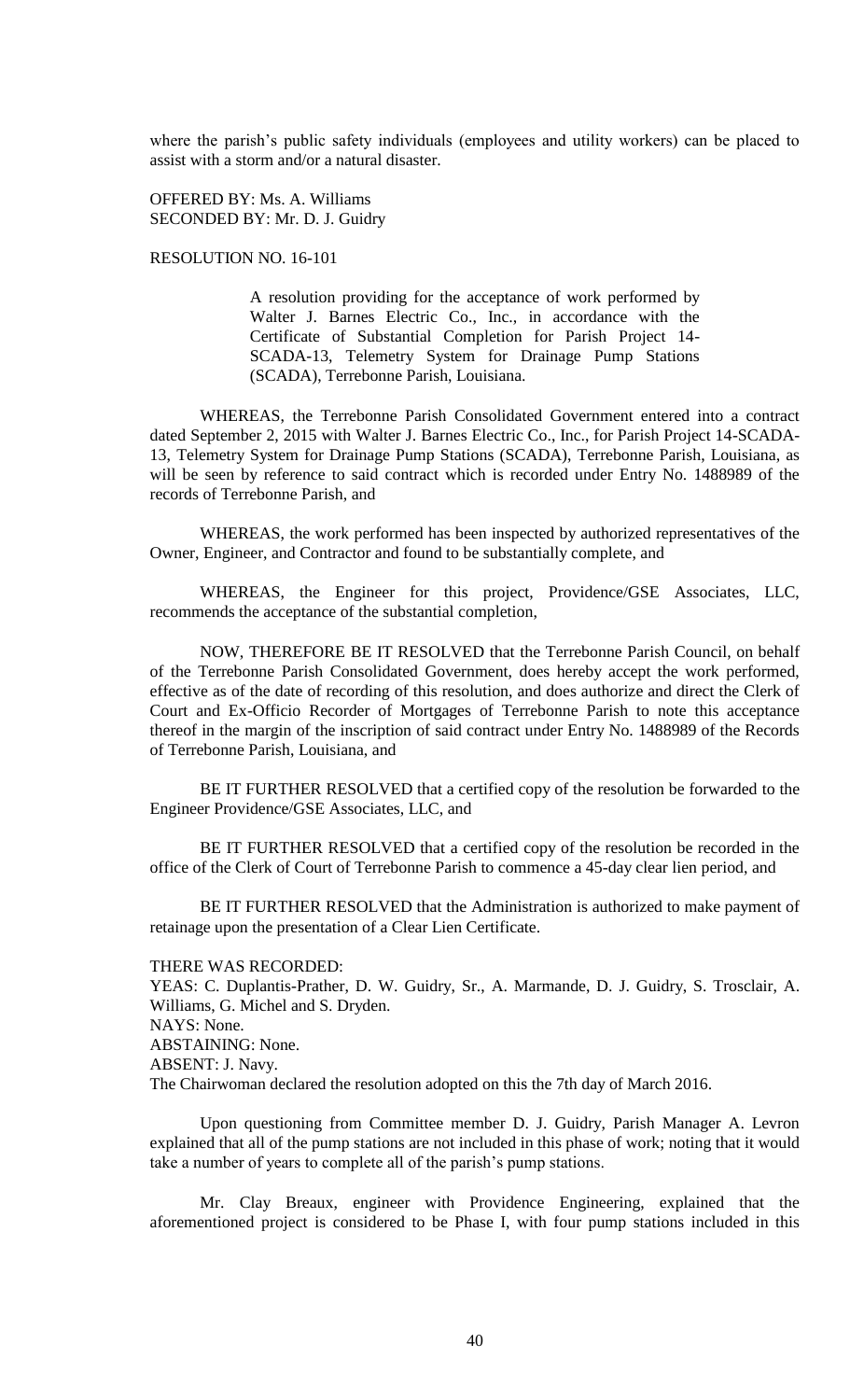phase of the project. According to Mr. Breaux, Phase II is in the design stage and will include an additional four pump stations; noting that this project allows the parish to remotely control the drainage pump stations.

OFFERED BY: Mr. D. J. Guidry SECONDED BY: Mr. S. Trosclair and Mr. D. W. Guidry, Sr.

## RESOLUTION NO. 16-102

A RESOLUTION AUTHORIZING THE PARISH PRESIDENT TO SIGN AND SUBMIT AN AMENDMENT TO THE TERREBONNE PARISH GUSTAV/IKE DISASTER RECOVERY PLAN BUDGET TO THE STATE OF LOUISIANA AND HUD TO COMPLY WITH THE COMMUNITY DEVELOPMENT BLOCK GRANT DISASTER RECOVERY PROGRAM.

WHEREAS, the Terrebonne Parish Consolidated Government has been awarded Community Development Block Grant (CDBG) funding as a result of the damage caused by Hurricanes Gustav and Ike; and

WHEREAS, the Suzie Canal Levee Extension Project is in need of additional funding; and

WHEREAS, the construction bid for Falgout Canal Pontoon Bridge submitted was under budget; and

WHEREAS, funds from Falgout Canal Pontoon Bridge will be transferred to cover the budget shortfall for Suzie Canal Levee Extension; and

WHEREAS, through the proper public approval process the funds can be reallocated from one project to another as reflected in Attachment A; and

NOW, THEREFORE, BE IT RESOLVED by the Terrebonne Parish Council, on behalf of the Terrebonne Parish Consolidated Government, that that the Parish President, Gordon E. Dove, is authorized to sign, submit and implement the recommended amendment to the Terrebonne Parish Gustav/Ike Disaster Recovery Plan regarding the projects in Attachment A.

THERE WAS RECORDED:

YEAS: C. Duplantis-Prather, D. W. Guidry, Sr., A. Marmande, D. J. Guidry, S. Trosclair, G. Michel and S. Dryden. NAYS: None. ABSTAINING: None. ABSENT: J. Navy and A. Williams. The Chairwoman declared the resolution adopted on this the 7th day of March 2016.

OFFERED BY: Mr. A. Marmande SECONDED BY: Mr. D. W. Guidry, Sr.

## RESOLUTION NO. 16-103

A resolution providing approval of Amendment No.5 to the Engineering Agreement for Parish Project No. 10-SEW-97, Wetland Assimilation Compliance Monitoring and Permitting, Terrebonne Parish, Louisiana.

WHEREAS, the Terrebonne Parish Consolidated Government did enter into an original engineering agreement with Providence Engineering and Environmental Group LLC dated February 24, 2011, for the Wetland Assimilation Compliance Monitoring and Permitting identified as Parish Project No. 10-SEW-97, and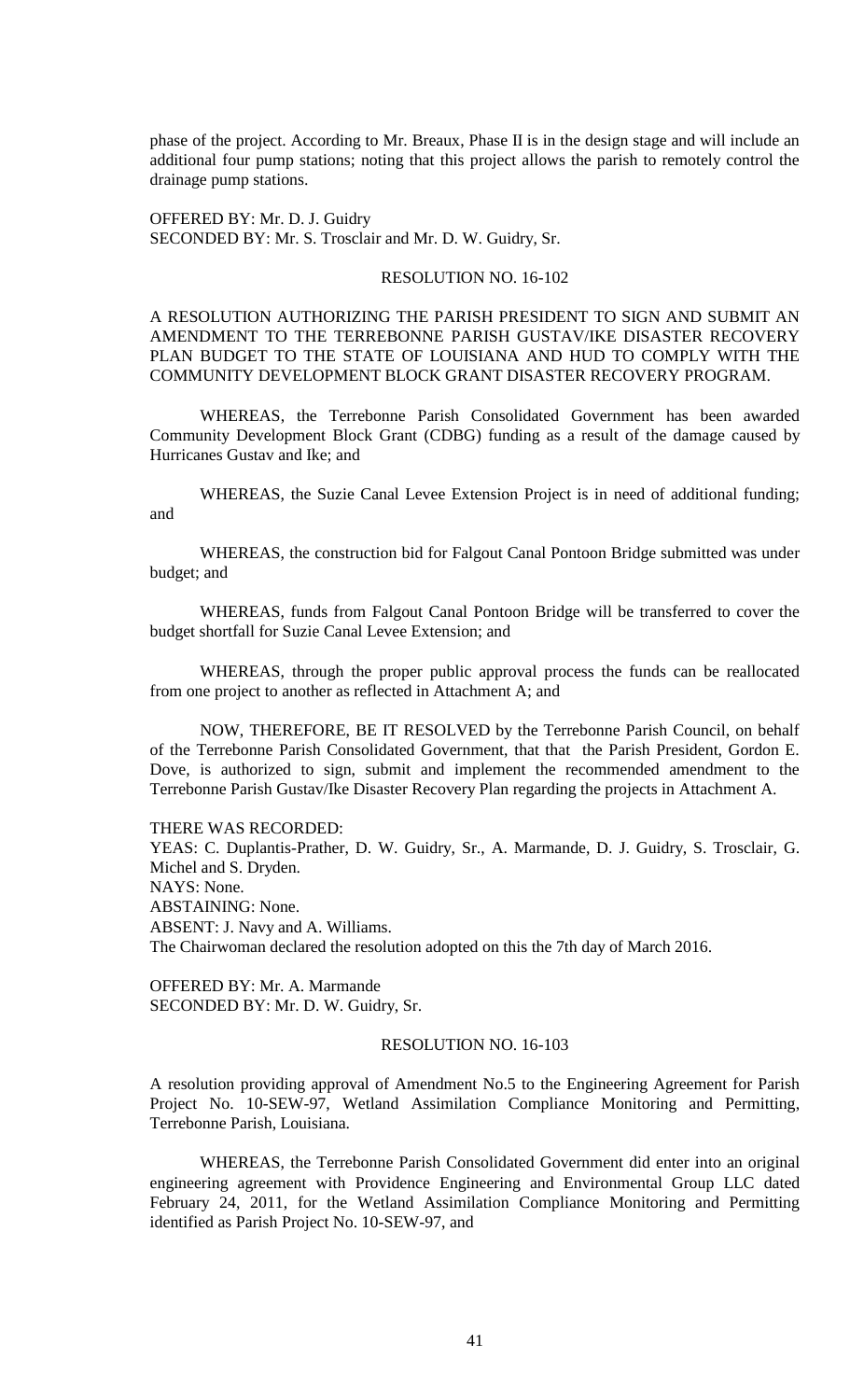WHEREAS, the Engineering Agreement between OWNER and ENGINEER provides for certain limitations for Basic Services, and

WHEREAS, the Terrebonne Parish Consolidated Government is desirous of continuing the compliance monitoring for the wetland assimilation permit, and

WHEREAS, an amendment to the engineering agreement is required to increase the Basic Services by \$26,000.00 so that the water quality and plant growth can be monitored, and

NOW, THEREFORE BE IT RESOLVED that the Terrebonne Parish Council, on behalf of the Terrebonne Parish Consolidated Government, does hereby approve this Amendment No. 5 to the Engineering Agreement and authorizes Parish President Gordon E. Dove to execute this Amendment No. 5 to the Engineering Agreement for the Wetland Assimilation Compliance Monitoring and Permitting Parish Project No. 10-SEW-97, with Providence Engineering and Environmental Group LLC and

BE IT FURTHER RESOLVED, that a certified copy of the resolution be forwarded to the Engineer, Providence Engineering and Environmental Group, L.L.C.

THERE WAS RECORDED:

YEAS: C. Duplantis-Prather, D. W. Guidry, Sr., A. Marmande, D. J. Guidry, S. Trosclair, J. Navy, G. Michel and S. Dryden. NAYS: None. ABSTAINING: None. ABSENT: A. Williams.

The Chairwoman declared the resolution adopted on this the 7th day of March 2016.

Upon questioning from Committee member D. J. Guidry, Mr. Clay Breaux, engineer with Providence Engineering, explained that this assimilation project reroutes sewage into a marsh area to recreate swamp areas and noted that 70% of this project is completed.

OFFERED BY: Mr. S. Dryden SECONDED BY: Mr. D. W. Guidry, Sr.

RESOLUTION NO. 16-104

A resolution authorizing the execution of Change Order No. 1 for the Construction Agreement for Parish Project No. 07-EXT-22; Bayou Gardens Boulevard Extension (Coteau to Bayou Blue Road), Terrebonne Parish, Louisiana.

WHEREAS, the Terrebonne Parish Consolidated Government entered into a contract dated September 30, 2015, with LA Contracting Enterprise, LLC, for Bayou Gardens Boulevard Extension Project (Coteau to Bayou Blue Road), Parish Project No. 07-EXT-22, Terrebonne Parish, Louisiana, and

WHEREAS, testing results dictate the need for additional bridge piles and increasing the base course, and

WHEREAS, it is necessary to cover costs associated with adding piles to the bridge and increasing the base course thickness for the roadway, and

WHEREAS, it is necessary to receive credit for changes to utility relocation, and

WHEREAS, it is necessary to increase construction time by 65 calendar days due to weather delays, bridge pile changes, and utility changes, and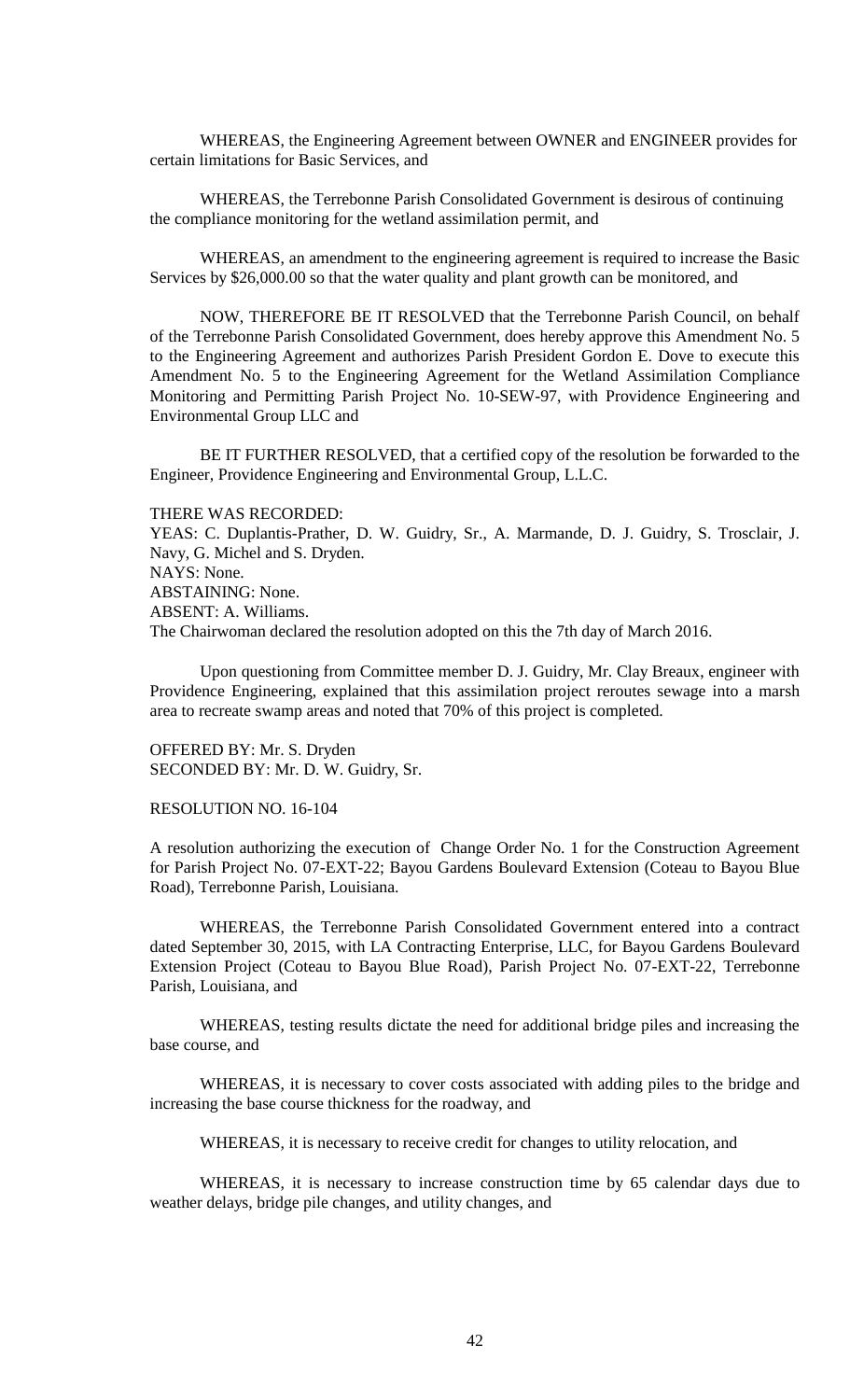WHEREAS, this change order will increase the contract by \$59,889.07, and

WHEREAS, this Change Order No. 1 has been recommended by the ENGINEER for this project, T. Baker Smith, LLC, and

NOW, THEREFORE BE IT RESOLVED that the Terrebonne Parish Council, on behalf of the Terrebonne Parish Consolidated Government, does hereby approve and authorize the execution by Terrebonne Parish President Gordon E. Dove of Change Order No. 1 to the construction agreement with LA Contracting Enterprise, LLC for Bayou Gardens Boulevard Extension Project (Coteau to Bayou Blue Road) for an increase of Fifty-Nine Thousand Eight Hundred Eighty-Nine Dollars and Seven Cents (\$59,889.07), and an increase to the construction time by 65 calendar days, and

BE IT FURTHER RESOLVED, that a certified copy of the resolution be forwarded to the Engineer, T. Baker Smith, L.L.C.

THERE WAS RECORDED:

YEAS: C. Duplantis-Prather, D. W. Guidry, Sr., A. Marmande, D. J. Guidry, S. Trosclair, J. Navy, G. Michel and S. Dryden. NAYS: None. ABSTAINING: None. ABSENT: A. Williams. The Chairwoman declared the resolution adopted on this the 7th day of March 2016.

OFFERED BY: Mr. D. W. Guidry, Sr. SECONDED BY: Mr. D. J. Guidry

RESOLUTION NO. 16-105

A resolution authorizing the execution of Change Order No. 2 to the Construction Agreement for Parish Project No. 13-LNDFL54; Ashland Solid Waste Pickup Facility, Weigh Scales and Administration Building Project, Terrebonne Parish, Louisiana.

WHEREAS, the Terrebonne Parish Consolidated Government entered into a contract with CB&I Coastal, Inc. for the Ashland Solid Waste Pickup Facility, Weigh Scales and Administration Building Project, Parish Project No. 13-LNDFL-54, Terrebonne Parish, Louisiana, and

WHEREAS, this change order has been recommended so as to add pay items as described inChange Order No. 2 , and

WHEREAS, this change order also provides for an increase in contract time of Sixty Six (66) calendar days, and

WHEREAS, this change order will increase the overall contract price by Forty two thousand two hundred seventy eight Dollars and forty four cents (\$42,278.44).

NOW, THEREFORE BE IT RESOLVED that the Terrebonne Parish Council, on behalf of the Terrebonne Parish Consolidated Government, does hereby approve and authorize the execution by Terrebonne Parish President Gordon E. Dove of Change Order No. 2 to the construction agreement with CB&I Coastal, Inc. increasing the contract time by sixty six (66) calendar days and increasing the contract amount by Forty two thousand two hundred seventy eight Dollars and forty four cents (\$42,278.44), subject to the appropriation of adequate funding, and

BE IT FURTHER RESOLVED that a certified copy of the resolution be forwarded to the Engineer, CB&I Coastal, Inc.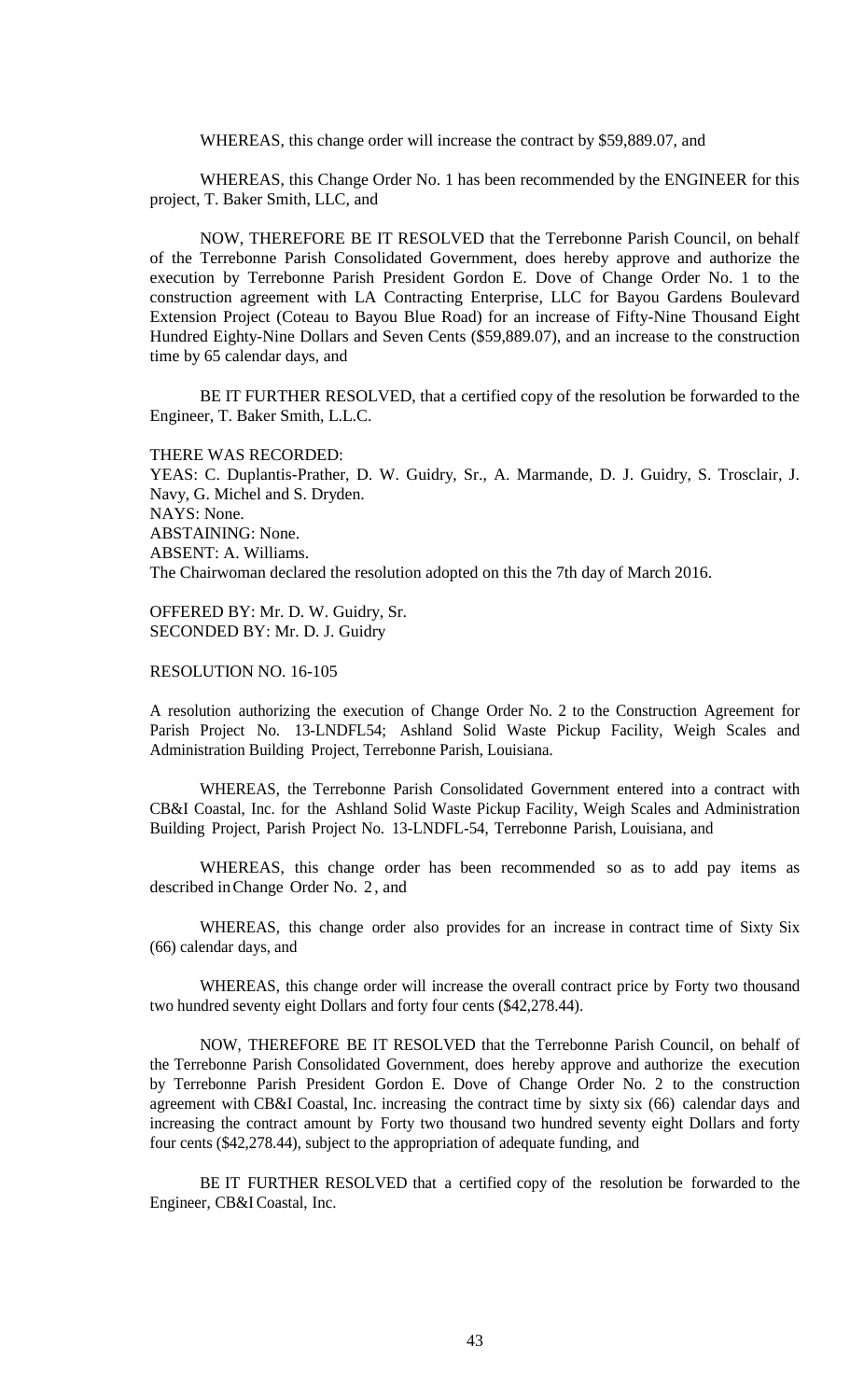THERE WAS RECORDED: YEAS: C. Duplantis-Prather, D. W. Guidry, Sr., A. Marmande, D. J. Guidry, S. Trosclair, J. Navy, A. Williams, G. Michel and S. Dryden. NAYS: None. ABSTAINING: None. ABSENT: None. The Chairwoman declared the resolution adopted on this the 7th day of March 2016.

OFFERED BY: Mr. D. J. Guidry SECONDED BY: Mr. S. Trosclair

# RESOLUTION NO. 16-106

A RESOLUTION AUTHORIZING AMENDMENT NO. 1 TO THE ENGINEERING AGREEMENT WITH CB&I COASTAL, INC FOR THE ASHLAND WASTE FACILITY WEIGH SCALES AND ADMINISTRATION BUILDING PROJECT.

WHEREAS, the Terrebonne Parish Consolidated Government entered into an Engineering Agreement with CB&I Coastal, Inc. for the Ashland Waste Facility Weigh Scales and Administration Building Project, and

WHEREAS, the actual work scope and duration requires that additional work be performed as detailed in the attachment to CB&I's correspondence of February 29, 2016, and

WHEREAS, the Department of Utilities has reviewed and recommends favorable consideration of this amendment, and

WHEREAS, CB&I Coastal, Inc. has requested \$94,650 for appropriating the additional services, and

NOW, THEREFORE BE IT RESOLVED, that the Terrebonne Parish Council, on behalf of the Terrebonne Parish Consolidated Government, that Amendment No. 1 to the engineering agreement with CB&I Coastal, Inc for the Ashland Waste Facility Weigh Scales and Administration Building be, and is hereby authorized.

NOW, THEREFORE BE IT FURTHER RESOLVED, approval is contingent on funding approval.

THERE WAS RECORDED:

YEAS: C. Duplantis-Prather, D. W. Guidry, Sr., A. Marmande, D. J. Guidry, S. Trosclair, J. Navy, A. Williams, G. Michel and S. Dryden. NAYS: None. ABSTAINING: None. ABSENT: None.

The Chairwoman declared the resolution adopted on this the 7th day of March 2016.

Upon questioning, Parish Manager A. Levron explained that the monies for this project has already been budgeted, except for \$26,000, and is coming from the Solid Waste Fund Balance.

OFFERED BY: Mr. G. Michel SECONDED BY: Ms. A. Williams

# RESOLUTION NO. 16-107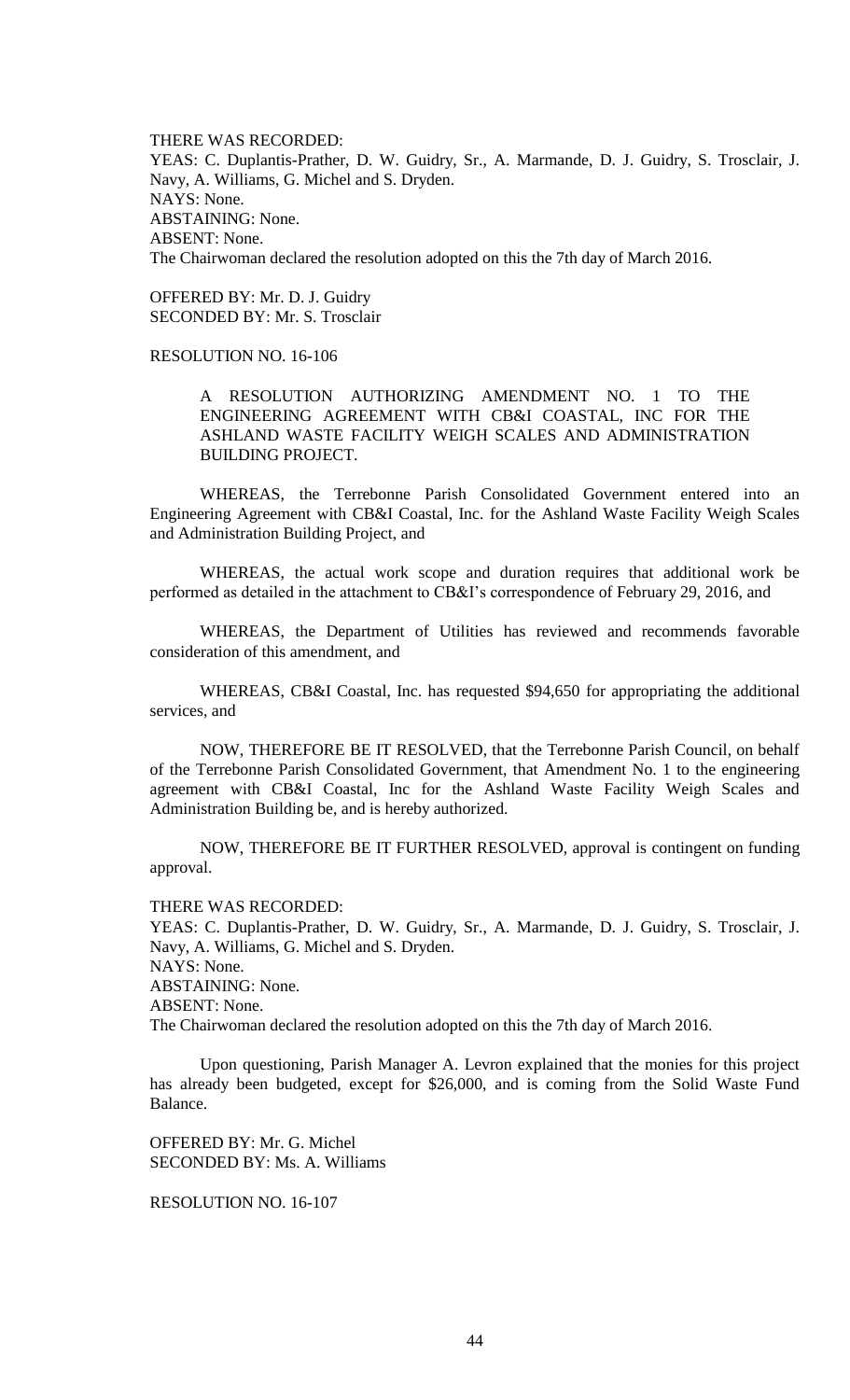A resolution awarding and authorizing the signing of the construction contract for Parish Project No.15-SEW-17, Fannie Sewer Force Main Relocation, Terrebonne Parish Consolidated Government, Terrebonne Parish, Louisiana, and authorizing the issuance of the Notice to Proceed.

WHEREAS, the Terrebonne Parish Consolidated Government did receive construction bids on Parish Project No. 15-SEW-17, Fannie Sewer Force Main Relocation, Terrebonne Parish, Louisiana, and,

WHEREAS, the lowest responsive bid was that submitted by Sealevel Construction, Inc., in the overall amount of \$59,500.00, and

NOW, THEREFORE, BE IT RESOLVED that the Terrebonne Parish Consolidated Government award the construction contract to Sealevel Construction, Inc., in the overall amount of \$59,500.00, and

BE IT FURTHER RESOLVED, that the President of Terrebonne Parish Consolidated Government, be and he is hereby authorized and empowered to sign a construction contract for and on behalf of the Terrebonne Parish Consolidated Government with Sealevel Construction, Inc. upon receipt of the performance bond in the amount of the contract price, and

BE IT FURTHER RESOLVED, that upon receipt of required certificates of insurance evidencing coverage as provided in the project specifications and upon execution and recordation of all contract documents, that the Engineer is hereby authorized to issue the Notice to Proceed to the Contractor to commence construction of the project.

THERE WAS RECORDED:

YEAS: C. Duplantis-Prather, D. W. Guidry, Sr., A. Marmande, D. J. Guidry, S. Trosclair, J. Navy, A. Williams, G. Michel and S. Dryden. NAYS: None. ABSTAINING: None. ABSENT: None. The Chairwoman declared the resolution adopted on this the 7th day of March 2016.

OFFERED BY: Mr. D. W. Guidry, Sr. SECONDED BY: Ms. A. Williams

RESOLUTION NO. 16-108

A resolution providing for the ratification of the appointment by Parish President Gordon E. Dove of the firm of All South Consulting Engineers, LLC to provide engineering services for the Polk Street Lift Station Rehabilitation Project, and also authorizing Parish President Gordon E. Dove to execute the appropriate engineering contract documents for this project.

WHEREAS, Terrebonne Parish is desirous of rehabilitating the Polk Street Lift Station due to the deterioration of the structure, and

WHEREAS, the Terrebonne Parish Consolidated Government would like to proceed with the design of this project for the Polk Street Lift Station Rehabilitation, and

WHEREAS, Parish President Gordon E. Dove has recommended that the firm of All South Consulting Engineers, LLC be retained to provide the necessary professional services for this project, and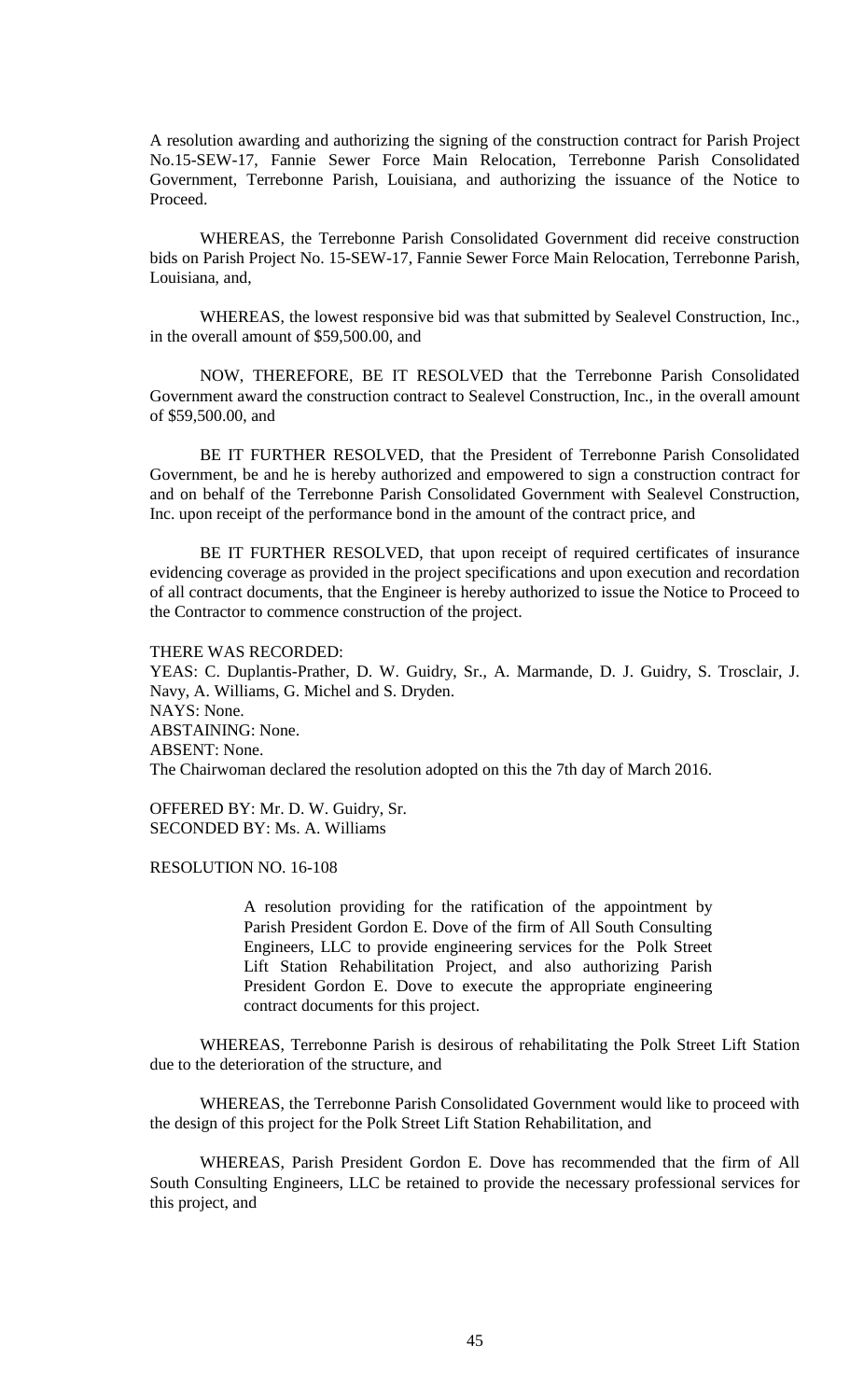NOW, THEREFORE BE IT RESOLVED, that the Terrebonne Parish Council, on behalf of the Terrebonne Parish Consolidated Government, that the appointment by Parish President Gordon E. Dove be ratified and that the engineering firm of All South Consulting Engineers, LLC be retained to provide the necessary professional services for the Polk Street Lift Station Rehabilitation and that Parish President Gordon E. Dove be authorized to execute any and all documents with said firm for this project.

#### THERE WAS RECORDED:

YEAS: C. Duplantis-Prather, D. W. Guidry, Sr., A. Marmande, D. J. Guidry, S. Trosclair, J. Navy, A. Williams, G. Michel and S. Dryden. NAYS: None. ABSTAINING: None. ABSENT: None. The Chairwoman declared the resolution adopted on this the 7th day of March 2016.

OFFERED BY: Mr. A. Marmande SECONDED BY: Mr. S. Dryden

#### RESOLUTION NO. 16-109

A RESOLUTION AUTHORIZING THE EXECUTION OF CHANGE ORDER NO. 1 (BALANCING) TO THE CONSTRUCTION AGREEMENT FOR PARISH PROJECT NO. 11- SEW-61, ORANGE STREET PACKAGE SEWER PLANT REHABILITATION, TERREBONNE PARISH, LOUISIANA.

WHEREAS, the Terrebonne Parish Consolidated Government Entered into a contract, dated September 24, 2015, with Sealevel Construction, Inc., for Parish Project No. 11-SEW-61, Orange Street Package Sewer Plant Rehabilitation, Terrebonne Parish Louisiana, and

WHEREAS, this change order is necessary to balance contract quantities to actual quantities, with an increase in the contract price of \$1,383.66, to remove excess concrete at the clarifier, and

WHEREAS, this Change Order No. 1 (Balancing) has been recommended by the Engineer for this project, Milford & Associates, Inc.

NOW THEREFORE BE IT RESOLVED, that the Terrebonne Parish Council (Public Services Committee), on behalf of the Terrebonne Parish Consolidated Government, does hereby approve and authorize the execution of Change Order No. 1 (Balancing) by Terrebonne Parish President Gordon E. Dove, for the construction agreement with Sealevel Construction, Inc., for Parish Project No. 11-SEW-61, Orange Street Package Sewer Plant Rehabilitation, for an increase in the contract amount of \$1,383.66, and

BE IT FURTHER RESOLVED, that a certified copy of the resolution be forwarded to the Engineer, Milford & Associates, Inc.

## THERE WAS RECORDED:

YEAS: C. Duplantis-Prather, D. W. Guidry, Sr., A. Marmande, D. J. Guidry, S. Trosclair, J. Navy, G. Michel and S. Dryden. NAYS: None. ABSTAINING: None. ABSENT: A. Williams. The Chairwoman declared the resolution adopted on this the 7th day of March 2016.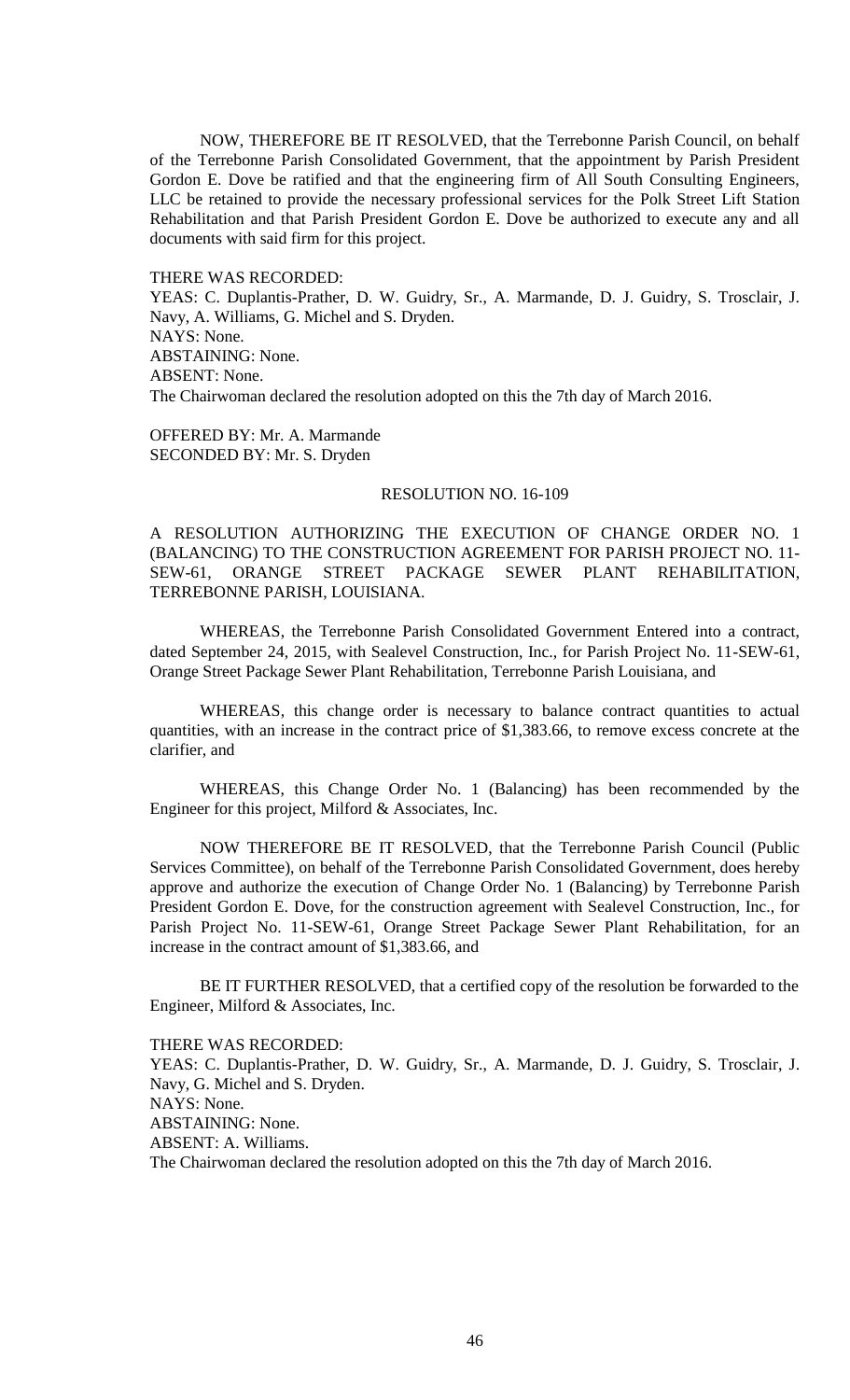# OFFERED BY: Mr. A. Marmande SECONDED BY: Mr. S. Dryden

## RESOLUTION NO. 16-110

A RESOLUTION PROVIDING FOR THE ACCEPTANCE OF WORK PERFORMED BY SEALEVEL CONSTRUCTION, INC. IN ACCORDANCE WITH THE CERTIFICATE OF SUBSTANTIAL COMPLETION FOR PARISH PROJECT NO. 11-SEW-61, ORANGE STREET PACKAGE SEWER PLANT REHABILITATION, TERREBONNE PARISH, LOUISIANA.

WHEREAS, the Terrebonne Parish Consolidated Government entered into a contract dated September 24, 2015, with Sealevel Construction, Inc., Recordation Number 1490521, for Parish Project No. 10-SEW-61, Orange Street Package Sewer Plant Rehabilitation, Terrebonne Parish, Louisiana, and

WHEREAS, the work performed has been inspected by authorized representative of the Owner, Engineer and Contractor found to be substantially complete, and

WHEREAS, the Engineer for this project, Milford & Associates, Inc., recommends the acceptance of the substantial completion, and

NOW THEREFORE BE IT RESOLVED, that the Terrebonne Parish Council (Public Services Committee), on behalf of the Terrebonne Parish Consolidated Government, does hereby accept the work performed, effective as of the date of recording of this resolution, and does authorize and direct the Clerk of Court and Ex-Officio Recorder of Mortgages of Terrebonne Parish to note this acceptance thereof in the margin of the inscription of said contract under Entry No. 1490521 of the Records of Terrebonne Parish, Louisiana, and

BE IT FURTHER RESOLVED, that a certified copy of the resolution be forwarded to the Engineer, Milford & Associates, Inc., and

BE IT FURTHER RESOLVED, that a certified copy of this resolution be recorded in the office of the Clerk of Court of Terrebonne Parish to commence a 45-day clear lien period, and

BE IT FURTHER RESOLVED, that the Administration is authorized to make payment of retainage upon the presentation of a Clear Lien Certificate.

THERE WAS RECORDED:

YEAS: C. Duplantis-Prather, D. W. Guidry, Sr., A. Marmande, D. J. Guidry, S. Trosclair, J. Navy, G. Michel and S. Dryden. NAYS: None. ABSTAINING: None. ABSENT: A. Williams. The Chairwoman declared the resolution adopted on this the 7th day of March 2016.

OFFERED BY: Mr. A. Marmande SECONDED BY: Mr. S. Dryden

# RESOLUTION NO. 16-111

A resolution providing for the ratification of the appointment by Parish President Gordon E. Dove of the firm of GIS Engineering, LLC to provide engineering services for Parish Project No. 16-SEW-12, South Wastewater Treatment Plant Levee Rehabilitation, and also authorizing the Parish President to execute the appropriate engineering contract documents for this project.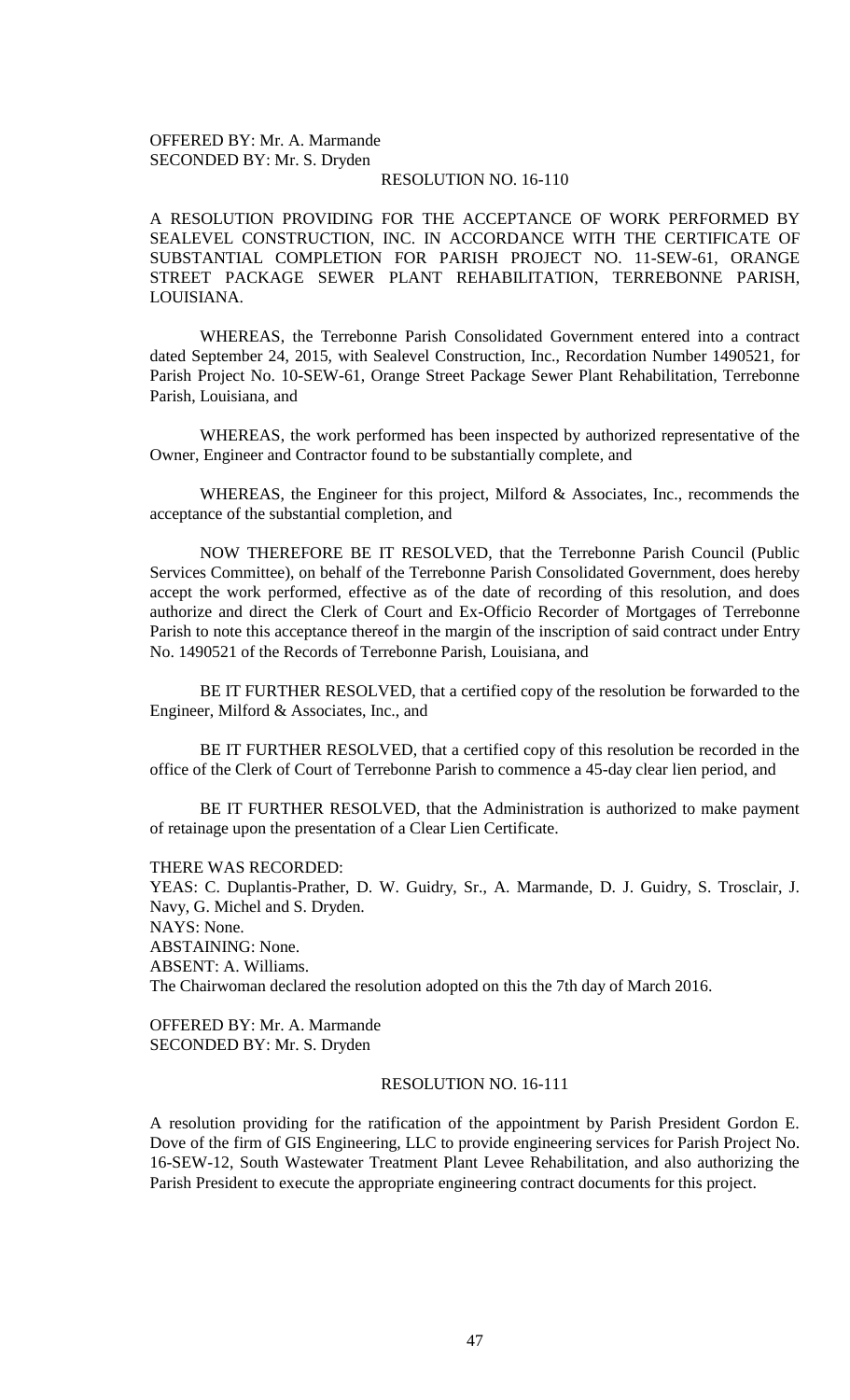WHEREAS, Terrebonne Parish is desirous to Rehabilitate the South Wastewater Treatment Plant exterior levees at Cells 2 and 3 along Bayou Chauvin, and

WHEREAS, the Terrebonne Parish Consolidated Government would like to proceed with the design of this project for the South Wastewater Treatment Plant Levee Rehabilitation, and

WHEREAS, Parish President Gordon E. Dove has recommended that the firm of GIS Engineering, LLC, be retained to provide the necessary professional services for this project, and

NOW, THEREFORE BE IT RESOLVED, that the Terrebonne Parish Council (Public Services Committee), on behalf of the Terrebonne Parish Consolidated Government, that the recommendation of Parish President Gordon E. Dove, be ratified and that the engineering firm of GIS Engineering, LLC be retained to provide the necessary professional services for Parish Project No. 16-SEW-12, South Wastewater Treatment Plant Levee Rehabilitation and that Parish President Gordon E. Dove be authorized to execute any and all documents with said firm for this project.

THERE WAS RECORDED: YEAS: C. Duplantis-Prather, D. W. Guidry, Sr., A. Marmande, D. J. Guidry, S. Trosclair, J. Navy, G. Michel and S. Dryden. NAYS: None. ABSTAINING: None. ABSENT: A. Williams. The Chairwoman declared the resolution adopted on this the 7th day of March 2016.

OFFERED BY: Mr. J. Navy SECONDED BY: Mr. S. Dryden

## RESOLUTION NO. 16-112

A resolution providing for the ratification of the appointment by Parish President Gordon E. Dove of the firm of GIS Engineering, LLC to provide engineering services for Parish Project No. 16-SEW-13, Renovations of Afton, Ardoyne and Naquin Sewer Lift Stations, and also authorizing the Parish President to execute the appropriate engineering contract documents for this project.

WHEREAS, the Terrebonne Parish Consolidated Government would like to proceed with the design of Parish Project No. 16-SEW-13, Renovations of Afton, Ardoyne and Naquin Sewer Lift Stations, and

WHEREAS, Parish President Gordon E. Dove has recommended that the firm of GIS Engineering, LLC, be retained to provide the necessary professional services for this project, and

NOW, THEREFORE BE IT RESOLVED, that the Terrebonne Parish Council (Public Services Committee), on behalf of the Terrebonne Parish Consolidated Government, that the recommendation of Parish President Gordon E. Dove, be ratified and that the engineering firm of GIS Engineering, LLC be retained to provide the necessary professional services for Parish Project No. 16-SEW-13, Renovations of Afton, Ardoyne and Naquin Sewer Lift Stations and that Parish President Gordon E. Dove be authorized to execute any and all documents with said firm for this project.

THERE WAS RECORDED:

YEAS: C. Duplantis-Prather, D. W. Guidry, Sr., A. Marmande, D. J. Guidry, S. Trosclair, J. Navy, G. Michel and S. Dryden. NAYS: None. ABSTAINING: None.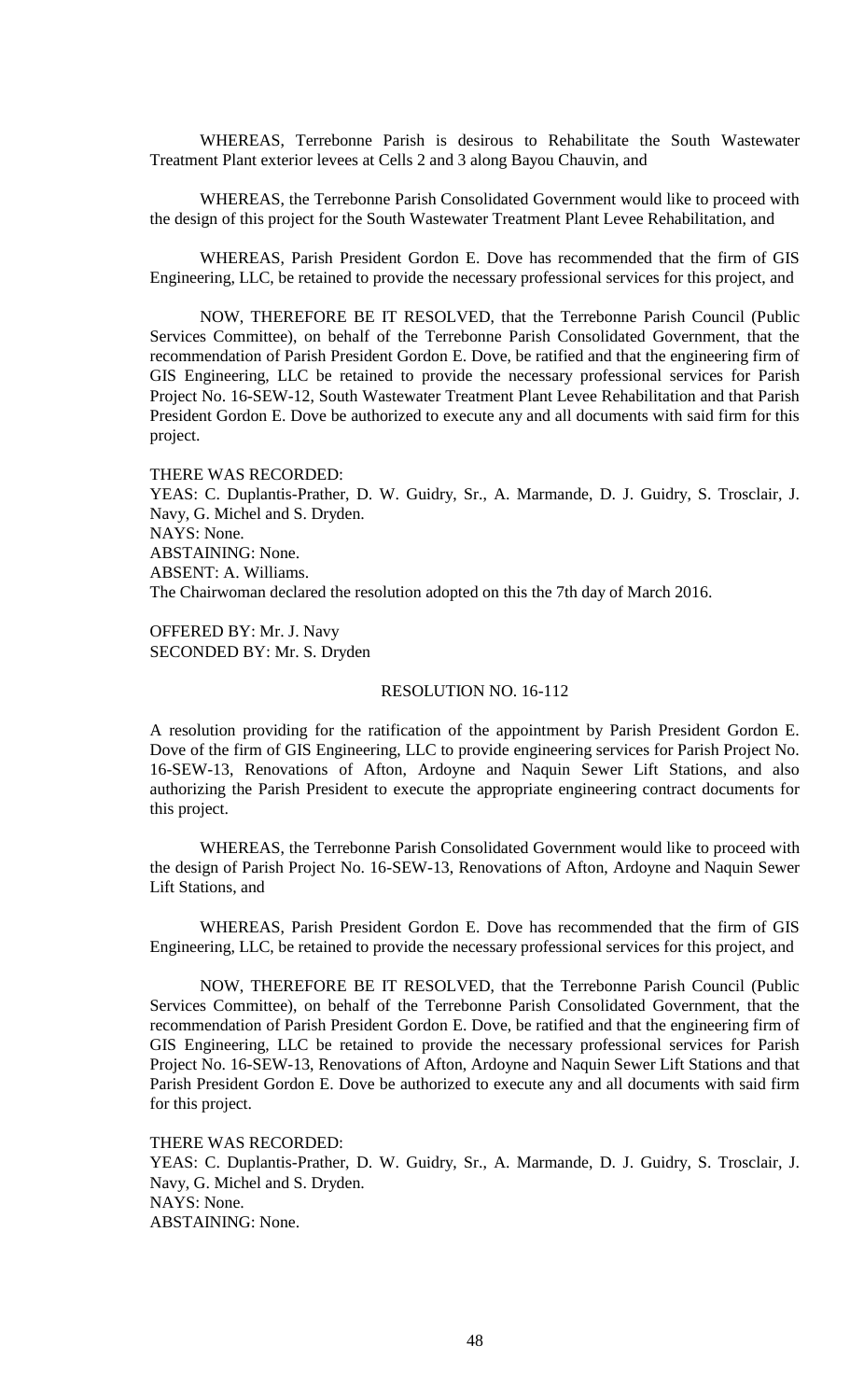ABSENT: A. Williams. The Chairwoman declared the resolution adopted on this the 7th day of March 2016.

OFFERED BY: Mr. S. Trosclair SECONDED BY: Mr. G. Michel

# RESOLUTION NO. 16-113

A resolution providing for the ratification of the appointment by Parish President Gordon E. Dove of the firm of GIS Engineering, LLC to provide engineering services for Parish Project No. 16-SEW-14, East Coteau/Bayou Blue Sewer Holding Basin Dredging, and also authorizing the Parish President to execute the appropriate engineering contract documents for this project.

WHEREAS, Terrebonne Parish is desirous to Dredge the East Coteau/Bayou Blue Sewer Holding Basin, in order to provide more capacity at the holding basin, and

WHEREAS, the Terrebonne Parish Consolidated Government would like to proceed with the design of Parish Project 16-SEW-14, East Coteau/Bayou Blue Sewer Holding Basin, and

WHEREAS, Parish President Gordon E. Dove has recommended that the firm of GIS Engineering, LLC, be retained to provide the necessary professional services for this project, and

NOW, THEREFORE BE IT RESOLVED, that the Terrebonne Parish Council (Public Services Committee), on behalf of the Terrebonne Parish Consolidated Government, that the recommendation of Parish President Gordon E. Dove, be ratified and that the engineering firm of GIS Engineering, LLC be retained to provide the necessary professional services for Parish Project 16-SEW-14, East Coteau/Bayou Blue Sewer Holding Basin and that Parish President Gordon E. Dove be authorized to execute any and all documents with said firm for this project.

#### THERE WAS RECORDED:

YEAS: C. Duplantis-Prather, D. W. Guidry, Sr., A. Marmande, D. J. Guidry, S. Trosclair, J. Navy, G. Michel and S. Dryden. NAYS: None. ABSTAINING: None. ABSENT: A. Williams. The Chairwoman declared the resolution adopted on this the 7th day of March 2016.

Mr. D. J. Guidry moved, seconded by Mr. D. W. Guidry, Sr., "THAT, there being no further business to come before the Public Services Committee, the meeting be adjourned."

The Chairwoman called for the vote on the motion offered by Mr. D. J. Guidry. THERE WAS RECORDED:

YEAS: S. Dryden, C. Duplantis-Prather, D. W. Guidry, Sr., A. Marmande, D. J. Guidry, S. Trosclair, J. Navy and G. Michel.

NAYS: None.

ABSENT: A. Williams.

The Chairwoman declared the motion adopted and the meeting was adjourned at 6:49 p.m.

Christa Duplantis-Prather, Chairwoman

Tammy E. Triggs, Minute Clerk

Ms. C. Duplantis-Prather moved, seconded by S. Trosclair, "THAT, the Council accept and ratify the minutes of the Public Services Committee meeting held on 03/07/16."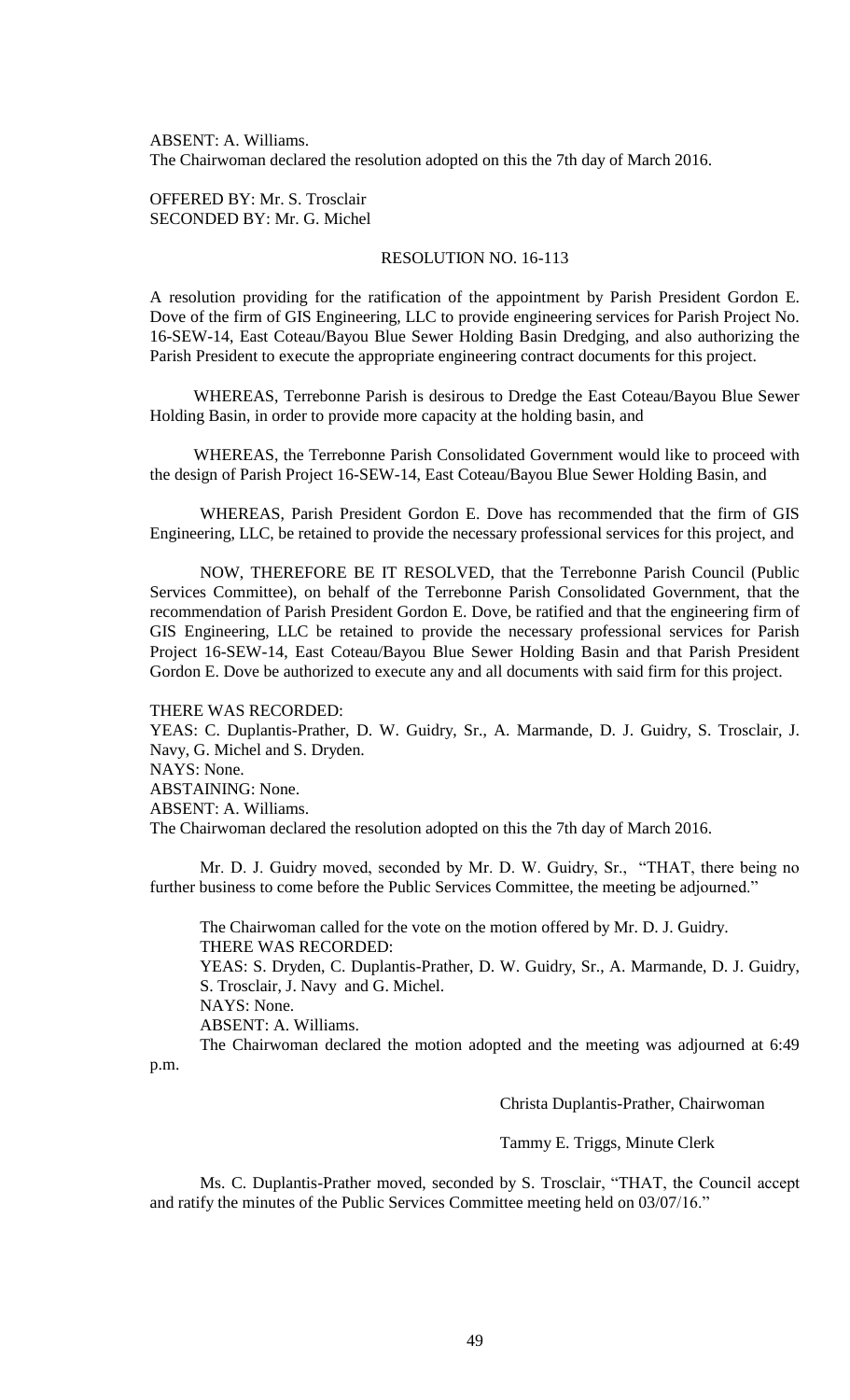The Chairman called for a vote on the motion offered by Ms. C. Duplantis-Prather. THERE WAS RECORDED: YEAS: C. Duplantis-Prather, D. W. Guidry Sr., A. Marmande, D. J. Guidry, S. Trosclair, J. Navy, G. Michel and S. Dryden. NAYS: None. ABSENT: A. Williams. The Chairman declared the motion adopted.

The Chairman called for a report on the Community Development and Planning Committee meeting held on 03/07/16, whereupon the Committee Chairman noting ratification of minutes calls a public hearing on March 23, 2016 at 6:30 p.m. rendered the following:

# COMMUNITY DEVELOPMENT & PLANNING COMMITTEE

## MARCH 7, 2016

The Chairman, Dirk J. Guidry, called the Community Development & Planning Committee meeting to order at 6:51 p. m. in the Terrebonne Parish Council Meeting Room with an Invocation offered by Committee member S. Trosclair and the Pledge of Allegiance led by Committee member G. Michel. Upon roll call, Committee Members recorded as present were: C. Duplantis-Prather, D. W. Guidry, Sr., A. Marmande, D. J. Guidry, S. Trosclair, J. Navy, A. Williams, G. Michel and S. Dryden. A quorum was declared present.

OFFERED BY: Mr. S. Trosclair SECONDED BY: Ms. A. Williams

RESOLUTION NO. 16-114

A resolution providing approval of Amendment No.7 to the Professional Services Agreement between Terrebonne Parish Consolidated Government and Waggoner Engineering, Inc.

WHEREAS, the Terrebonne Parish Consolidated Government entered into a Professional Services Agreement dated September 20, 2010 with Waggoner Engineering, Inc. for the design and management services of the Gustav-Ike Community Development Block Grant Disaster Recovery Owner-Occupied Housing Development Project, and

WHEREAS, the established Time of Performance for the services was amended to sixtyfour (64) months from its effective date, now the parties mutually agree for the need to extend the Time of Performance to seventy-two (72) months due to circumstances beyond the control of the parties, and

NOW, THEREFORE BE IT RESOLVED that the Terrebonne Parish Council on behalf of the Terrebonne Parish Consolidated Government, does hereby approve and authorize Parish President, Gordon E. Dove to execute Amendment No. 7 to the Professional Services Agreement between Terrebonne Parish Consolidated Government and Waggoner Engineering, Inc. for the design and management services of the Gustav-Ike Community Development Block Grant Disaster Recovery Owner-Occupied Housing Development Project.

THERE WAS RECORDED:

YEAS: C. Duplantis-Prather, D. W. Guidry, Sr., A. Marmande, D. J. Guidry, S. Trosclair, J. Navy, A. Williams, G. Michel and S. Dryden. NAYS: None. ABSTAINING: None. ABSENT: None. The Chairman declared the resolution adopted on this the 7th day of March 2016.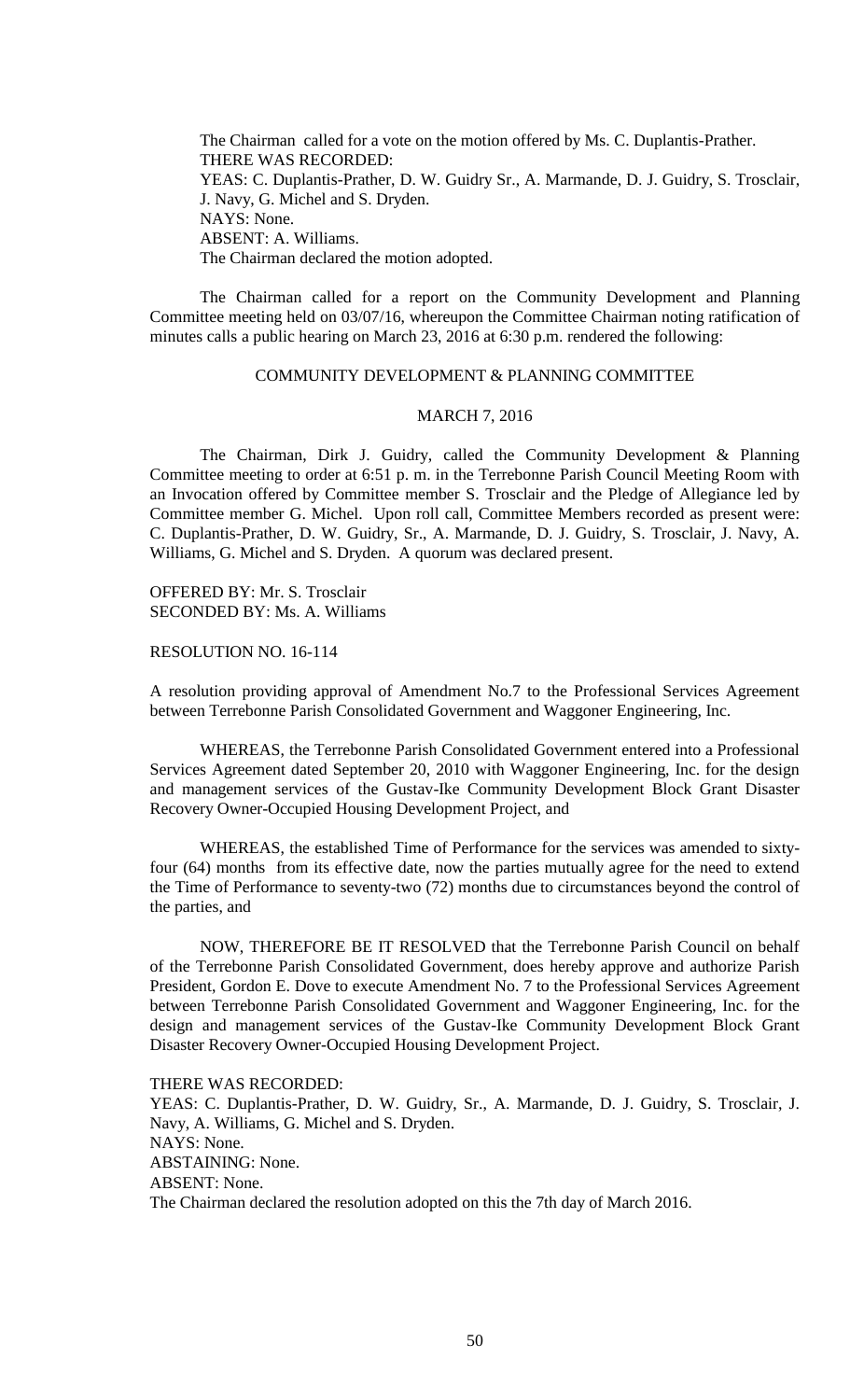OFFERED BY: Mr. G. Michel SECONDED BY: Mr. S. Trosclair

## RESOLUTION NO. 16-115

A RESOLUTION OBLIGATING THE NECESSARY FUNDING UNDER THE TERREBONNE PARISH FLOOD HAZARD MITIGATION GRANT PROGRAM PROJECT NO FMA-PJ-LA-2014-001 TO COMPLETE THE STRUCTURE ELEVATION OF 601 WESTVIEW, HOUMA, LA 70364.

WHEREAS, the Terrebonne Parish Consolidated Government has been formally notified by FEMA that the Flood Hazard Mitigation Grant Program, Project No. 1786FMA-PJ-LA-2014- 001, can proceed with the mitigation of the following property:

## ADDRESS: 601 WESTVIEW HOUMA, LA 70364

OWNED BY: CYNTHIA AND RON RATLIFF;

WHEREAS, under the administrative guidance of Solutient, the required "Elevation Packet" has been prepared and executed for the property owner recommending elevation through the FEMA Program.

NOW, THEREFORE, BE IT RESOLVED, by the Terrebonne Parish Council that the necessary funding under the Terrebonne Parish FEMA Funded Flood Mitigation Assistance Program, Project No. FEMA-PJ-LA-2014-001 Be Hereby Obligated To Mitigate 601 Westview Drive.

#### THERE WAS RECORDED:

YEAS: C. Duplantis-Prather, D. W. Guidry, Sr., A. Marmande, D. J. Guidry, S. Trosclair, J. Navy, A. Williams, G. Michel and S. Dryden. NAYS: None. ABSTAINING: None. ABSENT: None. The Chairman declared the resolution adopted on this the 7th day of March 2016.

Mr. S. Trosclair moved, seconded by Mr. S. Dryden, "THAT, the Community Development and Planning Committee introduce an ordinance to amend Chapter 21, Article II, Section 21-33 of the Terrebonne Parish Code to designate several properties purchased with FEMA HMGP funds as 'recreational' to allow for gardening activities on site with limited liability under LA R.S.9:2795 and call a public hearing on March 23, 2016 at 6:30 p.m."

The Chairman called for the vote on the motion offered by Mr. S. Trosclair. THERE WAS RECORDED: YEAS: C. Duplantis-Prather, D. W. Guidry, Sr., A. Marmande, D. J. Guidry, S. Trosclair, J. Navy, A. Williams, G. Michel and S. Dryden. NAYS: None. ABSENT: None. The Chairman declared the motion adopted.

Mr. G. Michel moved, seconded by Mr. D. W. Guidry, Sr., "THAT, there being no further business to come before the Community Development & Planning Committee, the meeting be adjourned."

The Chairman called for the vote on the motion offered by Mr. G. Michel. THERE WAS RECORDED: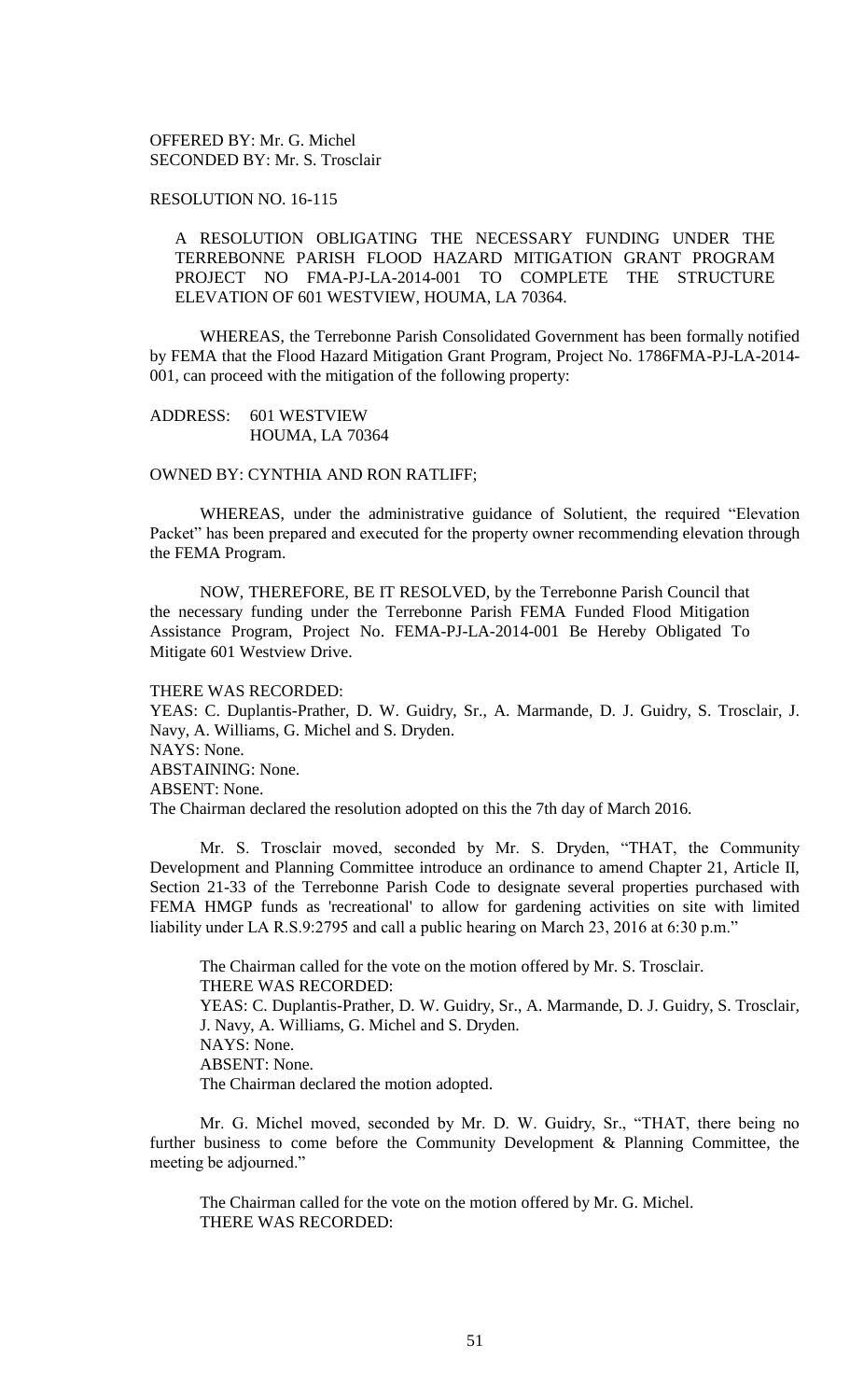YEAS: C. Duplantis-Prather, D. W. Guidry, Sr., A. Marmande, D. J. Guidry, S. Trosclair, J. Navy, A. Williams, G. Michel, and S. Dryden. NAYS: None. ABSENT: None.

The Chairman declared the motion adopted and the meeting was adjourned at 6:53 p. m.

Dirk J. Guidry, Chairman

Tammy E. Triggs, Minute Clerk

Mr. D. J. Guidry moved, seconded by Mr. S. Trosclair, "THAT, the Council accept and ratify the minutes of the Community Development and Planning Committee meeting held on 03/07/16."

The Chairman called for a vote on the motion offered by Mr. D. J. Guidry. THERE WAS RECORDED: YEAS: C. Duplantis-Prather, D. W. Guidry Sr., A. Marmande, D. J. Guidry, S. Trosclair, J. Navy, G. Michel and S. Dryden. NAYS: None. ABSENT: A. Williams. The Chairman declared the motion adopted.

Ms. C. Duplantis-Prather moved, seconded by Mr. D. J. Guidry, "THAT, the Council approve the following street light list:

INSTALL ONE (1) STREET LIGHT AND POLE AT 1302 MAXINE STREET; USD; ENTERGY; DISTRICT 5; CHRISTA DUPLANTIS-PRATHER

INSTALL ONE (1) STREET LIGHT AND POLE AT 5953 STREET; RLD #1; ENTERGY; DISTRICT 3; GERALD MICHEL

INSTALL ONE (1) STREET LIGHT AT THE END OF AYCOCK ST. IN BAYOU DULARGE; RLD#10; SLECA, DISTRICT 7; AL MARMANDE."

The Chairman called for a vote on the motion offered by Ms. C. Duplantis-Prather. THERE WAS RECORDED: YEAS: C. Duplantis-Prather, D. W. Guidry Sr., A. Marmande, D. J. Guidry, S. Trosclair, J. Navy, G. Michel and S. Dryden. NAYS: None. ABSENT: A. Williams. The Chairman declared the motion adopted.

Ms. C. Duplantis-Prather moved, seconded by Mr. D. W. Guidry Sr., "THAT, the Council approve the attendance to the Police Jury Association of Louisiana Annual Legislative Day, Thursday, March 31, 2016, in Baton Rouge and to the NACo Annual Conference and Exposition, July 22-25, 2016, Los Angeles County, California, per the current Travel Policy."

The Chairman called for a vote on the motion offered by Mr. D. W. Guidry Sr. THERE WAS RECORDED: YEAS: C. Duplantis-Prather, D. W. Guidry, Sr., A. Marmande, D. J. Guidry, S. Trosclair, J. Navy, G. Michel and S. Dryden. NAYS: None. ABSENT: A. Williams. The Chairman declared the motion adopted.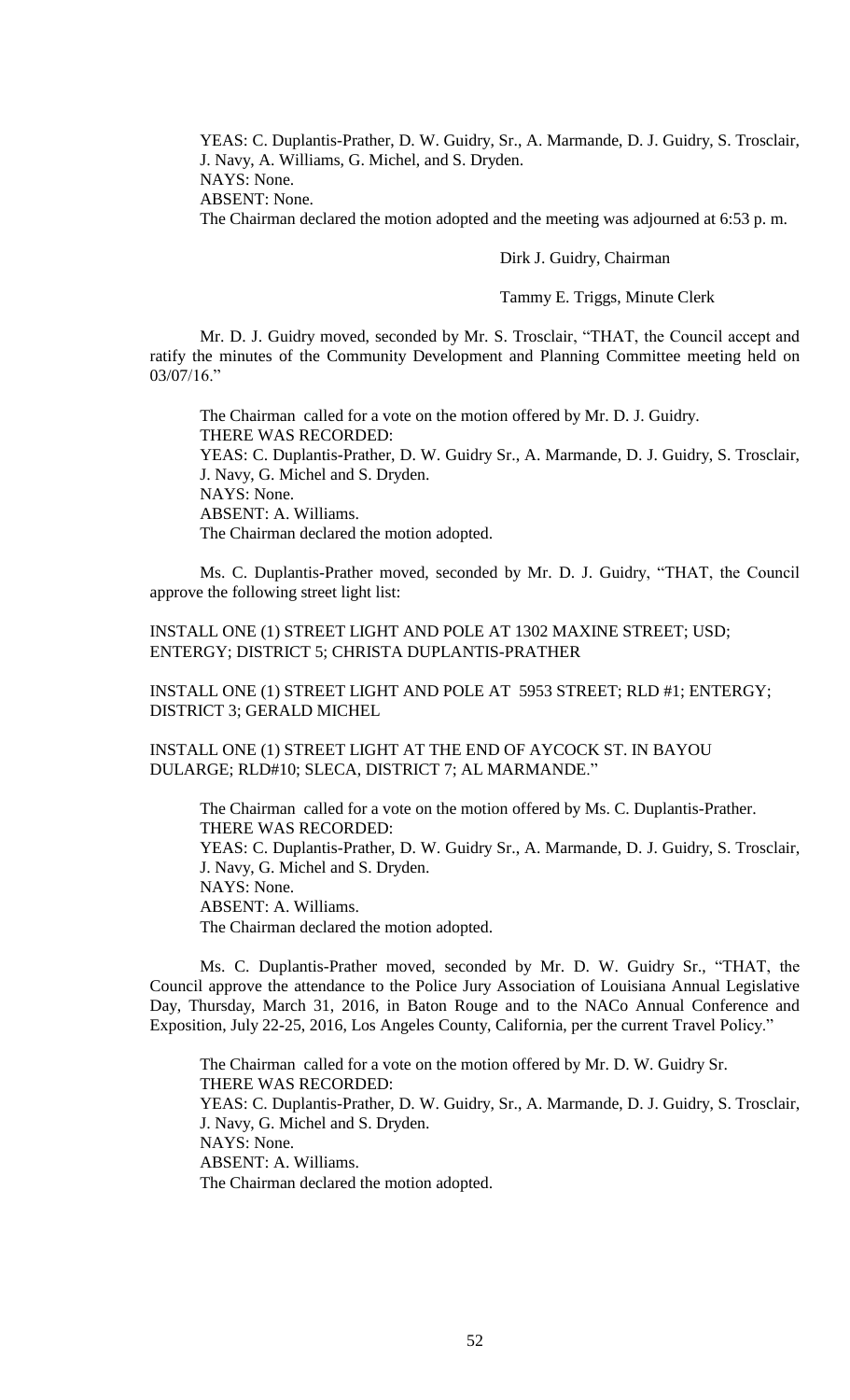Mr. D. W. Guidry, Sr. moved, seconded by Ms. C. Duplantis-Prather, "THAT, the Council appoint Mr. John Hebert to serve another term on the Houma-Terrebonne Public Trust Authority; and hold nominations open for the additional expired term until the next Council meeting."

The Chairman called for a vote on the motion offered by Mr. D. W. Guidry, Sr. THERE WAS RECORDED: YEAS: C. Duplantis-Prather, D. W. Guidry Sr., A. Marmande, D. J. Guidry, S. Trosclair, J. Navy, G. Michel and S. Dryden. NAYS: None. ABSENT: A. Williams. The Chairman declared the motion adopted.

The Chairman explained that under agenda item 6B - Terrebonne Parish Tree Board: One vacancy and two expiring terms. Ms Trudy Hebert would like to be considered for re appointment, was handled at the last Council meeting.

Mr. D. J. Guidry moved, seconded by Mr. D. W. Guidry Sr. and Mr. S. Dryden, "THAT, the Council ratify President Dove's submission of the following six nominees for consideration of appointment to the Terrebonne Levee & Conservation District:

Terrebonne Parish South of the Intracoastal: Jack Moore, Joey Cehan, and Tommy Fanguy

Terrebonne Parish North of the Intracoastal: Tony Alford, Steve Ponville, and David LeBouef

so that nominees can be submitted to the Governor's Office for consideration of appointing two members: One representing north of the Intracoastal and one representing south of the Intracoastal waterway."

The Chairman called for a vote on the motion offered by Mr. D. J. Guidry. THERE WAS RECORDED: YEAS: C. Duplantis-Prather, D. W. Guidry Sr., A. Marmande, D. J. Guidry, S. Trosclair, J. Navy, G. Michel and S. Dryden. NAYS: None. ABSENT: A. Williams. The Chairman declared the motion adopted.

Mr. S. Trosclair moved, seconded by Mr. D. J. Guidry, "THAT, the Council hold nominations open for the one long-standing vacancy on the Bayou Blue Fire Protection District Board until the next Council meeting."

The Chairman called for a vote on the motion offered by Mr. S. Trosclair. THERE WAS RECORDED: YEAS: C. Duplantis-Prather, D. W. Guidry Sr., A. Marmande, D. J. Guidry, S. Trosclair, J. Navy, G. Michel and S. Dryden. NAYS: None. ABSENT: A. Williams. The Chairman declared the motion adopted.

Mr. S. Trosclair moved, seconded by Mr. D. J. Guidry, "THAT, the Council hold nominations open for the one vacancy, due to resignation on the Recreation District No. 3A Board until the next Council meeting."

The Chairman called for a vote on the motion offered by Mr. S. Trosclair. THERE WAS RECORDED: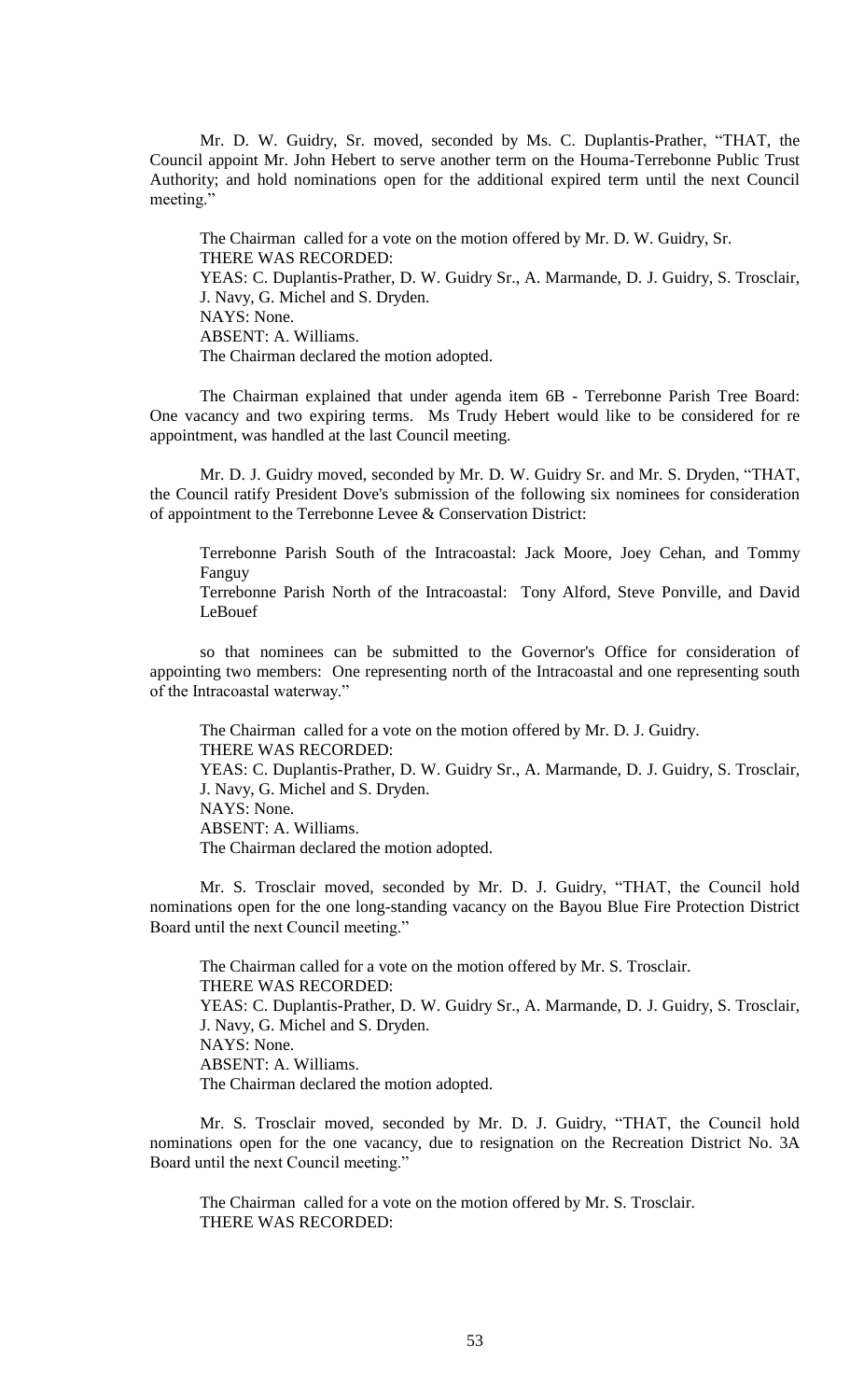YEAS: C. Duplantis-Prather, D. W. Guidry Sr., A. Marmande, D. J. Guidry, S. Trosclair, J. Navy, G. Michel and S. Dryden. NAYS: None. ABSENT: A. Williams. The Chairman declared the motion adopted.

The Chairman announced the following vacancies, which he noted will be handled as per usual procedure:

> Coastal Zone Management & Restoration Advisory Committee: One vacancy due to a resignation, representing the oil industry.

Under Agenda Item 8A - Announcements, Council members:

- Councilwoman C. Duplantis-Prather encouraged every pet owner to have their pets spayed or neutered to help control the pet population and asked that if a stray animal is found, please contact the Animal Shelter at (985) 873-6709.
- Councilman S. Dryden invited everyone to the dedication of the new Tiger Baseball Field at Southdown on Saturday, April 2nd at 5:30 p.m., prior to the Terrebonne High vs. Central Lafourche baseball game. Admission will be free and the evening's festivities will conclude with a fireworks show.
- Councilwoman A. Williams congratulated Councilwoman C. Duplantis-Prather on her victory at the Police Jury Association of Louisiana. Ms. Williams explained that herself along with Ms. Duplantis-Prather are now on the Executive Board of the PJA of LA.
- Councilman S. Trosclair invited everyone to the Irish Italian Parade that will be held Sunday, March 13.
- Councilman D.W. Guidry Sr. announced that he has been working with people at AT&T regarding high speed internet in the Ardoyne, Westgate and Sugarwood Area's; and noted that AT&T stated that by December it will be available to residents.

Under Agenda Item 8B - Announcements, Parish President:

 The front coming in will push a lot of water into the Parish; noting that many flood gates are currently inoperable due to maintenance which may cause many citizens to experience high water.

Mr. D. W. Guidry Sr. moved, seconded by Mr. A. Marmande and Ms. A. Williams, "THAT, the Council introduce an ordinance to amend the 2016 Adopted Operating Budget and Budgeted Positions of the Terrebonne Parish Consolidated Government for the following items and to provide for related matters:

I. Parishwide Recreation Fund: One New Position, \$73,431

and call public hearing on said matter on Wednesday, March 23, 2016 at 6:30 p.m." *(Motion voted on after discussion.)*

Councilman G. Michel asked the Council to be fiscally responsible when making decisions and added that he feels as though this is not the time to add another person to the payroll.

Councilwoman C. Duplantis-Prather stated that they have two weeks to look over the material and to ask questions; and encouraged the public to come voice their opinions on this matter at the public hearing in two weeks.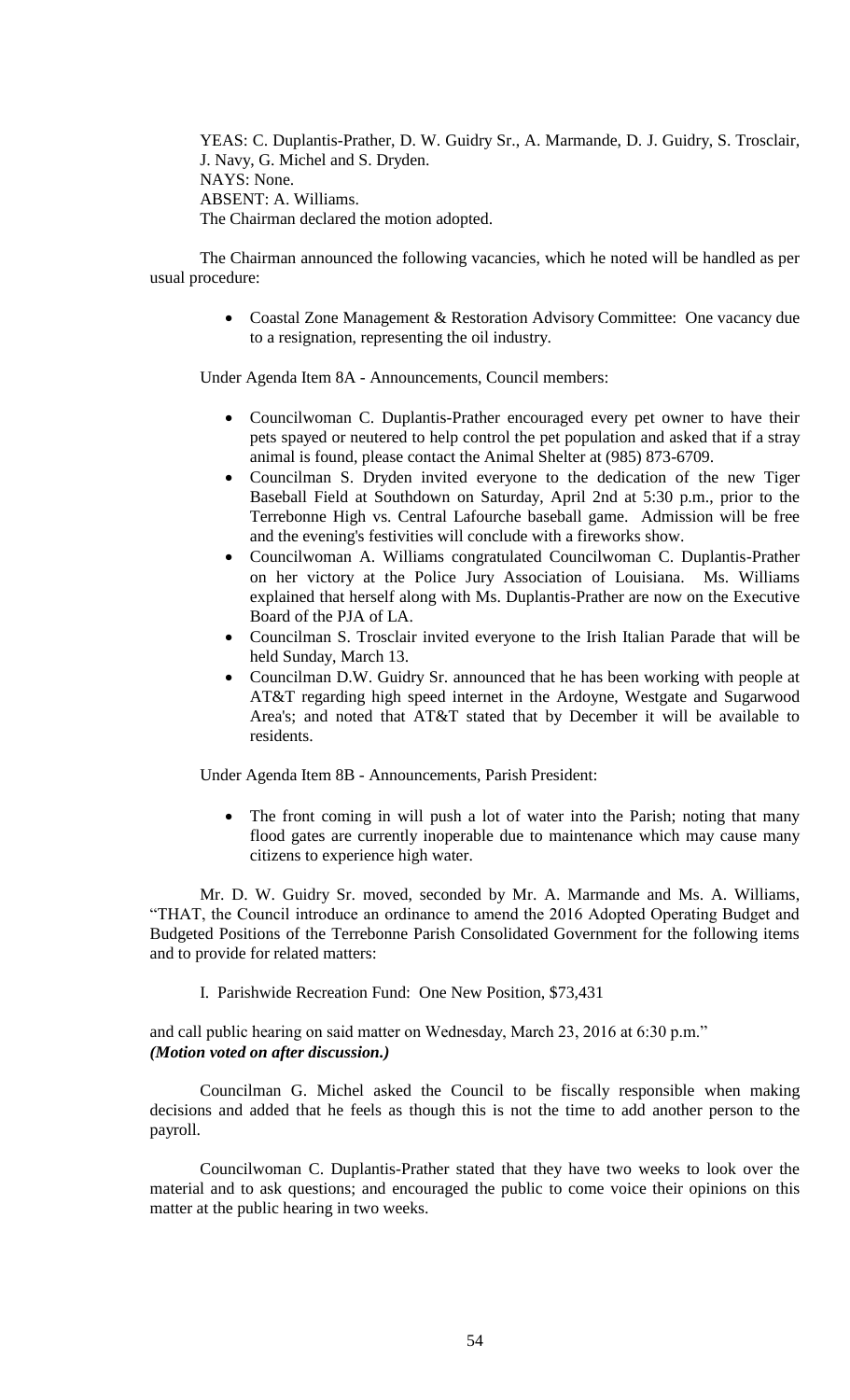Upon questioning from Councilman D. J. Guidry, Parish Manager Al Levron stated that the new recreation position will be funded from the excess Ad Valorem taxes collected for parish wide recreation.

Councilman D. J. Guidry stated that he feels as though the monies being used to create the aforementioned new position could be spent on children who participate in TPR. Mr. Guidry explained that over the years several children have approached him for donations to purchase uniforms, socks and several other items because they were told there wasn't enough money budgeted to purchase these items.

The Chairman called for a vote on the motion offered by Mr. D. W. Guidry Sr. THERE WAS RECORDED: YEAS: C. Duplantis-Prather, D. W. Guidry Sr., A. Marmande, D. J. Guidry, S. Trosclair, J. Navy, A. Williams and S. Dryden. NAYS: G. Michel. ABSENT: None. The Chairman declared the motion adopted.

Mr. D. J. Guidry moved, seconded by Ms. C. Duplantis-Prather and Ms. A. Williams, "THAT, the Council add on to the agenda the matter to request co-sponsorship of the Houmas Indian Pow Wow to be held on March 19 & 20, 2016 at the Houma Airbase Pavilion."

The Chairman called for a vote on the motion offered by Mr. D. J. Guidry. THERE WAS RECORDED: YEAS: C. Duplantis-Prather, D. W. Guidry Sr., A. Marmande, D. J. Guidry, S. Trosclair, J. Navy, A. Williams, G. Michel and S. Dryden. NAYS: None. ABSENT: None. The Chairman declared the motion adopted.

Chief Thomas Dardar, with the United Houmas Nation, thanked the Council for the aforementioned add-on and stated that this will be the 8th year the Pow Wow is being held.

Ms. C. Duplantis-Prather moved, seconded by Mr. D. W. Guidry Sr., "THAT, the Council close the call the public comments."

The Chairman called for a vote on the motion offered by Ms. C. Duplantis-Prather. THERE WAS RECORDED: YEAS: C. Duplantis-Prather, D. W. Guidry Sr., A. Marmande, D. J. Guidry, S. Trosclair, J. Navy, A. Williams, G. Michel and S. Dryden. NAYS: None. ABSENT: None. The Chairman declared the motion adopted.

Ms. C. Duplantis-Prather moved, seconded by Mr. D. J. Guidry, "THAT, the Council authorize the co-sponsorship of the Houmas Indian Pow Wow to be held on March 19 & 20. 2016 at the Houma Airbase Pavilion (security)."

Councilwoman C. Duplantis-Prather thanked Chief Dardar for attending tonight's proceedings and urged everyone to attend the upcoming Pow Wow.

There were no further comments from the public on the add-on.

The Chairman called for a vote on the motion offered by Ms. C. Duplantis-Prather. THERE WAS RECORDED: